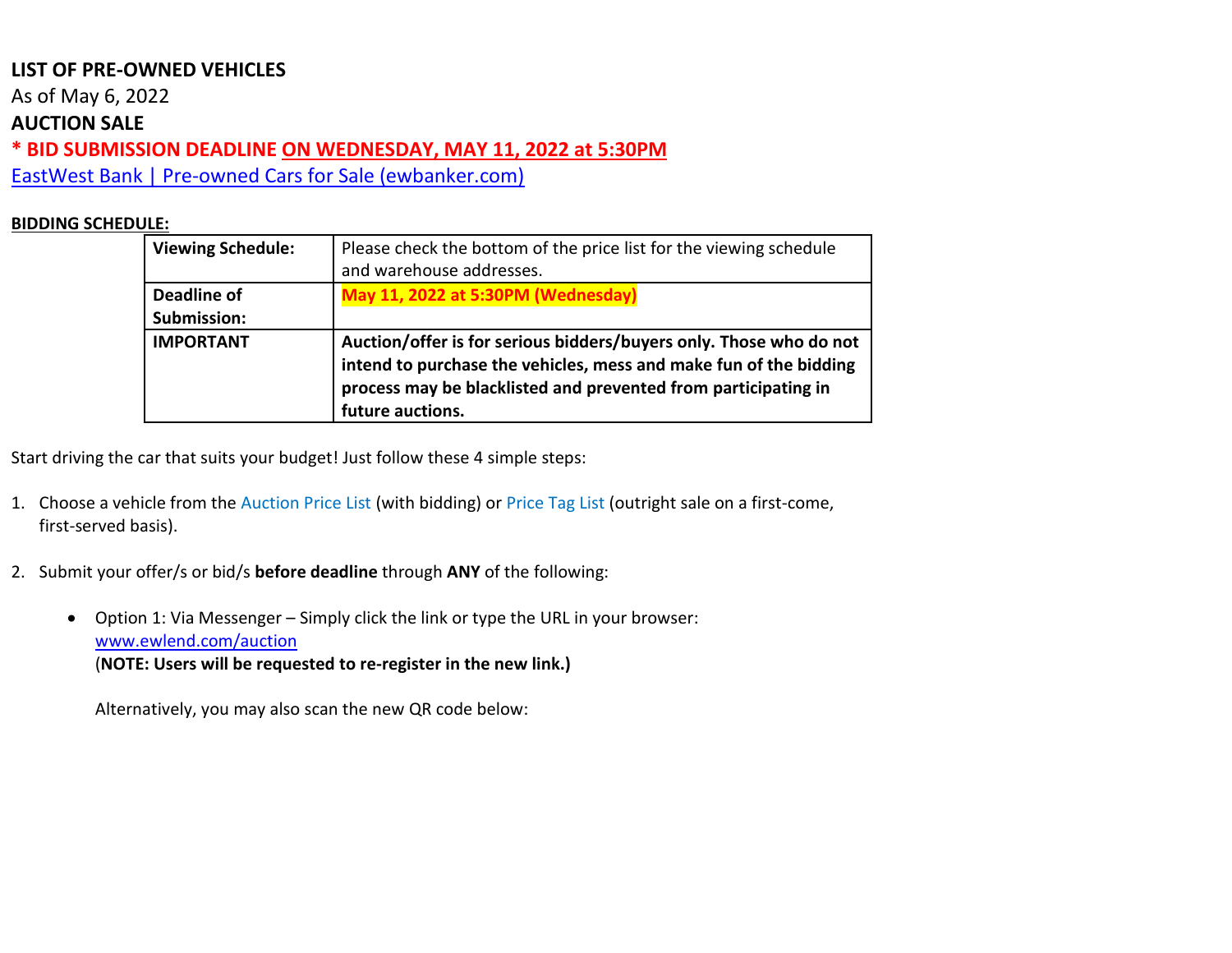As of May 6, 2022

**AUCTION SALE**

**\* BID SUBMISSION DEADLINE ON WEDNESDAY, MAY 11, 2022 at 5:30PM** 

[EastWest Bank | Pre-owned Cars for Sale \(ewbanker.com\)](https://www.ewbanker.com/Loans/PreOwned/Cars)



• Option 2: Via Email – Use format below as body of your email and send the required information to [EWB\\_Carbids@eastwestbanker.com.](mailto:EWB_Carbids@eastwestbanker.com)\*

**Last Name:** xxxx **First Name:** xxxx **Middle Name:** xxxx **Item #:** xxxx **Bid Amount:** xxxxxx **Mode of Payment (Cash or Financing):** xxxxx **Contact #:** 09xxxxxxxxx **Email Address:** [xxx@xxx.com](mailto:xxx@xxx.com) **Date:** mm/dd/yyyy

*\*By submitting your bid via email, you confirm that the information you provided are true and correct, and that you fully read, understood and agreed to [EastWest Bank's Data Privacy Policy](https://www.eastwestbanker.com/info/ew_privacy.asp).*

3. Winners will be informed (via SMS and/or email) within two to three (2-3) working days after the deadline.

While waiting, make sure that you read and understood our Auction Guidelines and Warehouse Dos and Don'ts.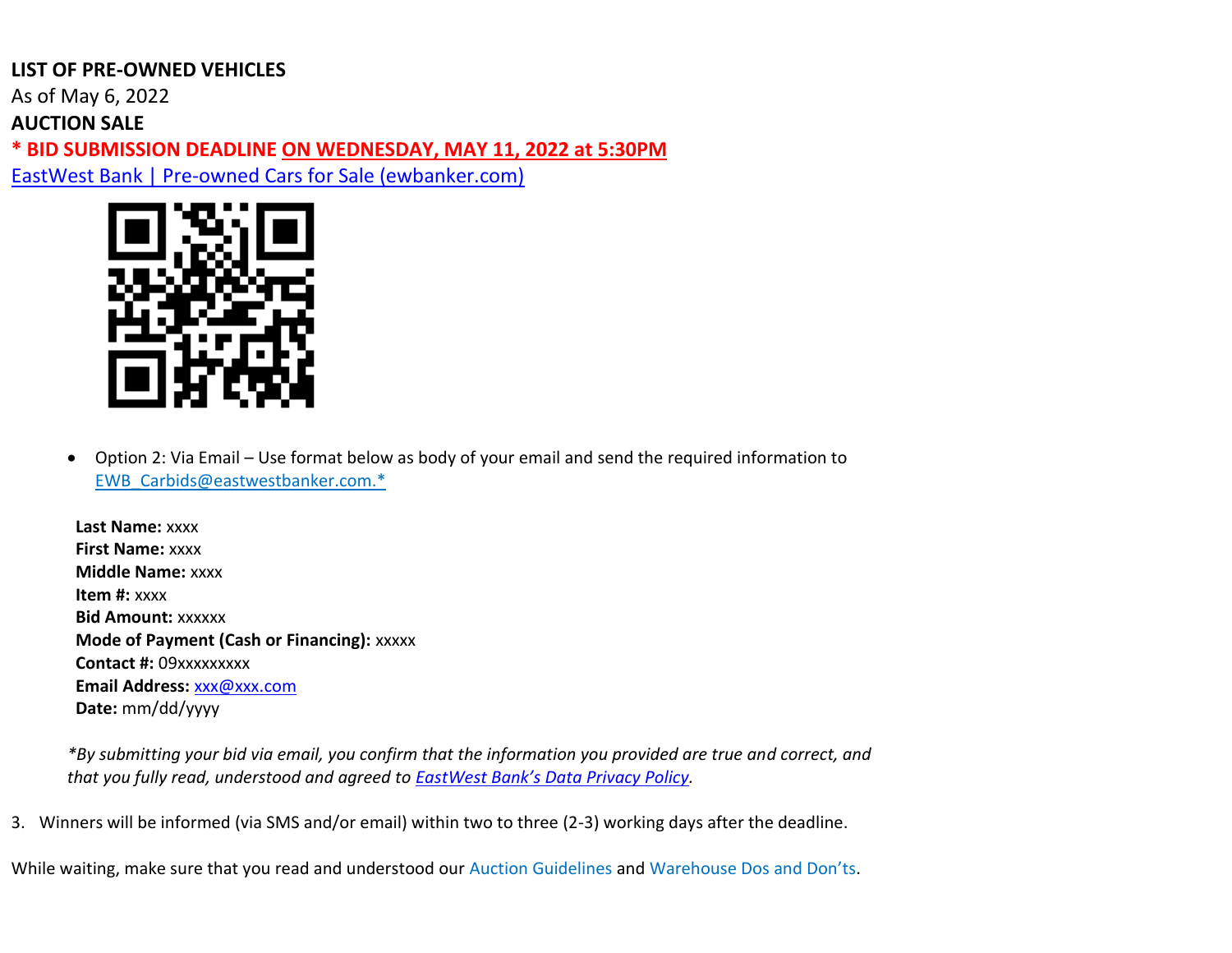As of May 6, 2022

#### **AUCTION SALE**

**\* BID SUBMISSION DEADLINE ON WEDNESDAY, MAY 11, 2022 at 5:30PM** 

[EastWest Bank | Pre-owned Cars for Sale \(ewbanker.com\)](https://www.ewbanker.com/Loans/PreOwned/Cars)

#### **Auction Guidelines:**

- $\checkmark$  Sale is on an "as-is, where-is" basis.
- ✓ Offers received past deadline will be considered **INVALID**.
- ✓ Bids below the minimum bid price are **NOT** allowed.
- ✓ **Auction is for serious buyers/bidders only. Those who do not intend to purchase the vehicles, mess and make fun of the bidding process may be blacklisted and prevented from future auctions.**
- $\checkmark$  Only one bid per email will be accepted. Multiple bids must be sent separately.
- ✓ Names indicated on bid offers are **NON-TRANSFERRABLE**.

#### **Reminders:**

- Winners are given five (5) working days from award notice to fully pay for the motor vehicle.
- Buyer shall handle cancellation of mortgage and transfer of ownership.
- **Php600.00** shall be charged from buyer as notarial fee.
- Renewal of registration shall be shouldered by buyer.

#### **WAREHOUSE GUIDELINES:**

- $\checkmark$  Log names of viewers and time of visit with the assigned Security Officer.
- $\checkmark$  Present your ID to properly identify name to be logged.
- $\checkmark$  Request to be accompanied by authorized personnel, either an assigned utility personnel or EWB Sales' representative.
- $\checkmark$  During inspection, viewers may get inside the car, check trunk, hood, compartment box, and start the engine. For awarded vehicles, only the winning bidder or his/her authorized representative may be allowed to inspect the vehicle.
- $\checkmark$  Authorized representative must present ALL of the following:
	- o Authorization letter signed by the buyer
	- o ID of the buyer
	- o ID of the authorized representative
- $\checkmark$  Viewers are allowed to bring their own fuel and/or battery in case the chosen unit's tank is empty or battery is discharged.
- $\checkmark$  In case of refueling, ensure that the correct fuel type (gas/diesel) is used. Unit may be released to an authorized representative upon presentation of the requirements stated above.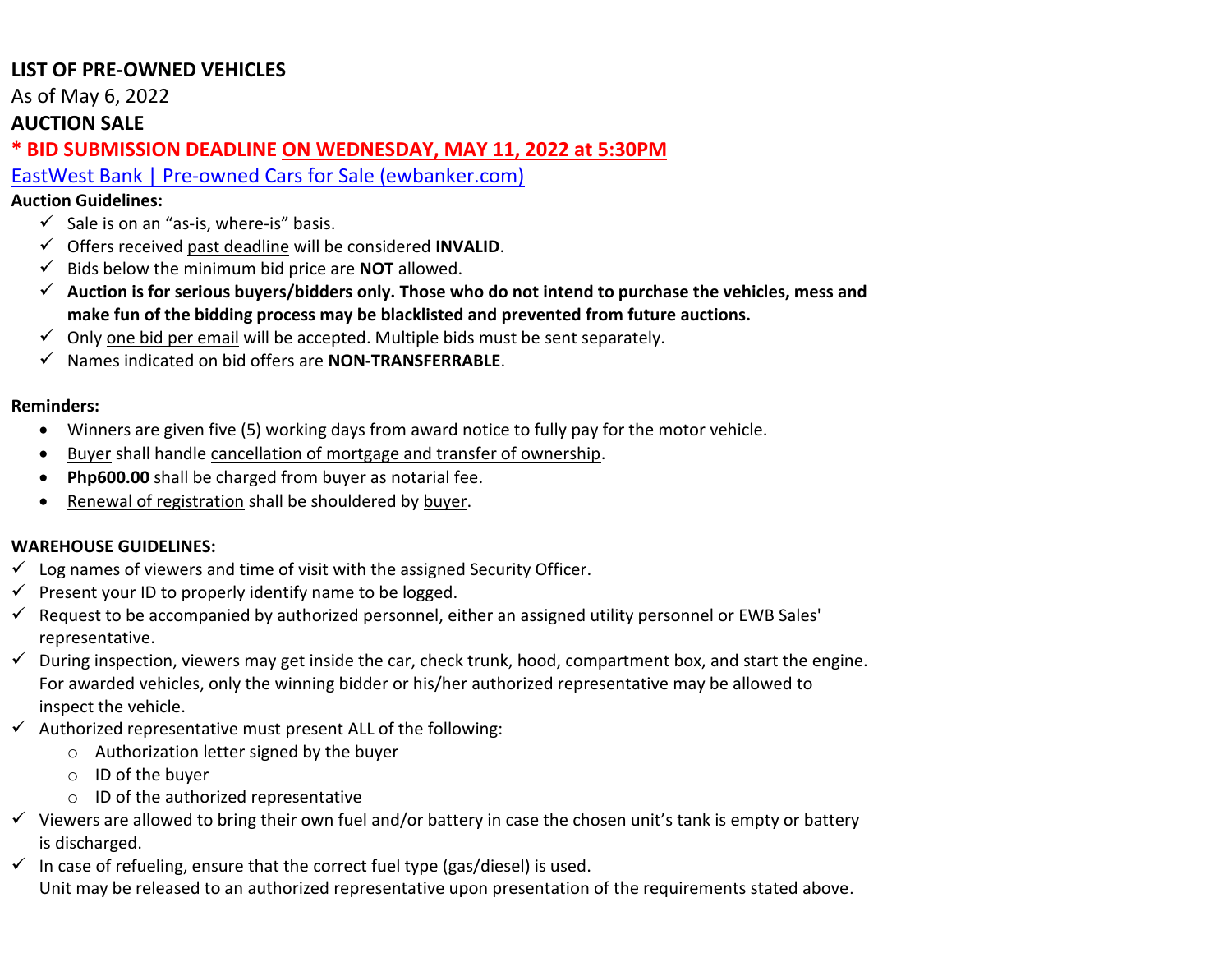As of May 6, 2022

### **AUCTION SALE**

**\* BID SUBMISSION DEADLINE ON WEDNESDAY, MAY 11, 2022 at 5:30PM** 

[EastWest Bank | Pre-owned Cars for Sale \(ewbanker.com\)](https://www.ewbanker.com/Loans/PreOwned/Cars)

# **METRO MANILA**

| Item No. | Location          | Year | Make / Model                                 | Plate # / Conduction<br>Sticker# | <b>Color</b>              | <b>Mileage</b> | <b>Minimum Bid Price</b> |
|----------|-------------------|------|----------------------------------------------|----------------------------------|---------------------------|----------------|--------------------------|
| 1001     | <b>BULACAN</b>    | 2017 | FORD ECOSPORT 1.5L 5DR TREND AT              | C00827/NCQ5617                   | <b>INGOT SILVER</b>       | 36,422         | 424,000.00               |
| 1002     | CARMONA           | 2016 | FORD ECOSPORT 1.5L 5DR TREND AT              | IM8016/NDC1193                   | <b>BLACK/PHANER BLACK</b> | 33,303         | 391,000.00               |
| 1003     | CARMONA           | 2016 | FORD ECOSPORT 1.5L AT TITANIUM               | IK2299/NDU9958                   | <b>WHITE</b>              | 37,355         | 441,000.00               |
| 1004     | <b>CERVANTES</b>  | 2017 | FORD ECOSPORT 1.5L MT AMBIENTE               | <b>NAG2782</b>                   | <b>WHITE</b>              | 66,378         | 382,500.00               |
| 1005     | CABUYAO           | 2016 | FORD ECOSPORT 1.5L TITANIUM AT BLACK EDITION | IM2724/NCE1730                   | <b>BRISBANE BROWN</b>     | 49,304         | 429,300.00               |
| 1006     | <b>BULACAN</b>    | 2019 | FORD ECOSPORT 1.5L TREND 4X2 AT              | C1U834/NBO7450                   | RED/RUBY RED              | 12,790         | 585,000.00               |
| 1007     | <b>BULACAN</b>    | 2020 | FORD ECOSPORT 1.5L TREND 4X2 MT              | C2V125/NGA2156                   | <b>RUBY RED</b>           | 32,408         | 529,200.00               |
| 1008     | CABUYAO           | 2017 | FORD ECOSPORT 1.5L TREND AT                  | IN6591                           | <b>BLUE</b>               | 46,889         | 390,000.00               |
| 1009     | CARMONA           | 2018 | FORD ECOSPORT 1.5L TREND AT                  | C1A977/NAP5336                   | <b>ABSOLUTE BLACK</b>     | 28,264         | 412,200.00               |
| 1010     | CARMONA           | 2017 | FORD ECOSPORT 1.5L TREND AT BLACK PACK       | C0H093                           | <b>ABSOLUTE BLACK</b>     | 15,810         | 419,400.00               |
| 1011     | <b>BULACAN</b>    | 2018 | FORD ECOSPORT 1.5L TREND MT                  | C1E308/NAO1573                   | RED/RED CANDY             | 24,075         | 468,000.00               |
| 1012     | <b>BULACAN</b>    | 2017 | FORD ECOSPORT 1.5L TREND MT                  | IP1432                           | <b>WINNING BLUE</b>       | 30,446         | 445,000.00               |
| 1013     | <b>BULACAN</b>    | 2019 | FORD ECOSPORT 1.5L TREND MT                  | C1U262/NBG6595                   | <b>ABSOLUTE BLACK</b>     | 0              | 436,000.00               |
| 1014     | <b>BALINTAWAK</b> | 2018 | FORD ECOSPORT 1.5L TREND MT BLACK PACK       | C0Q688/NAA3744                   | <b>WINNING BLUE</b>       | 111,847        | 352,750.00               |
| 1015     | <b>BULACAN</b>    | 2017 | FORD ECOSPORT 1.5L TREND MT BLACK PACK       | C0J946                           | <b>RED CANDY</b>          | 35,742         | 297,000.00               |
| 1016     | CARMONA           | 2017 | FORD ECOSPORT 5DR TITANIUM 1.5L AT           | <b>IN5502</b>                    | <b>MARS RED</b>           | 106,337        | 380,700.00               |
| 1017     | <b>BULACAN</b>    | 2017 | FORD ECOSPORT 5DR TREND 1.5L AT              | IN310ACX2245                     | <b>FROZEN WHITE</b>       | 35,404         | 425,000.00               |
| 1018     | SANFORD           | 2017 | FORD ECOSPORT 5DR TREND 1.5L AT              | C0K760/NAX3965                   | <b>INGOT SILVER</b>       | 12,386         | 442,000.00               |
| 1019     | CABUYAO           | 2016 | FORD ECOSPORT 5DR TREND 1.5L MT              | IL9788/DCQ4846                   | <b>INGOT SILVER</b>       | 66,711         | 301,600.00               |
| 1020     | SANFORD           | 2019 | FORD ECOSPORT TITANIUM 1.0L 4X2 AT           | C1S486/NBE8086                   | <b>BROWN</b>              | 35,666         | 568,800.00               |
| 1021     | SANFORD           | 2019 | FORD ECOSPORT TITANIUM 1.5L 4X2 AT           | NBQ926C1Z890                     | <b>RUBY RED</b>           | 21,173         | 612,000.00               |
| 1022     | <b>BULACAN</b>    | 2019 | FORD ECOSPORT TREND 1.5L 4X2 AT              | C1S735/NGF2930                   | <b>ABSOLUTE BLACK</b>     | 19,605         | 509,250.00               |
| 1023     | <b>AYALA MALL</b> | 2019 | FORD ECOSPORT TREND 1.5L 4X2 MT GAS          | <b>NDK1465</b>                   | <b>RUBY RED</b>           | 7,064          | 492,300.00               |
| 1024     | CARMONA           | 2018 | FORD ECOSPORT TREND 1.5L AT                  | C1F810/EAB6775                   | RED/RED CANDY             | 33,789         | 520,000.00               |
| 1025     | <b>BULACAN</b>    | 2018 | FORD ECOSPORT TREND MT                       | C1B279                           | <b>FROZEN WHITE</b>       | 32,213         | 431,100.00               |
| 1026     | SANFORD           | 2018 | FORD EVEREST 4X2 2.2L AT TREND               | C1R860/NBC8107                   | <b>ABSOLUTE BLACK</b>     | 57,231         | 889,200.00               |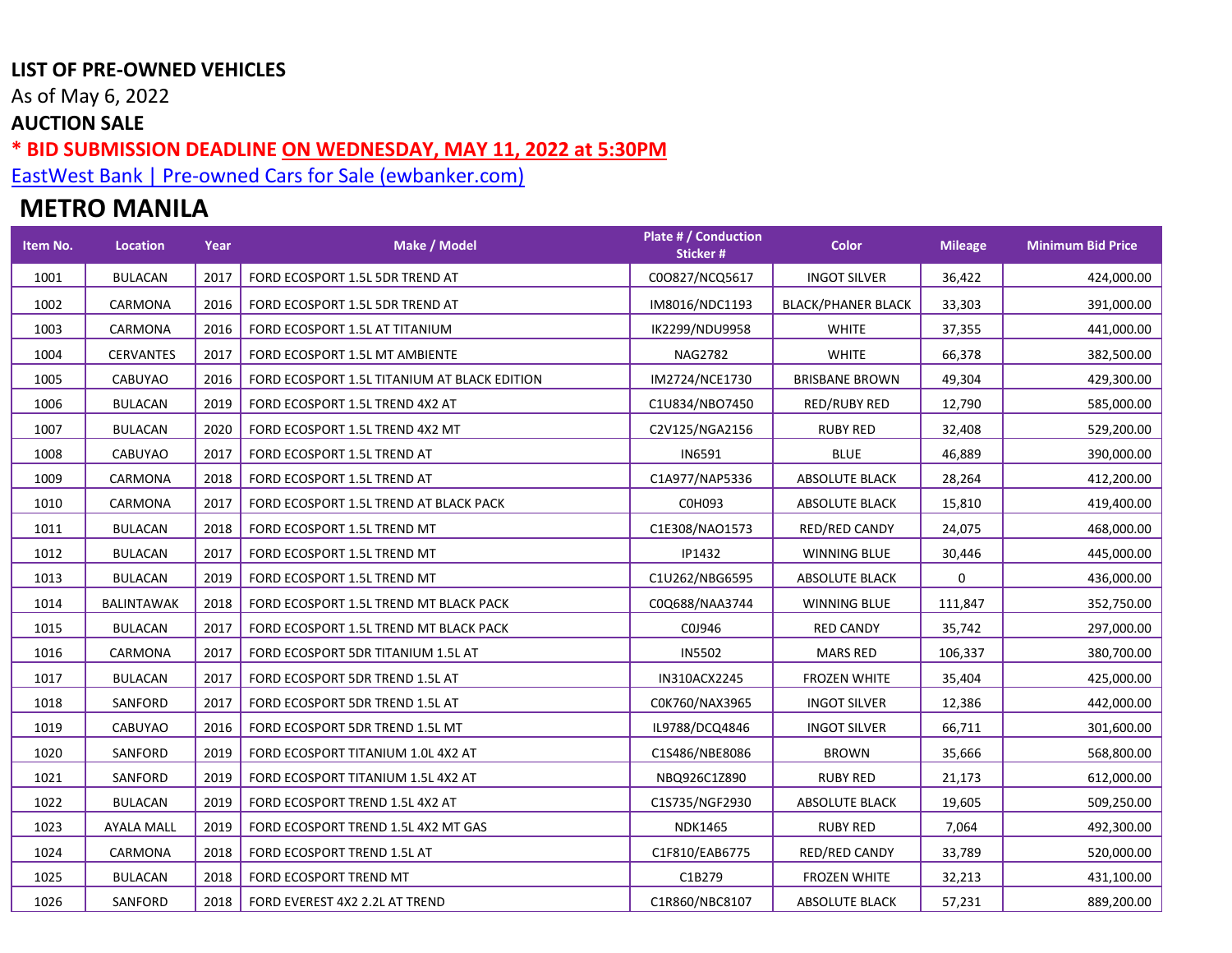As of May 6, 2022

## **AUCTION SALE**

### **\* BID SUBMISSION DEADLINE ON WEDNESDAY, MAY 11, 2022 at 5:30PM**

| 1027 | CARMONA           | 2018 | FORD EVEREST AMBIENTE 2.2L 4X2 AT        | C0W704         | ABSOLUTE BLACK               | 35,779  | 867,000.00   |
|------|-------------------|------|------------------------------------------|----------------|------------------------------|---------|--------------|
| 1028 | <b>BULACAN</b>    | 2018 | FORD EVEREST AMBNTE 2.2L 4X2 MT          | C1K454/NBH3587 | ALUMINUM METALLIC            | 44,987  | 740,700.00   |
| 1029 | <b>BULACAN</b>    | 2018 | FORD EVEREST TITANIUM 2.2L 4X2 AT        | C1J421/NBG1643 | <b>METEOR GRAY</b>           | 33,674  | 1,000,000.00 |
| 1030 | <b>BULACAN</b>    | 2017 | FORD EVEREST TREND 2.2L 4X2 AT           | <b>IP0805</b>  | <b>COOL WHITE</b>            | 64,530  | 789,300.00   |
| 1031 | CARMONA           | 2018 | FORD EVEREST TREND 2.2L 4X2 AT           | C0Q511/ZAA6006 | ARCTIC WHITE                 | 56,215  | 836,400.00   |
| 1032 | <b>BULACAN</b>    | 2019 | FORD NEW ECOSPORT 1.5L 4X2 TREND AT      | CIU754/NEB5366 | <b>RUBY RED</b>              | 5,031   | 578,000.00   |
| 1033 | CARMONA           | 2019 | FORD NEW ECOSPORT TREND 1.5 L 4X2 AT     | DA09985        | <b>RUBY RED</b>              | 18,006  | 578,000.00   |
| 1034 | <b>BALINTAWAK</b> | 2019 | FORD NEW ECOSPORT TREND 1.5L 4X2 AT      | C2B491/NFW3780 | <b>CRYSTAL WHITE</b>         | 14,659  | 534,600.00   |
| 1035 | CARMONA           | 2019 | FORD NEW ECOSPORT TREND 1.5L 4X2 AT      | C2B461/NFW9027 | <b>ABSOLUTE BLACK</b>        | 9,687   | 650,000.00   |
| 1036 | <b>BULACAN</b>    | 2019 | FORD NEW ECOSPORT TREND 1.5L 4X2 MT      | C1U856/YAA7488 | <b>RUBY RED</b>              | 36,853  | 468,400.00   |
| 1037 | <b>BULACAN</b>    | 2019 | FORD RANGER 2.0L WILDTRAK 4X4 AT         | C2J732         | ALUMINUM METALLIC            | 45,051  | 1,069,200.00 |
| 1038 | CARMONA           | 2018 | FORD RANGER 2.2L 4X2 WILDTRAK MT         | VAA3473/C1I849 | PRIDE ORANGE                 | 80,008  | 693,900.00   |
| 1039 | CARMONA           | 2018 | FORD RANGER 2.2L 4X2 XLT AT              | C1E120/NAJ3516 | <b>METEOR GRAY</b>           | 64,402  | 662,000.00   |
| 1040 | CABUYAO           | 2018 | FORD RANGER 2.2L 4X2 XLT MT FX4          | C1A232         | <b>ABSOLUTE BLACK</b>        | 58,745  | 667,800.00   |
| 1041 | CABUYAO           | 2019 | FORD RANGER 2.2L XLT 4X2 AT              | C2D061/NDN4532 | <b>DIFFUSED SILVER</b>       | 107,363 | 747,000.00   |
| 1042 | <b>BULACAN</b>    | 2017 | FORD RANGER 3.2L WILDTRAK 4X4 MT W/ NAVI | <b>CON281</b>  | ALUMINIUM<br><b>METALLIC</b> | 107,483 | 825,300.00   |
| 1043 | AYALA MALL        | 2019 | FORD RANGER RAPTOR 2.0L 4X4 AT           | C1Z199         | <b>FROZEN WHITE</b>          | 67,533  | 1,327,000.00 |
|      |                   |      |                                          |                |                              |         |              |
| 1044 | CARMONA           | 2019 | FORD RANGER WILDTRAK 2.0L 4X2 AT         | VAA6473/C2H948 | <b>ARCTIC WHITE</b>          | 62,894  | 878,050.00   |
| 1045 | <b>BULACAN</b>    | 2019 | FORD RANGER WILDTRAK 2.0L 4X2 MT         | C2F179/NEB4410 | SABER                        | 9,221   | 1,042,000.00 |
| 1046 | <b>AYALA MALL</b> | 2018 | FORD RANGER WILDTRAK 2.2L 4X2 AT         | C1M334/VAA3699 | PRIDE ORANGE                 | 90,700  | 804,000.00   |
| 1047 | <b>AYALA MALL</b> | 2018 | FORD RANGER WILDTRAK 2.2L 4X2 AT         | C1T790/NBR3263 | <b>ABSOLUTE BLACK</b>        | 55,678  | 747,900.00   |
| 1048 | CERVANTES         | 2018 | FORD RANGER WILDTRAK 2.2L 4X2 AT         | C1Q957/NBR3444 | WHITE/COOL WHITE             | 22,836  | 892,500.00   |
| 1049 | <b>AYALA MALL</b> | 2018 | FORD RANGER WILDTRAK 3.2L 4X4 M/T        | C1Q656         | <b>COOL WHITE</b>            | 70,372  | 875,250.00   |
| 1050 | <b>BULACAN</b>    | 2019 | FORD RANGER XLT 2.2L 4X2 AT              | C1V636/VAA4608 | <b>BLUE REFLEX</b>           | 48,631  | 884,000.00   |
| 1051 | <b>BULACAN</b>    | 2019 | FORD RANGER XLT 2.2L 4X2 MT              | C2C422/VAA5540 | <b>METEOR GRAY</b>           | 27,822  | 765,000.00   |
| 1052 | <b>BULACAN</b>    | 2019 | FORD RANGER XLT 2.2L 4X2 MT              | C2C742/VAA6286 | DIFFUSED SILVER              | 43,626  | 708,050.00   |
| 1053 | <b>AYALA MALL</b> | 2020 | HONDA CITY 1.5 SPORT CVT                 | E2E001/NFW5158 | TAFFETA WHITE                | 27,713  | 621,000.00   |
| 1054 | SANFORD           | 2019 | HONDA CITY 1.5E CVT                      | E1O800/NEH1067 | <b>BLACK</b>                 | 24,139  | 541,000.00   |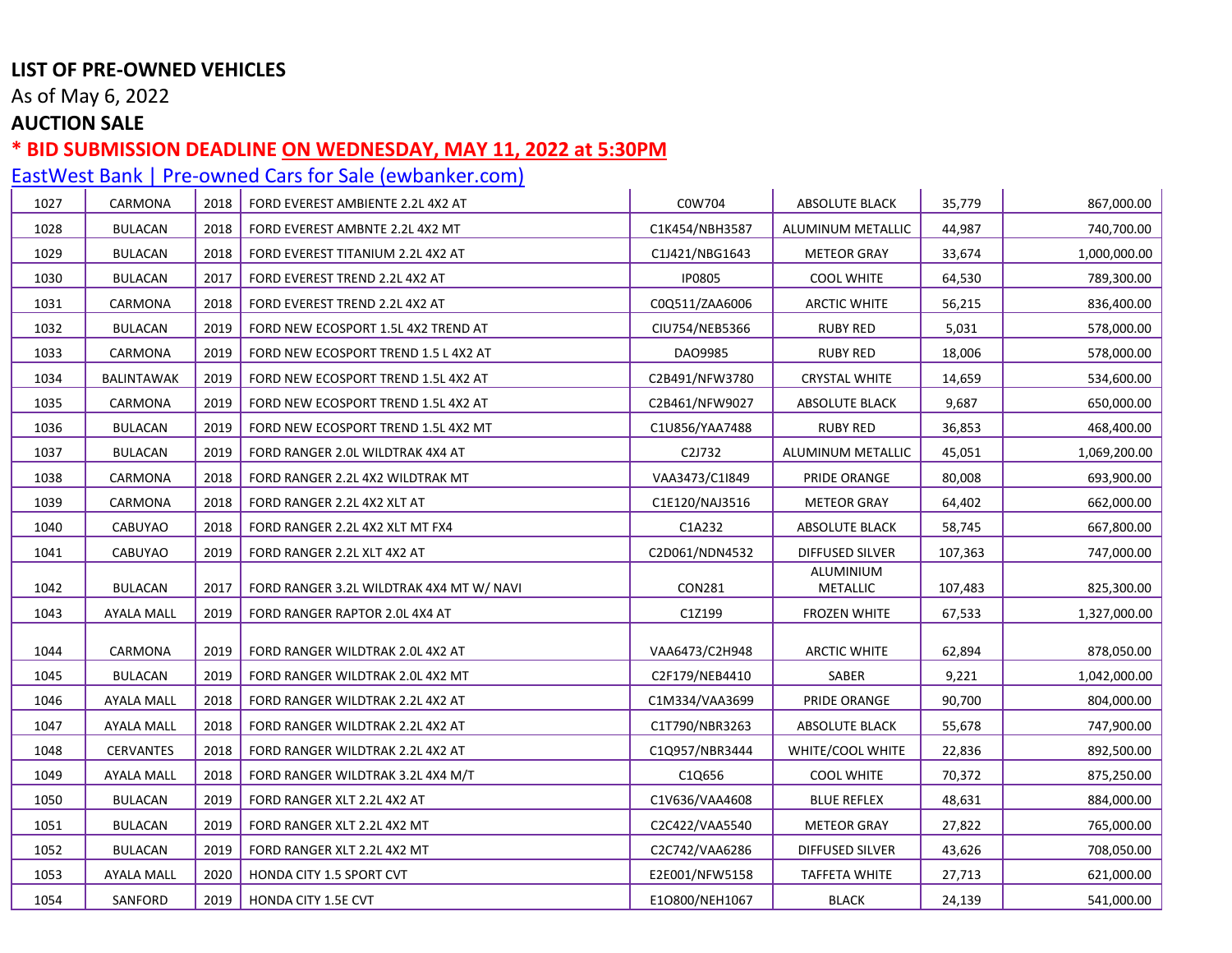As of May 6, 2022

## **AUCTION SALE**

### **\* BID SUBMISSION DEADLINE ON WEDNESDAY, MAY 11, 2022 at 5:30PM**

| 1055 | CARMONA           | 2019 | HONDA CITY 1.5E MT                        | E1I645/DAO3601 | WHITE/TAFETA WHITE   | 23,291  | 547,000.00 |
|------|-------------------|------|-------------------------------------------|----------------|----------------------|---------|------------|
| 1056 | CABUYAO           | 2017 | <b>HYUNDAI ACCENT 1.4 GL 6MT</b>          | MT0604/NCM5167 | <b>BLUE</b>          | 118,921 | 241,000.00 |
| 1057 | CARMONA           | 2017 | HYUNDAI ACCENT 1.4 GL 6MT                 | MT3109/NCO5879 | <b>CRYSTAL WHITE</b> | 141,997 | 207,000.00 |
| 1058 | CARMONA           | 2018 | HYUNDAI ACCENT 1.4 GL 6MT                 | MT8231/NTU2508 | <b>VELOSTER RED</b>  | 71,339  | 340,000.00 |
| 1059 | CABUYAO           | 2017 | HYUNDAI ACCENT 1.4 GL AT CVT              | MR3154/NAE9694 | <b>VELOSTER RED</b>  | 32,912  | 310,500.00 |
| 1060 | CABUYAO           | 2019 | HYUNDAI ACCENT 1.4 GL AT W/ SRS           | K1A295/EAD4773 | <b>STAR DUST</b>     | 27,469  | 429,300.00 |
| 1061 | <b>AYALA MALL</b> | 2020 | HYUNDAI ACCENT 1.4 GL AT W/O SRS          | K10824/NGD8541 | <b>SLEEK SILVER</b>  | 7,453   | 447,000.00 |
| 1062 | <b>BULACAN</b>    | 2020 | HYUNDAI ACCENT 1.4 GL AT W/O SRS          | K1Q690/IAD9466 | <b>SLEEK SILVER</b>  | 68,856  | 411,000.00 |
| 1063 | CARMONA           | 2019 | HYUNDAI ACCENT 1.4 GL CVT AT              | K0G786/DAD2408 | <b>SILVER</b>        | 40,863  | 444,000.00 |
| 1064 | CABUYAO           | 2018 | HYUNDAI ACCENT 1.4 GL MT                  | K0A883/DAI7195 | PHANTOM BLACK        | 30,241  | 321,300.00 |
| 1065 | CABUYAO           | 2019 | HYUNDAI ACCENT 1.4 GL MT W/O SRS          | K1A918/NFW2159 | <b>FIERY RED</b>     | 32,229  | 357,300.00 |
| 1066 | <b>AYALA MALL</b> | 2020 | HYUNDAI ACCENT 1.4 GL MT WITH SRS         | K1K701/NGN5192 | <b>SLEEK SILVER</b>  | 37,414  | 391,500.00 |
| 1067 | <b>BULACAN</b>    | 2019 | HYUNDAI ACCENT 1.4 GLS V AT               | K0E842/IAC8496 | RED                  | 53,855  | 397,800.00 |
| 1068 | <b>CERVANTES</b>  | 2018 | <b>HYUNDAI ACCENT 1.4GL MT</b>            | MT7907/DAF8530 | PHANTOM BLACK        | 39,455  | 302,400.00 |
| 1069 | <b>BULACAN</b>    | 2019 | HYUNDAI ACCENT 1.6 CRDI GL (DSL) MT       | K1C196/DAN3087 | GRAY                 | 66,469  | 426,000.00 |
| 1070 | <b>CERVANTES</b>  | 2018 | HYUNDAI ACCENT 1.6 CRDI GL 7DCT DSL AT    | MV1755/NCT6546 | <b>SILVER</b>        | 61,456  | 393,300.00 |
| 1071 | <b>BALINTAWAK</b> | 2017 | HYUNDAI ACCENT HATCH 1.6 CRDI GL (DSL) MT | MR7100/NBY6079 | <b>CRYSTAL WHITE</b> | 55,073  | 318,000.00 |
| 1072 | CARMONA           | 2016 | HYUNDAI ACCENT HATCH 1.6E MT              | MP2517/NDV1145 | <b>VELOSTER RED</b>  | 121,939 | 340,000.00 |
| 1073 | SANFORD           | 2017 | HYUNDAI ELANTRA 1.6 GL 6MT                | MT1281/NCQ6072 | <b>WHITE</b>         | 53,492  | 414,000.00 |
| 1074 | CERVANTES         | 2016 | HYUNDAI EON 0.8 GLX 5MT                   | MP7237         | PHANTOM BLACK        | 76,780  | 168,000.00 |
| 1075 | <b>BULACAN</b>    | 2018 | <b>HYUNDAI EON 0.8 GLX MT</b>             | MV1161/NCU6430 | PRISTINE BLUE        | 33,061  | 229,000.00 |
| 1076 | <b>BULACAN</b>    | 2016 | HYUNDAI EON 0.8 GLX MT                    | MR0963/CAD6735 | RED                  | 77,882  | 200,000.00 |
| 1077 | <b>BULACAN</b>    | 2016 | HYUNDAI EON 0.8 GLX MT                    | MQ3654/NCF7847 | <b>BLUE</b>          | 73,128  | 189,000.00 |
| 1078 | CARMONA           | 2016 | HYUNDAI EON 0.8 GLX MT                    | MQ5366/ACP5676 | RED                  | 60,767  | 203,000.00 |
| 1079 | BALINTAWAK        | 2017 | HYUNDAI EON 0.8 GLX MT WITH AVN HEAD UNIT | MT2608         | <b>RED PASSION</b>   | 33,072  | 147,000.00 |
| 1080 | <b>BALINTAWAK</b> | 2015 | HYUNDAI EON 0.8L GL M/T                   | MO2977         | <b>RED</b>           | 28,046  | 145,000.00 |
| 1081 | <b>BULACAN</b>    | 2016 | HYUNDAI EON GLX 0.8 5MT                   | MQ4971         | <b>WHITE</b>         | 66,765  | 200,000.00 |
| 1082 | CARMONA           | 2017 | HYUNDAI GRAND STAREX 2.5 GL 5MT DSL       | MS7879/DAJ3845 | <b>CREAMY WHITE</b>  | 83,582  | 534,000.00 |
| 1083 | CABUYAO           | 2020 | HYUNDAI H100 2.5 CRDI GL (W/ DUAL AC) 6MT | K1J152         | <b>CREAMY WHITE</b>  | 38,959  | 749,700.00 |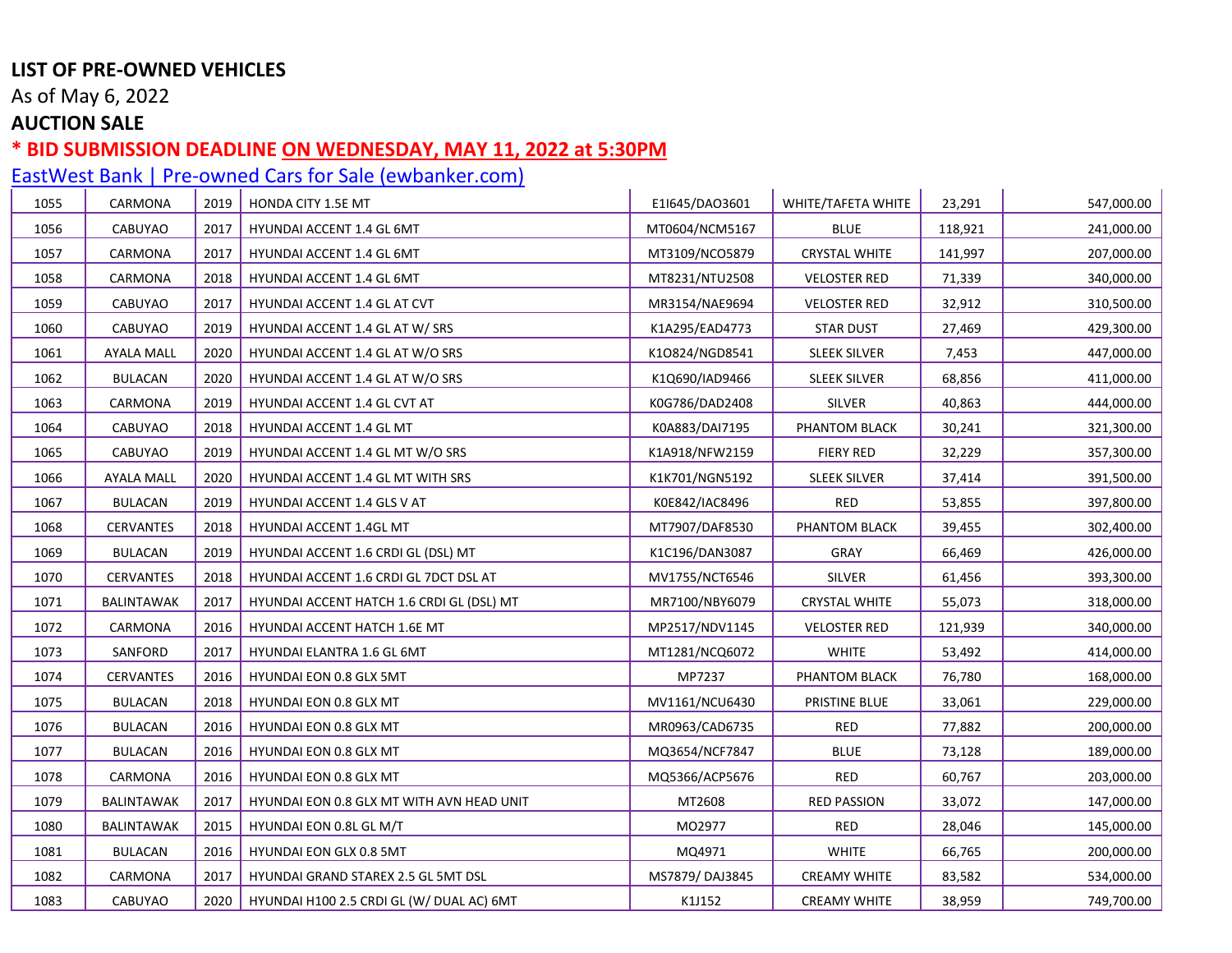As of May 6, 2022

## **AUCTION SALE**

#### **\* BID SUBMISSION DEADLINE ON WEDNESDAY, MAY 11, 2022 at 5:30PM**

|      |                   |      | HYUNDAI H100 2.5 CRDI GL (W/ DUAL AC) 6MT W/ SHUTTLE                      |                 |                              |         |            |
|------|-------------------|------|---------------------------------------------------------------------------|-----------------|------------------------------|---------|------------|
| 1084 | <b>BULACAN</b>    | 2019 | <b>BODY EURO 4</b><br>HYUNDAI H100 2.5 CRDI GL (W/DUAL AC) 6MT W/ SHUTLLE | K0S504/NED9981  | <b>CREAMY WHITE</b>          | 16,713  | 687,000.00 |
| 1085 | CARMONA           | 2020 | <b>BODY EURO 4</b>                                                        | K1B675/NFE9239  | <b>CREAMY WHITE</b>          | 40,229  | 781,000.00 |
|      |                   |      |                                                                           |                 | WHITE/CREAMY                 |         |            |
| 1086 | CABUYAO           | 2020 | HYUNDAI H100 2.5 CRDI GL 6MT (W/ AC)                                      | <b>NFW1988</b>  | <b>WHITE</b>                 | 46,392  | 730,150.00 |
| 1087 | <b>CABUYAO</b>    | 2020 | HYUNDAI H100 2.5 CRDI GL 6MT PE SHUTTLE-HA W/DUAL AC                      | K1R545/NFN6094  | <b>CREAMY WHITE</b>          | 59,948  | 612,000.00 |
|      |                   |      |                                                                           |                 | WHITE/CREAMY                 |         |            |
| 1088 | <b>BULACAN</b>    | 2019 | HYUNDAI H100 2.5 CRDI GL 6MT SHUTTLE BODY WIT                             | K0S545/NED8210  | <b>WHITE</b>                 | 18,509  | 722,500.00 |
| 1089 | CARMONA           | 2019 | HYUNDAI H100 2.5 CRDI GL 6MT SHUTTLE BODY WITH DUAL AC                    | K00134/EAD4764  | <b>CREAMY WHITE</b>          | 66,361  | 612,000.00 |
| 1090 | <b>BULACAN</b>    | 2020 | HYUNDAI H-100 2.5 CRDI GL 6MT SHUTTLE BODY WITH DUAL AC                   | K1G003/NFW3164  | <b>CREAMY WHITE</b>          | 16,435  | 662,400.00 |
| 1091 | <b>BULACAN</b>    | 2020 | HYUNDAI H100 2.5 CRDI GL 6MT W/FRONT AC W/SHU                             | K1Q141/NFZ1897  | <b>CREAMY WHITE</b>          | 53,479  | 662,400.00 |
|      |                   |      | HYUNDAI H100 2.5 CRDI GL PE SHUTTLE BODY WITH DUAL AC                     |                 |                              |         |            |
| 1092 | <b>CABUYAO</b>    | 2020 | M/T                                                                       | <b>NGD3316</b>  | <b>CREAMY WHITE</b>          | 56,978  | 774,000.00 |
| 1093 | <b>BULACAN</b>    | 2019 | HYUNDAI H100 2.5 CRDI GL W/ AC 6MT W/ SHUTTLE                             | K0Q558/CAT2840  | <b>CREAMY WHITE</b>          | 36,769  | 578,400.00 |
| 1094 | <b>CABUYAO</b>    | 2020 | HYUNDAI H100 2.5 CRDI GL W/ DUAL AC W/ SHUTTL                             | K1J130/NFW1958  | <b>CREAMY WHITE</b>          | 72,498  | 642,600.00 |
| 1095 | CARMONA           | 2020 | HYUNDAI H100 2.5 CRDI GL W/ FRONT AC 6MT W/ A                             | K1N012/NFN4194  | <b>CREAMY WHITE</b>          | 20,880  | 672,300.00 |
| 1096 | <b>BULACAN</b>    | 2020 | HYUNDAI H100 2.5 CRDI GL W/DUAL AC 6MT W/SHUT                             | K0W138/NFW3736  | <b>WHITE</b>                 | 26,757  | 753,950.00 |
| 1097 | CABUYAO           | 2020 | HYUNDAI H-100 2.5 CRDI GL W/DUAL AC MT W/SHUT                             | K0W554          | <b>CREAMY WHITE</b>          | 26,824  | 747,000.00 |
| 1098 | SANFORD           | 2020 | HYUNDAI H100 2.5 CRDI(DUAL AC) 6M/T WITH SHUT                             | K0W174/NGD1972  | <b>CREAMY WHITE</b>          | 64,926  | 738,000.00 |
| 1099 | CABUYAO           | 2019 | HYUNDAI H100 2.5 PANORAMIC W/ FRONT AC EURO 4                             | NBQ1961         | <b>CREAMY WHITE</b>          | 46,092  | 592,800.00 |
| 1100 | BALINTAWAK        | 2020 | HYUNDAI H100 2.5 W/ DUAL AC MT WITH SHUTTLE BODY                          | K1B264          | <b>CREAMY WHITE</b>          | 60,803  | 607,200.00 |
| 1101 | CARMONA           | 2018 | HYUNDAI H100 2.6 GL 5M SHUTTLE M/T W/ DUAL AI                             | MU9201          | <b>CREAMY WHITE</b>          | 109,909 | 475,200.00 |
| 1102 | <b>CABUYAO</b>    | 2018 | HYUNDAI H100 2.6L (FL) SHUTTLE MT W/ DUAL AIR                             | MV0486/EAB7477  | <b>CREAMY WHITE</b>          | 54,420  | 630,000.00 |
| 1103 | <b>BULACAN</b>    | 2018 | HYUNDAI H100 2.6L FL SHUTTLE MT W DUAL AIRCON                             | MV0902/EAC1268  | <b>CREAMY WHITE</b>          | 31,563  | 681,000.00 |
| 1104 | <b>BULACAN</b>    | 2016 | HYUNDAI H100 2.6L SHUTTLE W/ DUAL AC MT                                   | MP7346/NDX7586  | <b>CREAMY WHITE</b>          | 144,776 | 368,000.00 |
| 1105 | <b>BULACAN</b>    | 2019 | HYUNDAI H100 SHUTTLE 2.5L CRDI FL WITH DUAL A                             | K0J575/NBH8369  | WHITE/CREAMYWHITE            | 36,811  | 621,750.00 |
| 1106 | <b>AYALA MALL</b> | 2020 | HYUNDAI H100 SHUTTLE 2.5L CRDI W/SINGLE AC MT                             | K0W616/NDM2569  | <b>CREAMY WHITE</b>          | 57,751  | 647,100.00 |
| 1107 | <b>BULACAN</b>    | 2020 | HYUNDAI H100 SHUTTLE 2.5L CRDI WITH DUAL AIRC                             | K0W670/NDM 2117 | WHITE/CREAMY<br><b>WHITE</b> | 28318   | 706,400.00 |
| 1108 | <b>CABUYAO</b>    | 2019 | HYUNDAI H100 SHUTTLE 2.5L CRDI WITH DUAL AIRCON MT                        | K0T181/NDN8136  | <b>CREAMY WHITE</b>          | 81,502  | 559,300.00 |
| 1109 | <b>BULACAN</b>    | 2014 | HYUNDAI H100 SHUTTLE 2.6L (FL) W/ DUAL A                                  | AEA2384         | <b>CREAMY WHITE</b>          | 123,284 | 388,450.00 |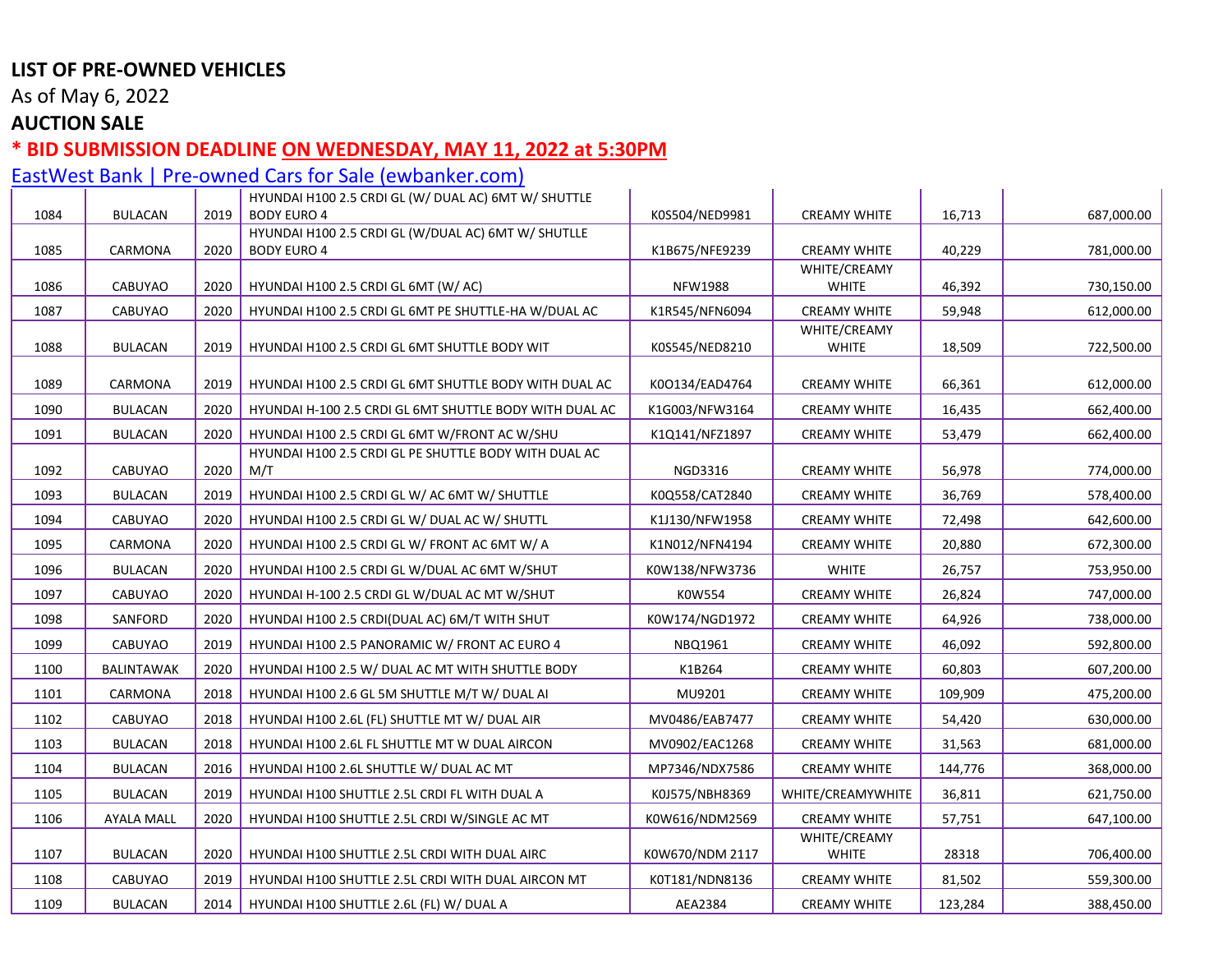As of May 6, 2022

#### **AUCTION SALE**

#### **\* BID SUBMISSION DEADLINE ON WEDNESDAY, MAY 11, 2022 at 5:30PM**

[EastWest Bank | Pre-owned Cars for Sale \(ewbanker.com\)](https://www.ewbanker.com/Loans/PreOwned/Cars) 1110 BALINTAWAK 2020 HYUNDAI H100 SHUTTLE BODY 2.5 CRDI MT NGD1163 / K1Q204 CREAMY WHITE 14,460 671,250.00 1111 BULACAN 2016 HYUNDAI H100 SHUTTLE BODY W/ DUAL AC MO5986 WHITE 75,498 489,600.00 1112 BULACAN 2020 HYUNDAI H-100 SHUTTLE2.5LCRDI WITH DUALAIRCON MT K1M920 CREAMY WHITE 77,278 630,750.00 1113 BULACAN 2020 HYUNDAI KONA 2.0 GLS AT K1N117/CAU3676 WHITE 34,754 696,000.00 1114 CARMONA 2020 HYUNDAI KONA 2.0 GLS AT K1G247/NGD7096 RED 32,176 686,000.00 1115 SANFORD 2019 HYUNDAI KONA 2.0 GLS AT K1G335/NFW1284 DARK GRAY 29,946 650,000.00 1116 | AYALA MALL | 2019 | HYUNDAI REINA 1.4 GL 5MT NATURELLE SILVER | SILVER | 18,040 | 339,000.00 1117 BULACAN 2020 HYUNDAI REINA 1.4 GL 4 AT K1N932/NFW5980 RED 34,819 432,000.00 1118 CABUYAO 2019 | HYUNDAI REINA 1.4 GL 5MT NATURE AND SANDITE RAY NO SANDITE ALL SANDITE ARROWN | 40,657 | 341,000.00 1119 BULACAN 2020 HYUNDAI REINA 1.4 GL AT W/ AVN K1X048/NGR6549 BLUE 21,024 447,000.00 1120 BULACAN 2019 HYUNDAI REINA 1.4 GL MT K1H344/CAS2972 RED 31,878 300,000.00 1121 CARMONA 2020 HYUNDAI REINA 1.4GL 5MT K1P224/NGD3082 BLUE 16,916 304,000.00 1122 CARMONA 2020 HYUNDAI REINA1.4 GL 5MT K1M448/NGD5450 RED 16,479 336,000.00 1123 BULACAN 2016 KIA RIO SEDAN 1.4 EX MT 4 DOOR BG5505/NAE3996 BRIGHT SILVER 83,334 293,000.00 1124 BULACAN 2016 MITSUBISHI ADVENTURE GLX 2.5D MT KINETIC BLUE 159,272 355,500.00 1125 BULACAN 2017 MITSUBISHI ADVENTURE GLX 2.5D MT 7STR NR4002 POLAR WHITE 133,667 388,800.00 1126 CERVANTES 2017 MITSUBISHI ADVENTURE GLX 2.5D MT 9 STR B1A832/NBL5333 VIRGIL GRAY 38,294 429,000.00 1127 BALINTAWAK 2017 | MITSUBISHI L300 EXCEED C/C 2.5D MT W/FB BODY | B2B402/NCS6612 | POLAR WHITE | 22,375 | 470,700.00 1128 | CARMONA | 2018 | MITSUBISHI L300 EXCEED C/C FB BODY DUAL AC 2. | NCW4884 | POLAR WHITE | 76,467 | S09,000.00 1129 | BULACAN | 2017 | MITSUBISHI L300 EXCEED CC 2.5 MT WITH FB BODY | B1Y628/NCR2215 | POLAR WHITE | 27,958 | 468,000.00 1130 AYALA MALL 2015 MITSUBISHI MIRAGE G4 GLS 1.2G CVT NJ2529/NBX2173 PYRENESE BLACK 43,487 262,000.00 1131 | BULACAN | 2018 | MITSUBISHI MIRAGE G4 GLS 1.2G CVT | B4V526 | PYRENESE BLACK | 32,172 | 400,000.00 1132 SANFORD 2017 | MITSUBISHI MIRAGE G4 GLS 1.2G CVT | B0G161/NBY3878 | PYRENESE BLACK | 9,741 | 380,000.00 1133 AYALA MALL 2015 MITSUBISHI MIRAGE G4 GLS 1.2G MT NDT3904 NDT3904 NRGIL GRAY 168,113 226,000.00 1134 | BULACAN |2019 |MITSUBISHI MIRAGE G4 GLX 1.2 CVT | B6F546/NFU9418 | SAVANNA WHITE | 29,562 | 395,000.00 1135 | SANFORD | 2018 | MITSUBISHI MIRAGE G4 GLX 1.2 L GA MT | BAMS6DAK3180 | SILVER | 19,035 | 321,000.00 1136 BULACAN 2019 MITSUBISHI MIRAGE G4 GLX 1.2 L GAS MT DAN6865/B6J193 VIRGIL GRAY 20,382 349,000.00

1137 AYALA MALL 2019 MITSUBISHI MIRAGE G4 GLX 1.2G CVT B4X299/NDP3046 MAJESTIC RED 18,550 368,000.00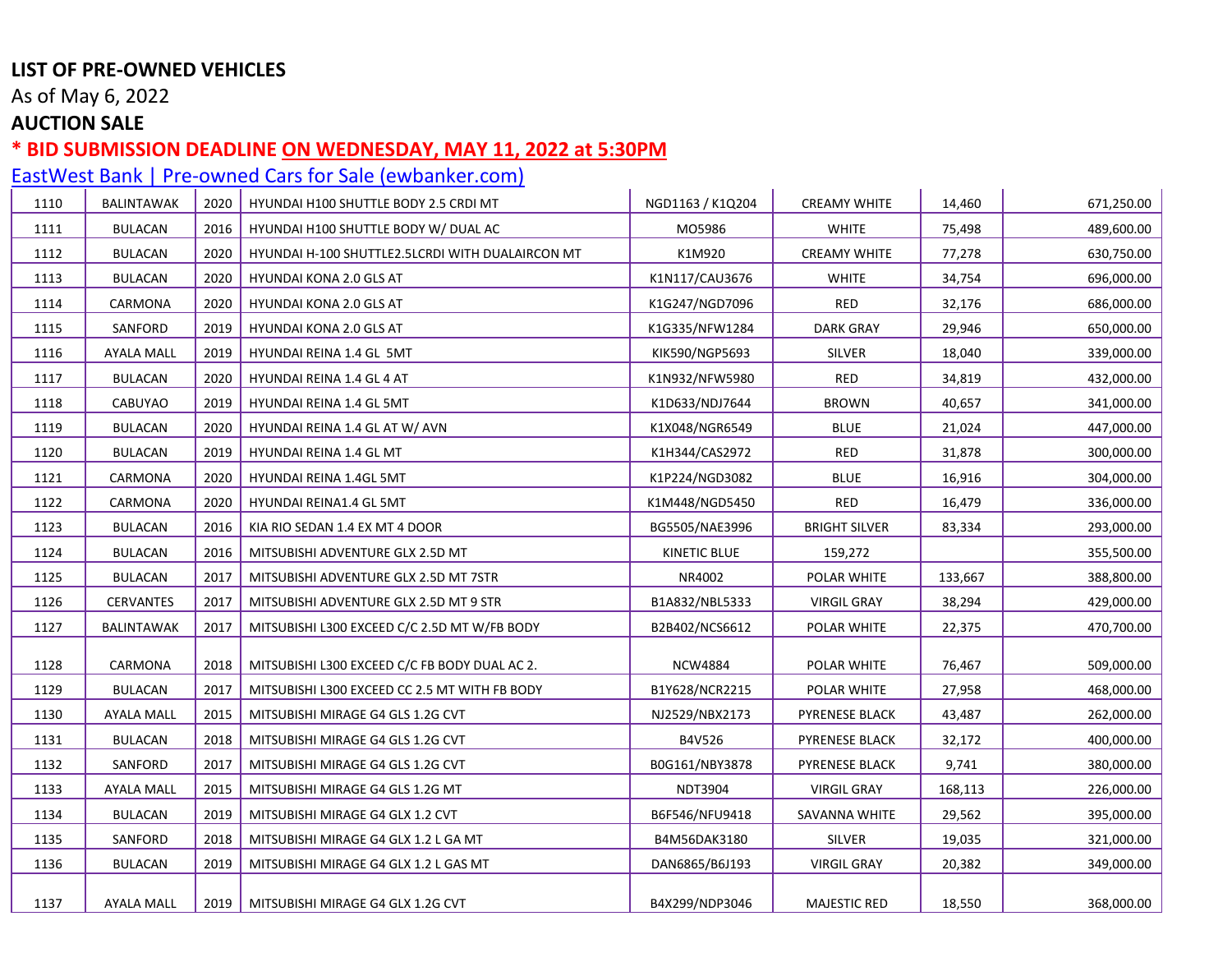As of May 6, 2022

## **AUCTION SALE**

### **\* BID SUBMISSION DEADLINE ON WEDNESDAY, MAY 11, 2022 at 5:30PM**

| 1138 | <b>AYALA MALL</b> | 2018 | MITSUBISHI MIRAGE G4 GLX 1.2G CVT          | B3H865/NBE3573 | <b>MAJESTIC RED</b>     | 18,066  | 339,000.00 |
|------|-------------------|------|--------------------------------------------|----------------|-------------------------|---------|------------|
| 1139 | <b>BULACAN</b>    | 2020 | MITSUBISHI MIRAGE G4 GLX 1.2G CVT          | B7P332/NGM9338 | <b>RED/MAJESTIC RED</b> | 23,418  | 373,500.00 |
| 1140 | CARMONA           | 2018 | MITSUBISHI MIRAGE G4 GLX 1.2G CVT          | <b>B2N877</b>  | <b>COOL SILVER</b>      | 51,258  | 367,000.00 |
| 1141 | CARMONA           | 2018 | MITSUBISHI MIRAGE G4 GLX 1.2G CVT          | B3J638         | SAVANNA WHITE           | 63,915  | 312,300.00 |
| 1142 | SANFORD           | 2019 | MITSUBISHI MIRAGE G4 GLX 1.2G CVT          | <b>B6N654</b>  | <b>PYRENESE BLACK</b>   | 51,035  | 383,000.00 |
| 1143 | AYALA MALL        | 2019 | MITSUBISHI MIRAGE G4 GLX 1.2G CVT AT       | B5S416/NDK4031 | WINE RED PEARL          | 33,944  | 373,000.00 |
| 1144 | BULACAN           | 2018 | MITSUBISHI MIRAGE G4 GLX 1.2G CVT AT       | B3X834/NBQ7760 | WINE RED PEARL          | 18,538  | 360,000.00 |
| 1145 | <b>BULACAN</b>    | 2016 | MITSUBISHI MIRAGE G4 GLX 1.2G CVT UPGRADED | NP9624/NDE7816 | <b>VIRGIL GRAY</b>      | 157,416 | 196,000.00 |
| 1146 | AYALA MALL        | 2018 | MITSUBISHI MIRAGE G4 GLX 1.2G MT           | B3W188/NBS9807 | WINE RED PEARL          | 27,499  | 310,000.00 |
| 1147 | <b>AYALA MALL</b> | 2016 | MITSUBISHI MIRAGE G4 GLX 1.2G MT           | <b>NDU7812</b> | <b>VIRGIL GRAY</b>      | 194,957 | 162,000.00 |
| 1148 | <b>BULACAN</b>    | 2019 | MITSUBISHI MIRAGE G4 GLX 1.2G MT           | B6G879/NEJ6081 | PYRENESE BLACK          | 26,697  | 349,000.00 |
| 1149 | BULACAN           | 2017 | MITSUBISHI MIRAGE G4 GLX 1.2G MT           | NS9053/IAA9278 | MEDIUM BLUE MICA        | 56,546  | 266,000.00 |
| 1150 | CABUYAO           | 2018 | MITSUBISHI MIRAGE G4 GLX 1.2G MT           | B3E594/EAB8471 | <b>VIRGIL GRAY</b>      | 54,530  | 309,000.00 |
| 1151 | CABUYAO           | 2019 | MITSUBISHI MIRAGE G4 GLX 1.2G MT           | B6L338/EAD5643 | <b>VIRGIL GRAY</b>      | 47,133  | 354,000.00 |
| 1152 | CABUYAO           | 2020 | MITSUBISHI MIRAGE G4 GLX 1.2G MT           | B7L436/DAZ8298 | WINE RED PEARL          | 30,270  | 400,000.00 |
| 1153 | CARMONA           | 2018 | MITSUBISHI MIRAGE G4 GLX 1.2G MT           | B4M277         | <b>MAJESTIC RED</b>     | 32,726  | 317,000.00 |
| 1154 | CARMONA           | 2018 | MITSUBISHI MIRAGE G4 GLX 1.2G MT           | B2Y696         | WINE RED PEARL          | 36,951  | 314,000.00 |
| 1155 | CARMONA           | 2018 | MITSUBISHI MIRAGE G4 GLX 1.2G MT           | B2P648/NBD8145 | <b>MAJESTIC RED</b>     | 25,184  | 311,000.00 |
| 1156 | CARMONA           | 2018 | MITSUBISHI MIRAGE G4 GLX 1.2G MT           | B4V105/NEJ4601 | <b>MAJESTIC RED</b>     | 29,513  | 288,000.00 |
| 1157 | CERVANTES         | 2020 | MITSUBISHI MIRAGE G4 GLX 1.2G MT           | B7H145/NFV5988 | COOL SILVER             | 40,391  | 344,700.00 |
| 1158 | SANFORD           | 2017 | MITSUBISHI MIRAGE G4 GLX 1.2G MT           | B1H583/NCR5269 | <b>AURORA WHITE</b>     | 45,103  | 288,000.00 |
| 1159 | <b>BULACAN</b>    | 2016 | MITSUBISHI MIRAGE G4 GLX 1.2G MT UPGRADED  | NO0570/NCJ5587 | <b>AURORA WHITE</b>     | 188,641 | 160,000.00 |
| 1160 | BULACAN           | 2019 | MITSUBISHI MIRAGE G4 GLX 1.2L GAS CVT      | B6L097/DAO2843 | <b>MAJESTIC RED</b>     | 20,804  | 372,000.00 |
| 1161 | CABUYAO           | 2020 | MITSUBISHI MIRAGE G4 GLX 1.2L GAS CVT      | B7L69DAZ7657   | <b>VIRGIL GRAY</b>      | 33,864  | 424,000.00 |
| 1162 | CABUYAO           | 2019 | MITSUBISHI MIRAGE G4 GLX 1.2L GAS CVT      | B6F297/DAN5345 | SAVANNA WHITE           | 71,428  | 330,300.00 |
| 1163 | CABUYAO           | 2018 | MITSUBISHI MIRAGE G4 GLX 1.3G MT           | B4U360         | <b>GRAY</b>             | 42,557  | 306,000.00 |
| 1164 | <b>BULACAN</b>    | 2018 | MITSUBISHI MIRAGE GLX 1.2G CVT             | B2R103/NBF3411 | <b>GRAY/VIRGIL GRAY</b> | 48,014  | 317,000.00 |
| 1165 | SANFORD           | 2016 | MITSUBISHI MONTERO SPT GLS 2.4D 2WD AT     | AAD5089        | <b>BROWN</b>            | 180,533 | 764,000.00 |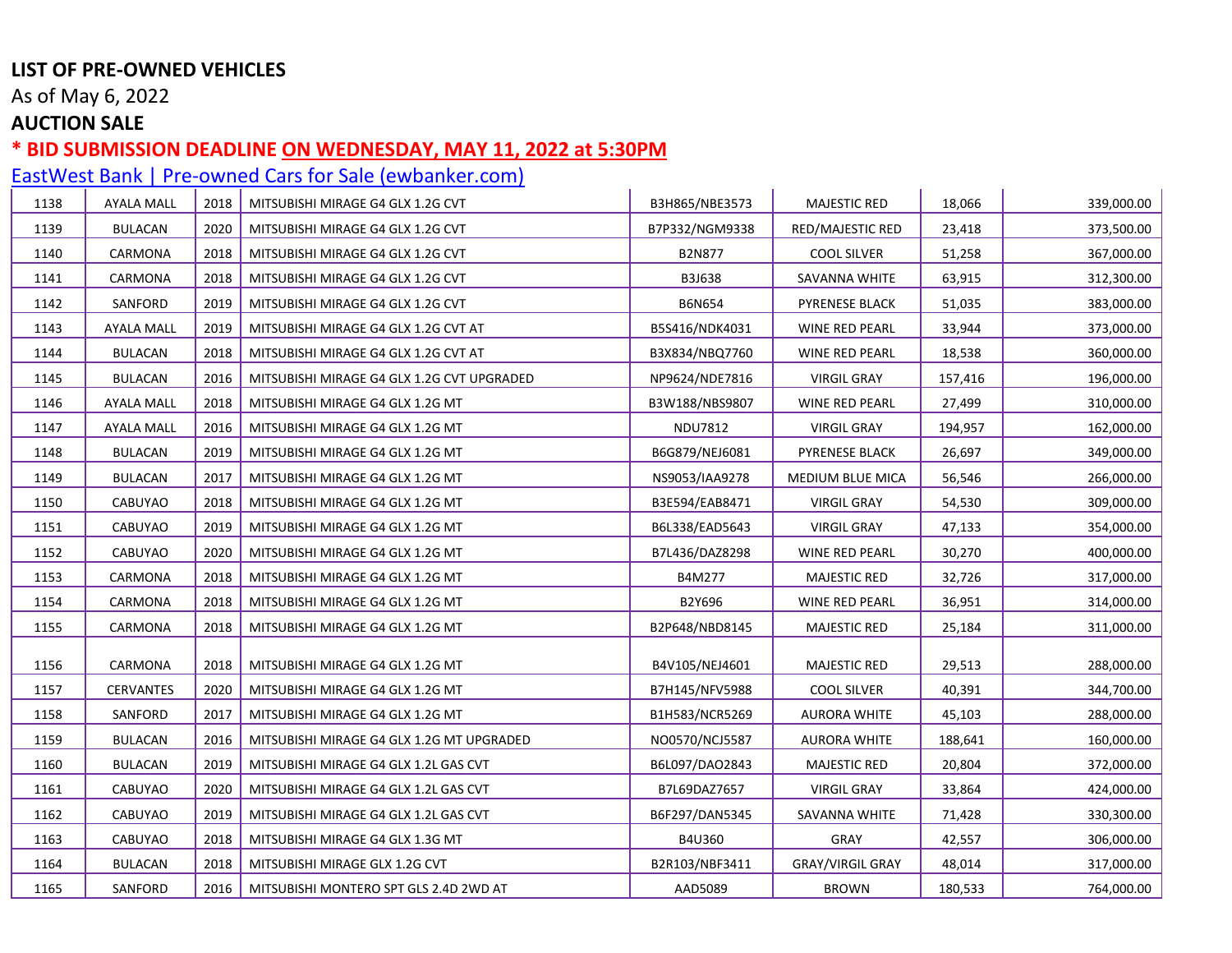As of May 6, 2022

## **AUCTION SALE**

# **\* BID SUBMISSION DEADLINE ON WEDNESDAY, MAY 11, 2022 at 5:30PM**

| 1166 | <b>BULACAN</b>   | 2019 | MITSUBISHI MONTERO SPT GLX 2.4D 2WD MT        | B5V287/NDP6788 | <b>TITANIUM GRAY</b>                    | 0       | 710,000.00 |
|------|------------------|------|-----------------------------------------------|----------------|-----------------------------------------|---------|------------|
|      |                  |      |                                               |                | <b>DIAMOND BLACK</b>                    |         |            |
| 1167 | <b>BULACAN</b>   | 2018 | MITSUBISHI MONTERO SPT GLX 2.4D 2WD MT        | B3M042/NEI2053 | <b>MICA</b>                             | 105,673 | 746,000.00 |
| 1168 | <b>BULACAN</b>   | 2018 | MITSUBISHI MONTERO SPT GLX 2.4D 2WD MT        | B2X624/NBP1164 | PEARL WHITE                             | 7,938   | 838,000.00 |
| 1169 | SANFORD          | 2018 | MITSUBISHI MONTERO SPT GLX 2.4D 2WD MT        | B3P830/NBP8308 | <b>TITANIUM GRAY</b>                    | 73,667  | 871,000.00 |
| 1170 | <b>BULACAN</b>   | 2019 | MITSUBISHI XPANDER GLX 1.5G 2WD MT            | B5J780/CAR4591 | <b>TITANIUM GRAY</b>                    | 43,664  | 641,000.00 |
| 1171 | CARMONA          | 2019 | MITSUBISHI XPANDER GLX PLUS 1.5G 2WD AT       | NDO8099        | <b>STERLING SILVER</b>                  | 18,312  | 645,000.00 |
| 1172 | <b>BULACAN</b>   | 2019 | NEW FORD ECOSPORT TREND 1.5L AT               | C1S785/IAC4059 | <b>ABSOLUTE BLACK</b>                   | 5,677   | 585,000.00 |
| 1173 | <b>BULACAN</b>   | 2019 | NEW FORD ECOSPORT TREND 1.5L MT               | C1T053/IAC4974 | <b>RUBY RED</b>                         | 20,879  | 510,000.00 |
| 1174 | <b>BULACAN</b>   | 2020 | NEW FORD RANGER 2.2L 4X2 XLS AT               | CN2480/CAT2791 | <b>ARCTIC WHITE</b>                     | 42,025  | 813,000.00 |
| 1175 | CABUYAO          | 2019 | NISSAN ALMERA 1.5 L BASE AT MC                | F2P399/NED8768 | <b>BRILLIANT SILVER</b>                 | 36,254  | 397,000.00 |
| 1176 | AYALA MALL       | 2018 | NISSAN ALMERA 1.5L BASE AT MC                 | F0P053/NAO4320 | <b>BLUISH BLACK</b>                     | 48,719  | 327,000.00 |
|      |                  |      |                                               |                | SAPPHIRE METALLIC                       |         |            |
| 1177 | <b>CABUYAO</b>   | 2020 | NISSAN ALMERA 1.5L BASE AT MC                 | F2T813/NFW1387 | <b>BLUE</b>                             | 47,275  | 424,000.00 |
| 1178 | CARMONA          | 2019 | NISSAN ALMERA 1.5L BASE MT MC                 | F2F709/NED7375 | <b>TITANIUM GRAY</b>                    | 16,488  | 360,000.00 |
| 1179 | CARMONA          | 2019 | NISSAN ALMERA 1.5L E AT MC                    | F3H343         | <b>BLUISH BLACK</b>                     | 32,247  | 466,000.00 |
| 1180 | SANFORD          | 2019 | NISSAN ALMERA 1.5L E AT MC                    | F2Q767/NDN7528 | <b>BRILLIANT SILVER</b>                 | 15,124  | 372,300.00 |
| 1181 | <b>CERVANTES</b> | 2019 | NISSAN ALMERA 1.5L E MT MC                    | F2F835/CAR3884 | <b>METALLIC GRAY</b>                    | 23824   | 331,500.00 |
| 1182 | <b>BULACAN</b>   | 2020 | NISSAN ALMERA 1.5L E MT MC                    | F3S616/NFY6988 | <b>BLUE</b>                             | 16,326  | 358,500.00 |
| 1183 | <b>BULACAN</b>   | 2020 | NISSAN ALMERA 1.5L E MT MC                    | F2T618/NEJ8677 | <b>IRIDIUM METALLIC</b><br><b>BROWN</b> | 19,309  | 402,050.00 |
| 1184 | SANFORD          | 2019 | NISSAN ALMERA 1.5L R MT MC                    | F2X864         | <b>TITANIUM GREY</b>                    | 32,978  | 365,400.00 |
| 1185 | CABUYAO          | 2020 | NISSAN ALMERA BASE 1.5L M/T MC                | F3W564/NGB5097 | LUNAR METALLIC<br><b>GREY</b>           | 74,257  | 360,000.00 |
| 1186 | CARMONA          | 2018 | NISSAN ALMERA BASE 1.5L M/T MC                | F0P298/NCT5658 | <b>BRILLIANT SILVER</b>                 | 53,570  | 291,000.00 |
|      |                  |      |                                               |                | SAPPHIRE METALLIC                       |         |            |
| 1187 | <b>CERVANTES</b> | 2020 | NISSAN ALMERA BASE 1.5L M/T MC                | F2T621/NEJ9558 | <b>BLUE</b>                             | 22,591  | 324,000.00 |
| 1188 | <b>BULACAN</b>   | 2016 | NISSAN ALMERA N17 1.5L BASE M/T MC            | OV3751         | <b>BLUISH BLACK</b>                     | 92,013  | 235,800.00 |
| 1189 | <b>BULACAN</b>   | 2017 | NISSAN ALMERA N17 1.5L BASE MT MC             | OY5356/NCM2553 | <b>BLUISH BLACK</b>                     | 39,837  | 278,000.00 |
| 1190 | CARMONA          | 2019 | NISSAN NAVARA NP300 2.5L 4X2 EL AT SPORTS VEH | F10688/NCU5159 | <b>ASPEN WHITE</b>                      | 26,987  | 847,000.00 |
| 1191 | <b>CERVANTES</b> | 2019 | NISSAN NAVARA NP300 2.5L 4X4 VL 7AT           | F2P798/NFW5371 | <b>ALPINE WHITE</b>                     | 16,570  | 932,400.00 |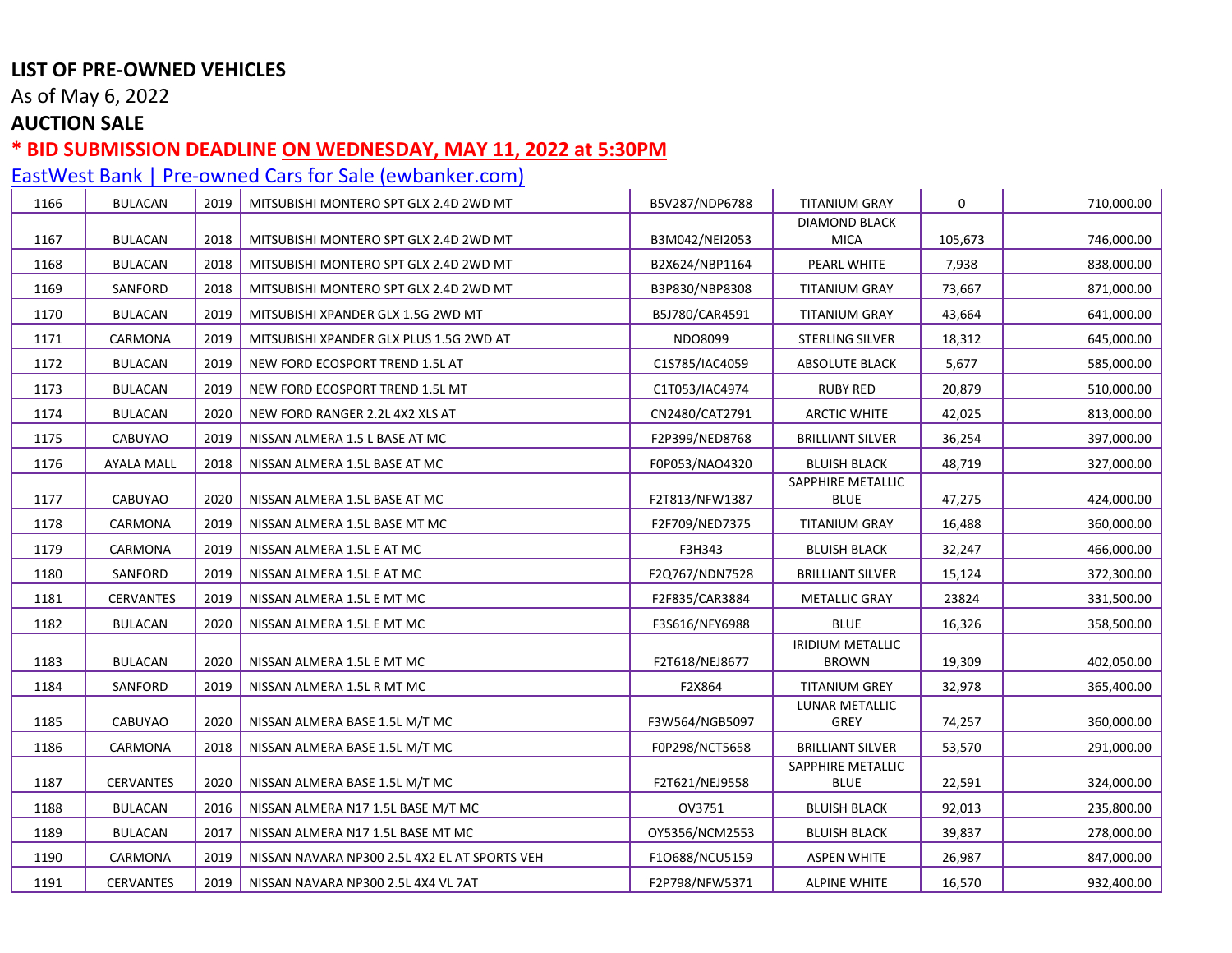As of May 6, 2022

## **AUCTION SALE**

### **\* BID SUBMISSION DEADLINE ON WEDNESDAY, MAY 11, 2022 at 5:30PM**

| 1192 | <b>BULACAN</b>    | 2017 | NISSAN NP300 NAVARA 2.5 4X2 6MT CALIBRE NCAP  | OW7088/BAA7439  | SILVER/BRILLIANT<br><b>SILVER</b> | 107,813 | 601,200.00   |
|------|-------------------|------|-----------------------------------------------|-----------------|-----------------------------------|---------|--------------|
| 1193 | <b>CABUYAO</b>    | 2019 | NISSAN NV350 URVAN 15 STR (EURO 4)            | <b>NED3240</b>  | <b>WHITE</b>                      | 55,813  | 794,000.00   |
| 1194 | <b>BULACAN</b>    | 2020 | NISSAN NV350 URVAN 15STR (EURO4)              | F2U938/NED4833  | <b>GUN METALLIC</b>               | 50,650  | 870,000.00   |
|      |                   |      |                                               |                 |                                   |         |              |
| 1195 | <b>BALINTAWAK</b> | 2020 | NISSAN NV350 URVAN 2.5L STANDARD 15 SEATER MT | F3K108          | <b>WHITE</b>                      | 48,792  | 831,600.00   |
| 1196 | <b>BULACAN</b>    | 2019 | NISSAN NV350 URVAN 2.5L STANDARD 15SEATER MT  | F1J079/NDA4380  | <b>BRILLIANT SILVER</b>           | 113,225 | 726,000.00   |
| 1197 | CARMONA           | 2020 | NISSAN NV350 URVAN 2.5L STANDARD 18 SEATER MT | F2Y103/NEB5774  | <b>GUN METALLIC</b>               | 126,812 | 635,200.00   |
| 1198 | CARMONA           | 2020 | NISSAN NV350 URVAN 2.5L STANDARD 18 STR MT    | F3J928          | <b>BRILLIANT SILVER</b>           | 63,406  | 678,400.00   |
| 1199 | <b>BULACAN</b>    | 2020 | NISSAN NV350 URVAN 2.5L STANDARD 18-SEATER MT | NGB9210/F4A558  | <b>BRILLIANT SILVER</b>           | 40,044  | 786,600.00   |
| 1200 | <b>BULACAN</b>    | 2020 | NISSAN NV350 URVAN PREMIUM MT MC (EURO 4)     | F3C365/BAC1053  | <b>BRILLIANT SILVER</b>           | 35,264  | 1,120,500.00 |
| 1201 | BULACAN           | 2020 | NISSAN NV350 URVAN SHUTTLE 18 SEATER          | F3T215/NAN1716  | <b>BRILLIANT SILVER</b>           | 150,812 | 699,300.00   |
| 1202 | <b>AYALA MALL</b> | 2020 | NISSAN NV350 URVAN SHUTTLE 18 STR             | NGJ2012/NGF9821 | <b>ALPINE WHITE</b>               | 19,704  | 889,000.00   |
| 1203 | CARMONA           | 2019 | NISSAN TERRA 2.5L 4X2 EL MT                   | F2Q360/NED1364  | <b>ASPEN PEARL WHITE</b>          | 47,095  | 997,000.00   |
| 1204 | AYALA MALL        | 2020 | NISSAN URVAN NV350 2.5L DSL 18 SEATER MT      | F3O629/NGG9931  | <b>ALPINE WHITE</b>               | 9,678   | 759,600.00   |
| 1205 | <b>BULACAN</b>    | 2019 | NISSAN URVAN NV350 15 STR EURO 4              | F1L928/NEA8215  | WHITE/ALPINE WHITE                | 69,078  | 776,000.00   |
| 1206 | CABUYAO           | 2018 | NISSAN URVAN NV350 18 STR EURO4               | F0W587          | <b>WHITE</b>                      | 20,590  | 650,675.00   |
| 1207 | AYALA MALL        | 2018 | NISSAN URVAN NV350 2.5L DSL 18 STR MT         | F1A240/NBD1095  | <b>ALPINE WHITE</b>               | 103,964 | 629,100.00   |
| 1208 | <b>BULACAN</b>    | 2019 | NISSAN URVAN NV350 2.5L STANDARD 15STR MT     | F3E430/NEJ8902  | <b>GUN METALLIC</b>               | 73,894  | 840,000.00   |
| 1209 | <b>CABUYAO</b>    | 2020 | NISSAN URVAN NV350 PREMIUM MT                 | F3K286          | <b>WHITE</b>                      | 24,282  | 1,108,800.00 |
| 1210 | <b>BULACAN</b>    | 2020 | NISSAN URVAN NV350 URVAN 2.5 STD 15 STR MT    | F3K211/GAN5009  | <b>BRILLIANT SILVER</b>           | 52,084  | 878,000.00   |
| 1211 | <b>BULACAN</b>    | 2019 | NISSAN URVAN NV350 URVAN 2.5L 15 STR MT       | F1K577          | <b>BRILLIANT SILVER</b>           | 214,315 | 678,000.00   |
| 1212 | <b>CABUYAO</b>    | 2018 | SUZUKI ALTO STANDARD 800CC M/T                | G1E951/NCU9339  | GRAY                              | 70,398  | 207,000.00   |
| 1213 | <b>BULACAN</b>    | 2018 | SUZUKI CIAZ GL A/T                            | G0W493/NBQ8862  | <b>BROWN</b>                      | 34,248  | 368,000.00   |
| 1214 | <b>BULACAN</b>    | 2017 | SUZUKI CIAZ GLX 1.4L AT                       | UE6173/NAD7756  | GRAY                              | 74,374  | 358,400.00   |
| 1215 | <b>AYALA MALL</b> | 2019 | SUZUKI CIAZ GLX AT                            | G1C033/YAA7181  | <b>BROWN</b>                      | 51,803  | 418,500.00   |
| 1216 | <b>BULACAN</b>    | 2020 | SUZUKI ERTIGA GL 1.5L AT (BLACK EDITION)      | G2E491/NFV4302  | GRAY                              | 34,740  | 673,000.00   |
| 1217 | <b>BULACAN</b>    | 2019 | SUZUKI ERTIGA GL 1.5L MT                      | G1R153/NEI9066  | <b>BROWN</b>                      | 27,873  | 497,000.00   |
| 1218 | CERVANTES         | 2019 | SUZUKI SWIFT GL 1.2L MT                       | G1E205          | GRAY                              | 38,537  | 372,000.00   |
| 1219 | <b>BULACAN</b>    | 2018 | TOYOTA AVANZA 1.3E AT 3K 006                  | A5M803/CAL1229  | CHAMPAGNE                         | 19,509  | 546,000.00   |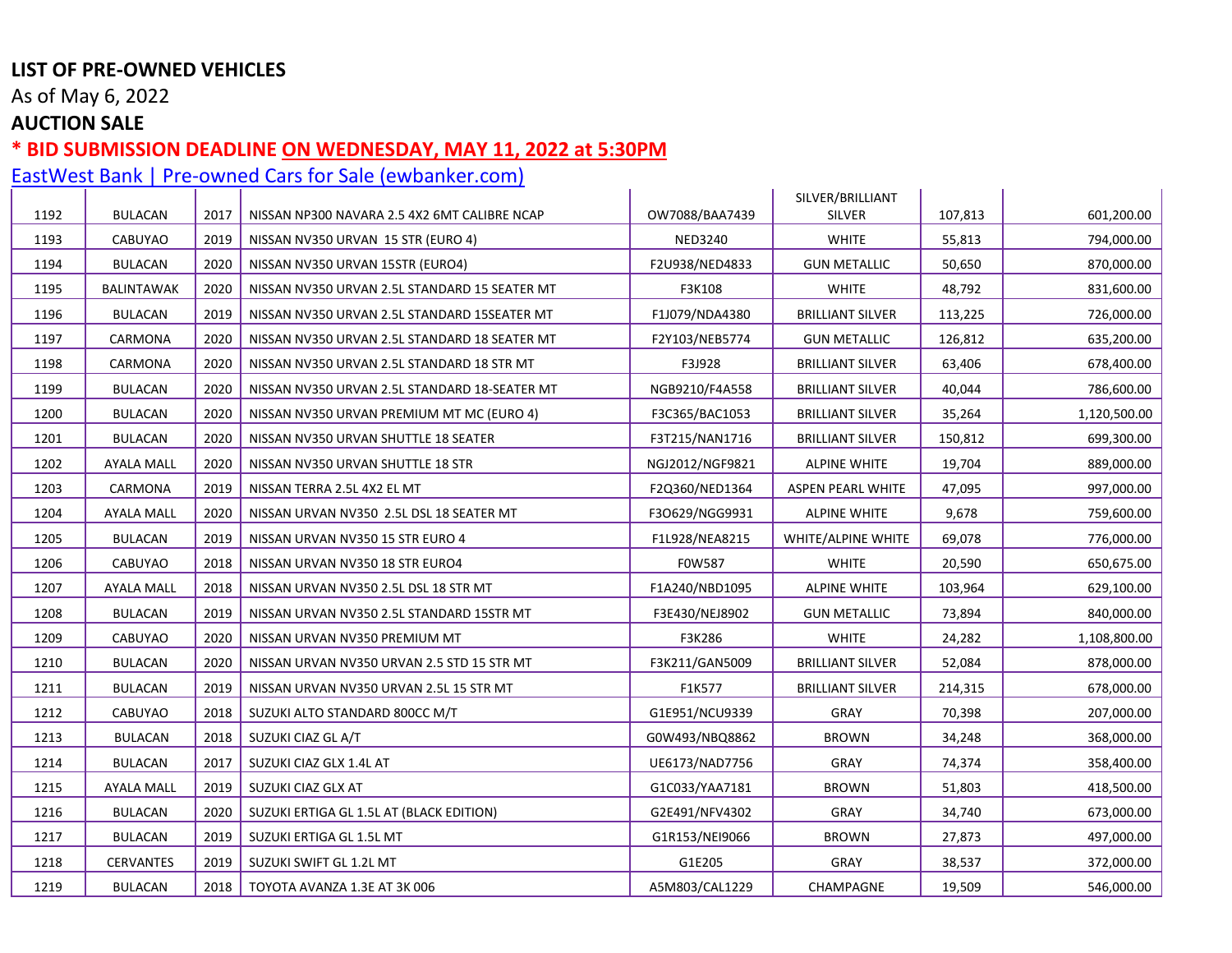As of May 6, 2022

## **AUCTION SALE**

### **\* BID SUBMISSION DEADLINE ON WEDNESDAY, MAY 11, 2022 at 5:30PM**

| 1220 | CARMONA           | 2017 | TOYOTA AVANZA 1.3E AT 3T                        | VQ30668/NBU5577 | <b>NEBULA BLUE</b><br><b>METALLIC</b>       | 44,310  | 454,000.00   |
|------|-------------------|------|-------------------------------------------------|-----------------|---------------------------------------------|---------|--------------|
| 1221 | CARMONA           | 2019 | TOYOTA AVANZA 1.3E AT-3K-006                    | P0Y211/NEJ1522  | SILVER METALLIC                             | 48,611  | 577,000.00   |
| 1222 | BALINTAWAK        | 2019 | TOYOTA AVANZA 1.3E MT 4K 005                    | A8T055/NBE9622  | <b>GRAY METALLIC</b>                        | 10,498  | 571,000.00   |
| 1223 | <b>BULACAN</b>    | 2019 | TOYOTA FORTUNER 4X2 G DSL AT 3X-014             | P3P574/NDN2658  | <b>GRAY/GRAY METALLIC</b>                   | 19,112  | 1,138,000.00 |
| 1224 | <b>CERVANTES</b>  | 2019 | TOYOTA FORTUNER 4X2 G DSL AT 3X-018             | P3X702          | PHANTOM BLACK                               | 23,216  | 1,192,000.00 |
| 1225 | <b>CABUYAO</b>    | 2020 | TOYOTA FORTUNER 4X2 V DSL AT WP - X8-015        | P6Q65DAZ5832    | <b>WHITE PEARL</b>                          | 35,869  | 1,446,000.00 |
| 1226 | CARMONA           | 2018 | TOYOTA HI-ACE COMMUTER 3.0L DSL M/T JZ 008      | A5N562/NAO7868  | <b>WHITE</b>                                | 49,182  | 783,000.00   |
| 1227 | <b>AYALA MALL</b> | 2019 | TOYOTA HI-ACE COMMUTER 3.0L DSL M/T-JZ-008      | P3B112/VAA6252  | <b>WHITE</b>                                | 218,207 | 728,000.00   |
| 1228 | CARMONA           | 2018 | TOYOTA HIACE COMMUTER 3.0L DSL MT JZ 008        | A6T423/NAY5211  | <b>WHITE</b>                                | 85,218  | 738,000.00   |
| 1229 | <b>AYALA MALL</b> | 2020 | TOYOTA HI-ACE COMMUTER DELUXE 2.8 DSL MT-ZC-005 | P4S843/VAA8614  | <b>WHITE</b>                                | 68,038  | 1,110,000.00 |
| 1230 | CARMONA           | 2018 | TOYOTA HI-ACE GL GRANDIA 3.0L DSL AY 2T ZN 014  | A3A02DAG2950    | <b>WHITE PEARL</b>                          | 115,393 | 1,039,000.00 |
| 1231 | CABUYAO           | 2016 | TOYOTA HI-ACE GL GRANDIA 3.0L SDL MT 1T ZK      | <b>NCX5226</b>  | SILVER METALLIC                             | 151,244 | 791,100.00   |
| 1232 | CARMONA           | 2018 | TOYOTA HIACE S GRANDIA 3.0L DSL A/T 1TF-RZ-025  | A4R588/DAC5236  | <b>WHITE PEARL</b>                          | 343,549 | 958,000.00   |
| 1233 | CABUYAO           | 2019 | TOYOTA HILUX 2.4L 4X2 G AT-5P-010               | P1H941/EAD4123  | FREEDOM WHITE                               | 31,499  | 997,000.00   |
| 1234 | <b>BULACAN</b>    | 2019 | TOYOTA HILUX 2.8L 4X4 G MT 6P                   | P0R865/VAA6342  | <b>CRIMSON SPARK RED</b><br><b>METALLIC</b> | 65,547  | 1,011,000.00 |
| 1235 | CABUYAO           | 2020 | TOYOTA INNOVA 2.8 E DIESEL MT CB 007            | DAZ3523         | <b>BLACK</b>                                | 107,775 | 734,400.00   |
| 1236 | <b>BULACAN</b>    | 2019 | TOYOTA VIOS 1.3 E AT CQ 001                     | P2S567/CAS2005  | <b>GRAYISH BLUE MICA</b><br><b>METALLIC</b> | 22,927  | 530,000.00   |
| 1237 | <b>CABUYAO</b>    | 2019 | <b>TOYOTA VIOS 1.3 E AT CQ 001</b>              | A9I296/DAJ4017  | <b>BLACKISH RED MICA</b>                    | 73,704  | 456,000.00   |
| 1238 | <b>AYALA MALL</b> | 2019 | TOYOTA VIOS 1.3 XE CVT DJ 009                   | P4F758/NDN1912  | <b>RED MICA METALLIC</b>                    | 77,517  | 404,000.00   |
| 1239 | <b>AYALA MALL</b> | 2020 | TOYOTA VIOS 1.3 XE CVT-DJ-009                   | P5H747/DAZ1037  | <b>FREEDOM WHITE</b>                        | 25,658  | 476,000.00   |
| 1240 | CABUYAO           | 2019 | TOYOTA VIOS 1.3 XE CVT-DJ-009                   | P4E788/GAM4127  | RED MICA METALLIC                           | 23,260  | 447,000.00   |
| 1241 | <b>BULACAN</b>    | 2020 | TOYOTA VIOS 1.3 XLE CVT EK 003                  | P5T478/NEG6404  | <b>BLACKISH RED MICA</b>                    | 7,236   | 510,000.00   |
| 1242 | CARMONA           | 2020 | TOYOTA VIOS 1.3 XLE CVT EK 003                  | P6A89DAZ2714    | RED MICA METALLIC                           | 18,970  | 529,000.00   |
| 1243 | CARMONA           | 2020 | TOYOTA VIOS 1.3 XLE CVT FK 003                  | P5T230/DAO9666  | <b>BLACK</b>                                | 45,611  | 487,800.00   |
| 1244 | <b>CERVANTES</b>  | 2015 | TOYOTA VIOS 1.3E AT                             | YH6769/AOA8960  | <b>BLACK</b>                                | 69,884  | 302,400.00   |
| 1245 | <b>AYALA MALL</b> | 2018 | TOYOTA VIOS 1.3E GAS A/T CJ-014                 | A5E229/DAC8274  | <b>BLACKISH RED MICA</b>                    | 36,737  | 402,000.00   |
| 1246 | <b>BULACAN</b>    | 2016 | TOYOTA VIOS 1.3E GAS A/T-AX                     | <b>YW7567</b>   | THERMALYTE                                  | 61,607  | 339,300.00   |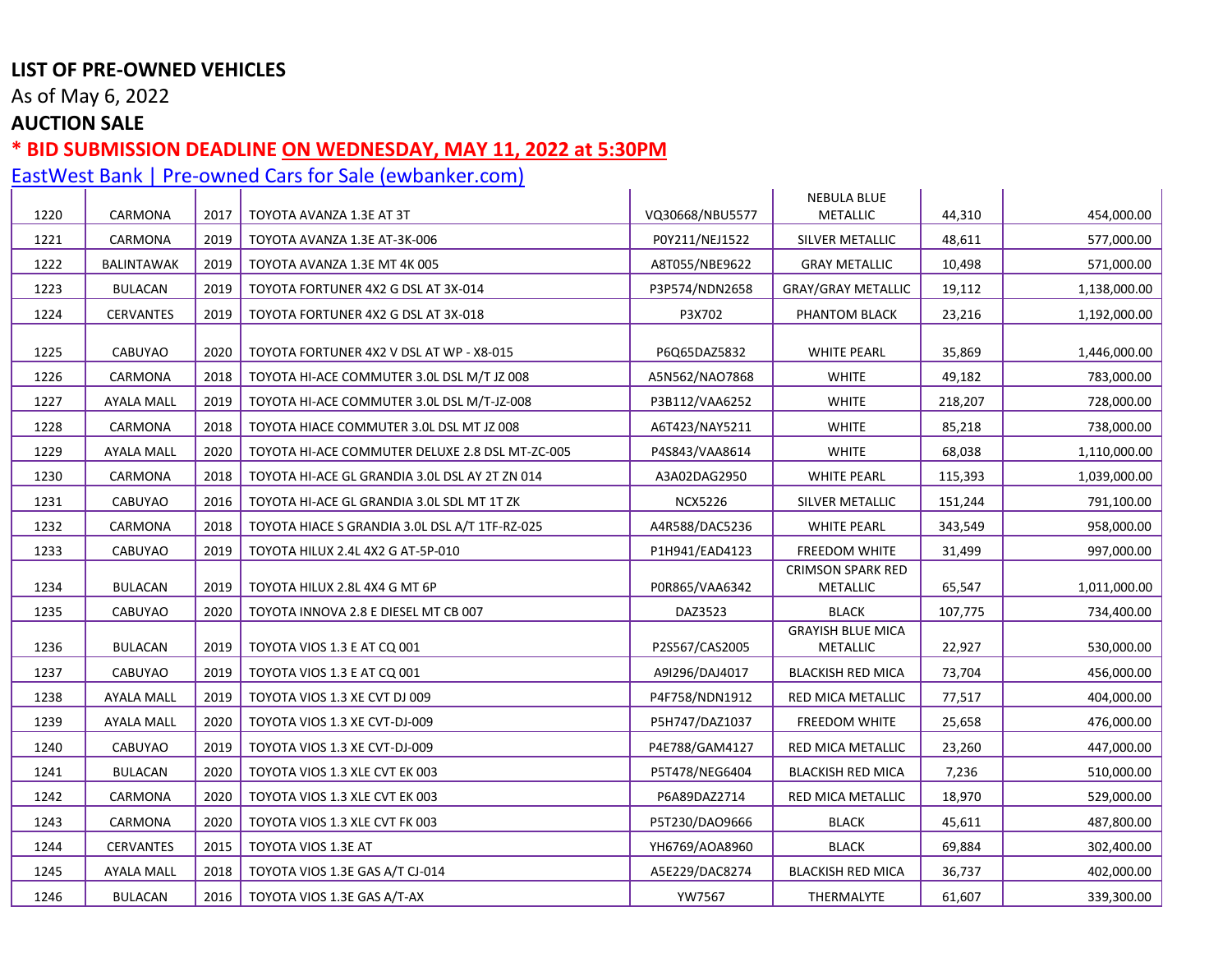As of May 6, 2022

## **AUCTION SALE**

### **\* BID SUBMISSION DEADLINE ON WEDNESDAY, MAY 11, 2022 at 5:30PM**

| 1247 | <b>AYALA MALL</b> | 2016 | TOYOTA VIOS 1.3E GAS AT AX       | VB5893/NDW8658 | <b>ORANGE METALLIC</b>   | 154,655 | 271,000.00 |
|------|-------------------|------|----------------------------------|----------------|--------------------------|---------|------------|
| 1248 | <b>BULACAN</b>    | 2016 | TOYOTA VIOS 1.3E GAS AT AX       | VE6648/NDX3756 | ALUMINUM JADE            | 52,504  | 299,000.00 |
| 1249 | <b>BULACAN</b>    | 2017 | TOYOTA VIOS 1.3E GAS AT CJ       | A0V204         | <b>BLACKISH RED MICA</b> | 27,718  | 378,000.00 |
| 1250 | CARMONA           | 2016 | TOYOTA VIOS 1.3E GAS AT CJ       | VG7331/NCF1856 | THERMALYT                | 101,286 | 330,000.00 |
| 1251 | CARMONA           | 2017 | TOYOTA VIOS 1.3E GAS AT CJ       | NB292A0K556    | THERMALYTE               | 50,653  | 370,000.00 |
| 1252 | CABUYAO           | 2018 | TOYOTA VIOS 1.3E GAS AT CJ-014   | A5K947/NAM1365 | THERMALYTE               | 41,361  | 383,350.00 |
| 1253 | CABUYAO           | 2018 | TOYOTA VIOS 1.3E GAS AT-AX       | A2S722         | ORANGE METALLIC          | 63,964  | 454,000.00 |
| 1254 | CARMONA           | 2018 | TOYOTA VIOS 1.3E GAS MT - CH-015 | A4M384/NAK8142 | <b>BLACK</b>             | 44,406  | 364,000.00 |
| 1255 | <b>AYALA MALL</b> | 2016 | TOYOTA VIOS 1.3E GAS MT AW       | YZ8263/NDV9655 | THERMALYTE               | 193,077 | 205,000.00 |
| 1256 | <b>BULACAN</b>    | 2017 | TOYOTA VIOS 1.3E GAS MT CH       | VZ5954/DAF2965 | <b>ORANGE METALLIC</b>   | 75,123  | 343,000.00 |
| 1257 | <b>BULACAN</b>    | 2017 | TOYOTA VIOS 1.3E GAS MT CH 015   | WA3014/NAT6656 | RED MICA METALLIC        | 55,920  | 323,100.00 |
|      |                   |      |                                  |                |                          |         |            |
| 1258 | <b>BULACAN</b>    | 2019 | TOYOTA VIOS 1.3E MT CP 002       | P3J322/NDP3581 | <b>JADE METALLIC</b>     | 8,151   | 434,400.00 |
| 1259 | SANFORD           | 2019 | TOYOTA VIOS 1.3J MT              | P3W267/NDN2796 | THERMALYTE               | 9,804   | 448,000.00 |
| 1260 | <b>BULACAN</b>    | 2017 | TOYOTA VIOS 1.5G GAS AT CL 016   | VU2375/NAG5488 | <b>ORANGE METALLIC</b>   | 87,148  | 399,600.00 |
| 1261 | CARMONA           | 2017 | TOYOTA VIOS 1.5G GAS M/T-CK-018  | VV2249         | SILVER/THERMALYTE        | 29,805  | 391,000.00 |
| 1262 | CABUYAO           | 2019 | TOYOTA WIGO 1.0 G AT             | P0X243/EAC1849 | <b>BLACK</b>             | 63,872  | 336,000.00 |
| 1263 | CARMONA           | 2017 | TOYOTA WIGO 1.0 G AT V7          | WB1470/NBZ7414 | <b>GRAY METALLIC</b>     | 91,340  | 284,000.00 |
| 1264 | <b>AYALA MALL</b> | 2018 | TOYOTA WIGO 1.0 G AT V7 002      | A4W557/NAX2954 | <b>WHITE</b>             | 37,702  | 323,000.00 |
| 1265 | <b>BULACAN</b>    | 2018 | TOYOTA WIGO 1.0 G AT V7 002      | A6L014/NBH4735 | <b>WHITE</b>             | 31,613  | 345,000.00 |
| 1266 | <b>CERVANTES</b>  | 2019 | TOYOTA WIGO 1.0 G AT- V7-002     | P2T174/NEF3359 | SILVER METALLIC          | 34,048  | 313,000.00 |
| 1267 | <b>BULACAN</b>    | 2017 | TOYOTA WIGO 1.0G AT              | WB3467/EAA6870 | <b>WHITE</b>             | 54,552  | 306,000.00 |
| 1268 | CABUYAO           | 2018 | TOYOTA WIGO 1.0G AT              | A4A918/NCQ7689 | <b>ORANGE METALLIC</b>   | 54,859  | 330,000.00 |
| 1269 | <b>BULACAN</b>    | 2018 | TOYOTA WIGO 1.0G MT V6 001       | A4U052         | <b>WHITE</b>             | 32,395  | 312,000.00 |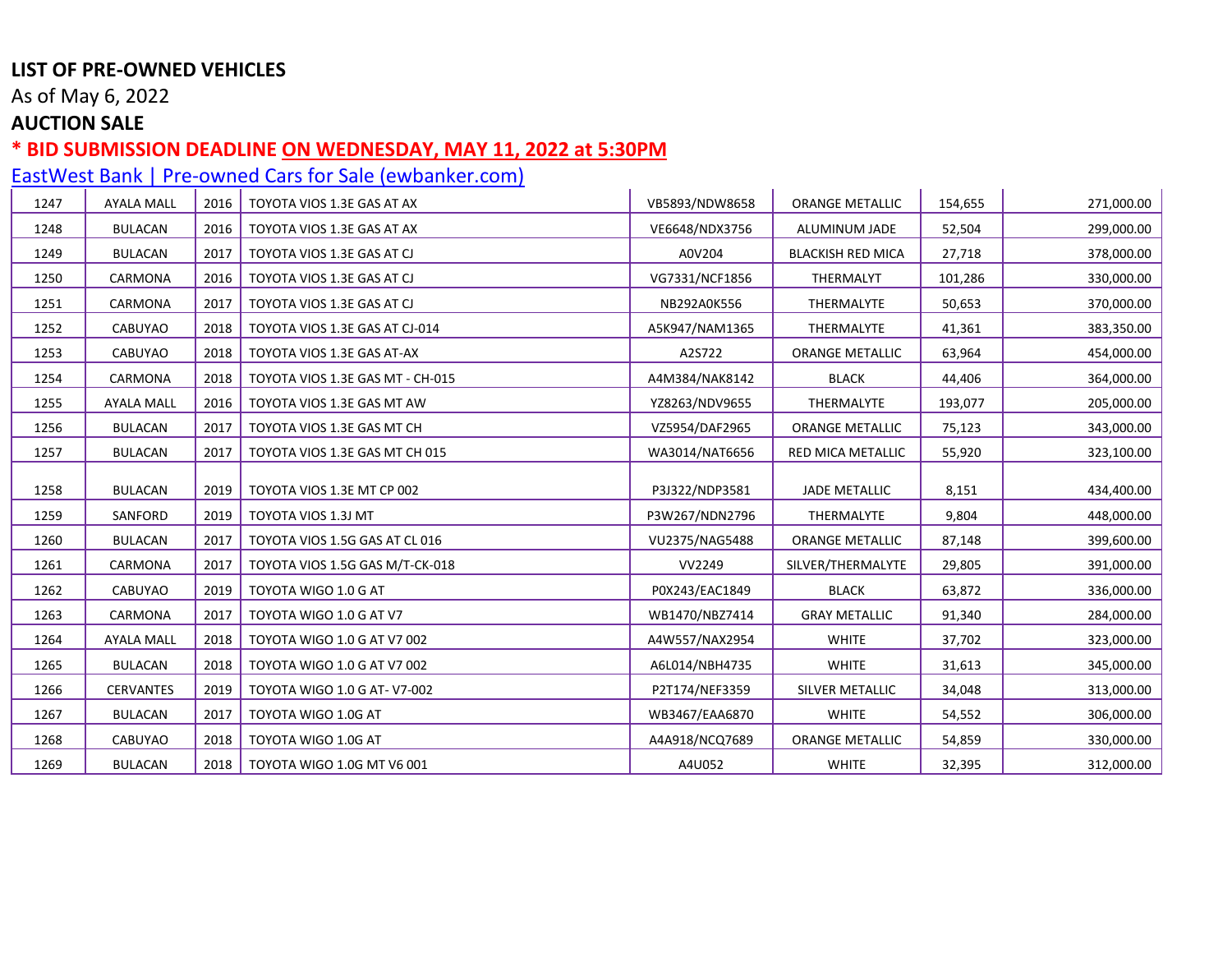As of May 6, 2022

## **AUCTION SALE**

#### **\* BID SUBMISSION DEADLINE ON WEDNESDAY, MAY 11, 2022 at 5:30PM**

[EastWest Bank | Pre-owned Cars for Sale \(ewbanker.com\)](https://www.ewbanker.com/Loans/PreOwned/Cars)

# **CEBU**

| <b>Item</b><br>No. | Location              | Year | Make / Model                                     | Plate # / Conduction<br><b>Sticker#</b> | <b>Color</b>                   | <b>Mileage</b> | <b>Minimum Bid Price</b> |
|--------------------|-----------------------|------|--------------------------------------------------|-----------------------------------------|--------------------------------|----------------|--------------------------|
| 1270               | <b>CEBU PAKNAAN</b>   | 2019 | FORD ECOSPORT 1.5 L 4X2 MT AMBIENTE              | C1S665/NDK9622                          | <b>WHITE</b>                   | 22,529         | 453,900.00               |
| 1271               | <b>CEBU ORIENTAL</b>  | 2017 | FORD ECOSPORT 1.5L TREND MT                      | C0E700/GAA1771                          | <b>FROZEN WHITE</b>            | 40,340         | 378,100.00               |
| 1272               | <b>CEBU CATARMAN</b>  | 2018 | FORD ECOSPORT 5DR TITANIUM 1.5L AT               | COR333/GAF5258                          | <b>WINNING BLUE</b>            | 21,123         | 453,600.00               |
| 1273               | <b>CEBU ORIENTAL</b>  | 2018 | FORD ECOSPORT 5DR TITANIUM 1.5L AT               | C0X378/HAA7433                          | <b>ABSOLUTE BLACK</b>          | 26,178         | 462,600.00               |
| 1274               | <b>CEBU ORIENTAL</b>  | 2017 | FORD ECOSPORT 5DR TITANIUM 1.5L AT (BLACK EDI    | IN3056/FAA6711                          | <b>BRISBANE BROWN</b>          | 77,089         | 350,000.00               |
| 1275               | CEBU CATARMAN         | 2018 | FORD ECOSPORT 5DR TREND 1.5L MT                  | C1C463/GAF2492                          | WINNING BLUE                   | 47,899         | 430,000.00               |
| 1276               | <b>CEBU PAKNAAN</b>   | 2017 | FORD ECOSPORT 5DR TREND 1.5L MT                  | IO4312/HAA2682                          | <b>CANDY RED</b>               | 54,593         | 336,000.00               |
| 1277               | <b>CEBU PAKNAAN</b>   | 2015 | FORD ESCAPE 1.6L ECOBOOST SE AT                  | GAA1452                                 | <b>INGOT SILVER</b>            | 114,642        | 445,000.00               |
| 1278               | <b>CEBU CATARMAN</b>  | 2017 | FORD EVEREST 2.2L 4X2 TITANIUM AT                | COD387/GAA1654                          | <b>ARCTIC WHITE</b>            | 8,224          | 1,000,000.00             |
| 1279               | <b>CEBU NICOPOLIS</b> | 2018 | FORD EVEREST AMBIENTE 2.2L 4X2 AT                | <b>CIM733</b>                           | BLACK/ABSOLUTE<br><b>BLACK</b> | 28,037         | 777,600.00               |
| 1280               | <b>CEBU PAKNAAN</b>   | 2016 | FORD EVEREST TITANIUM PREMIUM 4X4 3.2L           | IM3167/HEC2979                          | <b>BLACK MICA</b>              | 104,052        | 780,800.00               |
| 1281               | <b>CEBU PAKNAAN</b>   | 2020 | FORD RANGER 2.2L 4X2 XLT AT                      | C2N090/GAN5450                          | <b>METEOR GRAY</b>             | 69,851         | 802,800.00               |
| 1282               | <b>CEBU NICOPOLIS</b> | 2019 | FORD RANGER 2.2L XLS 4X2 MT                      | C2A888                                  | <b>BLACK</b>                   | 48,379         | 548,800.00               |
| 1283               | <b>CEBU CATARMAN</b>  | 2019 | FORD RANGER 2.2L XLT 4X2 AT                      | C2C295                                  | <b>WHITE</b>                   | 54,062         | 887,000.00               |
| 1284               | <b>CEBU ORIENTAL</b>  | 2018 | FORD RANGER DOUBLE HI RIDER 4X2 XLT AT           | C1A225                                  | ABSOLUTE BLACK                 | 54,022         | 593,000.00               |
| 1285               | <b>CEBU PAKNAAN</b>   | 2017 | FORD RANGER DOUBLE HI RIDER WILDTRAK 4X4 AT 2.2L | C0F950/HAA4858                          | <b>JET BLACK</b>               | 72,792         | 939,000.00               |
| 1286               | <b>CEBU NICOPOLIS</b> | 2019 | FORD RANGER DOUBLE HI-RIDER 2.2L 4X2 XLT M/T     | <b>NDN7603</b>                          | DIFFUSED SILVER                | 14,882         | 716,000.00               |
| 1287               | <b>CEBU ORIENTAL</b>  | 2018 | FOTON GRATOUR MINI VAN 7 SEATER                  | <b>IOA807</b>                           | GRAY                           | 48,146         | 217,200.00               |
| 1288               | <b>CEBU CATARMAN</b>  | 2016 | HONDA MOBILIO 1.5E MT 0 KGS                      | ADN1135                                 | <b>SILVER</b>                  | 12,111         | 408,500.00               |
| 1289               | <b>CEBU ORIENTAL</b>  | 2018 | HYUNDAI ACCENT 1.4 GL 6 MT                       | MU0069/FAC2673                          | <b>VELOSTER RED</b>            | 65,322         | 338,000.00               |
| 1290               | <b>CEBU ORIENTAL</b>  | 2017 | HYUNDAI ACCENT 1.4 GL 6MT                        | MS8374/GAC4589                          | <b>SILVER</b>                  | 94,894         | 230,000.00               |
| 1291               | <b>CEBU PAKNAAN</b>   | 2018 | HYUNDAI ACCENT 1.4 GL MT                         | MT8380                                  | <b>CRYSTAL WHITE</b>           | 37,488         | 312,000.00               |
| 1292               | <b>CEBU PAKNAAN</b>   | 2019 | HYUNDAI ACCENT 1.6 GL DSL MT                     | K0H061/GAM4466                          | <b>WHITE</b>                   | 41,474         | 377,400.00               |
| 1293               | <b>CEBU ORIENTAL</b>  | 2018 | HYUNDAI ACCENT 1.6GL 6MT DSL                     | K0B363                                  | <b>WHITE</b>                   | 0              | 60,000.00                |
| 1294               | <b>CEBU PAKNAAN</b>   | 2017 | HYUNDAI ACCENT HATCH 1.6 CRDI GL 7DCT AT         | MS0223                                  | <b>CRYSTAL WHITE</b>           | 43,496         | 432,000.00               |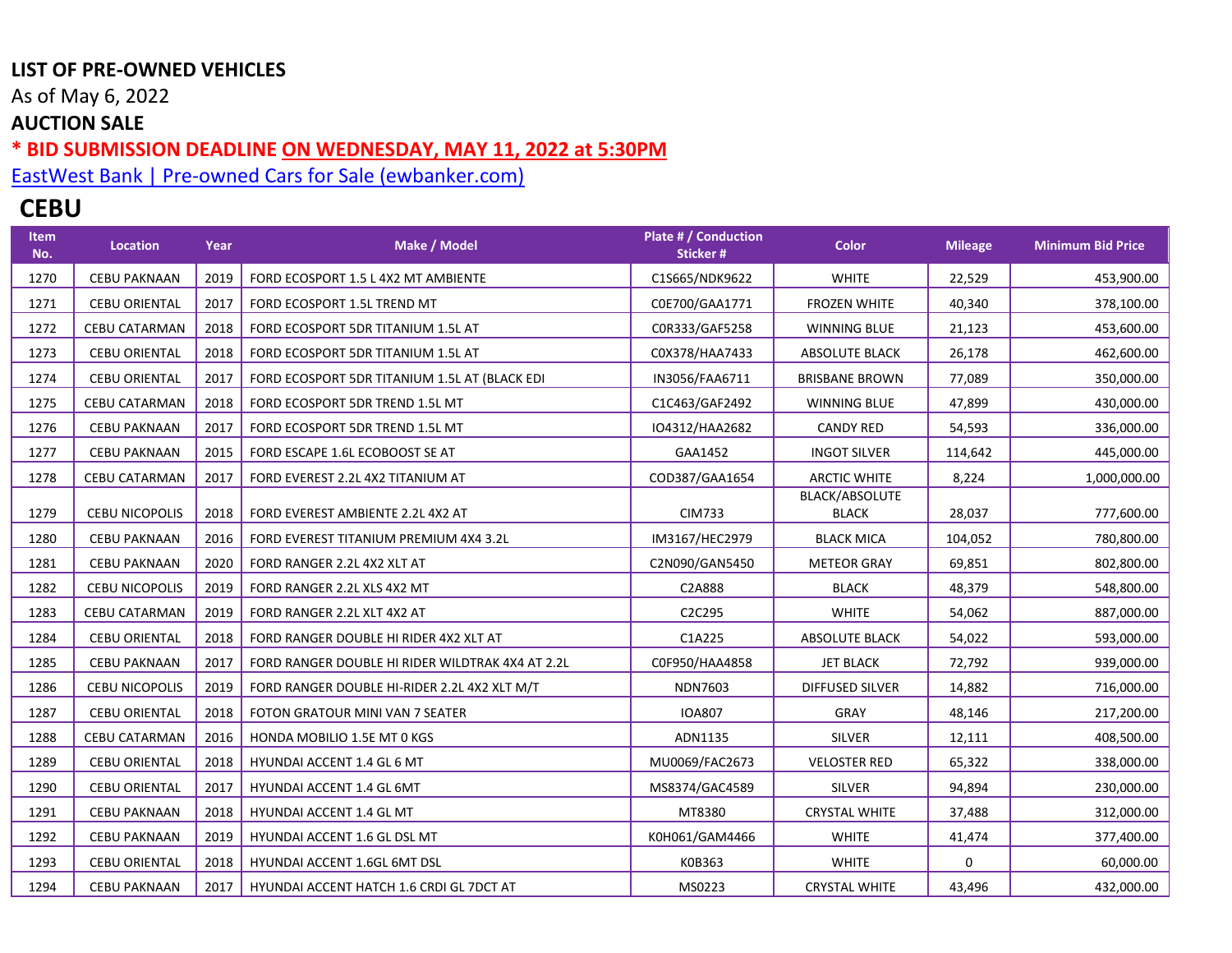As of May 6, 2022

## **AUCTION SALE**

### **\* BID SUBMISSION DEADLINE ON WEDNESDAY, MAY 11, 2022 at 5:30PM**

| 1295 | <b>CEBU CATARMAN</b>  | 2017 | <b>HYUNDAI EON 0.8 GLX 5MT</b>                | FAC3252/MT4341   | <b>MYSTIC BLUE</b>               | 40,527  | 196,000.00   |
|------|-----------------------|------|-----------------------------------------------|------------------|----------------------------------|---------|--------------|
| 1296 | <b>CEBU PAKNAAN</b>   | 2016 | <b>HYUNDAI EON 0.8 GLX 5MT</b>                | MQ8975           | PHANTOM BLACK                    | 120,289 | 153,000.00   |
| 1297 | <b>CEBU NICOPOLIS</b> | 2017 | HYUNDAI EON 0.8 GLX 5MT UPGRADED              | MR4648/HAA7173   | <b>RED</b>                       | 95,296  | 177,300.00   |
| 1298 | <b>CEBU ORIENTAL</b>  | 2015 | HYUNDAI EON 0.8L GLS MT                       | M02994           | <b>WHITE</b>                     | 127,166 | 191,250.00   |
| 1299 | <b>CEBU ORIENTAL</b>  | 2016 | HYUNDAI EON 0.8L GLX MR LIMITED               | GAB6663/MR0583   | <b>WHITE</b>                     | 26,088  | 197,000.00   |
| 1300 | <b>CEBU PAKNAAN</b>   | 2016 | HYUNDAI EON 0.8L GLX MT                       | MQ9350           | <b>BLUE</b>                      | 74,106  | 181,000.00   |
| 1301 | <b>CEBU PAKNAAN</b>   | 2019 | HYUNDAI H100 2.5 CRDI GL 6 MT W/ SHUTTLE BODY | K0P755           | <b>WHITE</b>                     | 14,481  | 688,500.00   |
| 1302 | <b>CEBU PAKNAAN</b>   | 2019 | HYUNDAI KONA 2.0 GLS AT                       | K0K404/NED8378   | <b>CHALK WHITE</b>               | 22,446  | 644,000.00   |
| 1303 | <b>CEBU ORIENTAL</b>  | 2021 | HYUNDAI REINA 1.4 GL 4AT                      | K1X939/GAT6179   | <b>WHITE</b>                     | 8,025   | 469,300.00   |
| 1304 | <b>CEBU PAKNAAN</b>   | 2019 | HYUNDAI REINA 1.4 GL AT                       | K1G471/GAM6361   | <b>WHITE</b>                     | 2,680   | 417,000.00   |
| 1305 | <b>CEBU ORIENTAL</b>  | 2020 | HYUNDAI REINA 1.4 GL MT                       | K1M341/GAM7874   | <b>RED</b>                       | 46,172  | 293,400.00   |
| 1306 | <b>CEBU PAKNAAN</b>   | 2020 | KIA SOLUTO 1.4 EX AT                          | XOE467/FAG4870   | <b>BLACK</b>                     | 38,404  | 427,200.00   |
| 1307 | <b>CEBU ORIENTAL</b>  | 2014 | MITSUBISHI ADVENTURE TX 25 WAGON MT           | NE0909/ABA4405   | POLAR WHITE                      | 139,127 | 275,400.00   |
| 1308 | <b>CEBU CATARMAN</b>  | 2017 | MITSUBISHI L300 FB FR A/C 2.5D MT             | NR7960/HAA2796   | <b>WHITE</b>                     | 122,220 | 431,000.00   |
| 1309 | <b>CEBU ORIENTAL</b>  | 2019 | MITSUBISHI MIRAGE G4 GLX 1.2G CVT             | B4W698/GAM1085   | <b>VIRGIL GRAY</b>               | 17,547  | 395,000.00   |
| 1310 | CEBU CATARMAN         | 2018 | MITSUBISHI MIRAGE G4 GLX 1.2G MT              | B2P346/NBD 8109  | <b>VIRGIL GRAY</b>               | 82,450  | 290,000.00   |
| 1311 | <b>CEBU ORIENTAL</b>  | 2017 | MITSUBISHI MIRAGE G4 GLX AT                   | NS8469/FAB4347   | <b>RED</b>                       | 24,988  | 269,200.00   |
| 1312 | <b>CEBU PAKNAAN</b>   | 2019 | MITSUBISHI MIRAGE G4 GLX AT                   | B5Q564/FAG2877   | <b>GRAY</b>                      | 20,338  | 376,550.00   |
| 1313 | <b>CEBU NICOPOLIS</b> | 2019 | MITSUBISHI MIRAGE G4 GLX CVT                  | B6O471/GAN8085   | <b>VIRGIL GRAY</b>               | 2,625   | 399,000.00   |
| 1314 | CEBU CATARMAN         | 2019 | MITSUBISHI MIRAGE G4 GLX MT                   | B6G513/FAG2034   | <b>COOL SILVER</b>               | 52,464  | 303,300.00   |
| 1315 | <b>CEBU ORIENTAL</b>  | 2020 | MITSUBISHI MONTERO SPORT GLX 4X2 MT           | B6M174           | <b>SILVER</b>                    | 17,502  | 1,094,400.00 |
| 1316 | CEBU CATARMAN         | 2019 | MITSUBISHI STRADA GLS 2.4D 4X2 MT             | B5J317/GAM2058   | <b>GRAPHITE GRAY</b><br>METALLIC | 42,066  | 791,000.00   |
| 1317 | <b>CEBU CATARMAN</b>  | 2019 | MITSUBISHI XPANDER GLS SPORT 1.5G 2WD AT      | B5L239/NDP4634   | <b>TITANIUM GRAY</b>             | 56,603  | 734,000.00   |
| 1318 | <b>CEBU ORIENTAL</b>  | 2019 | NISSAN ALMERA 1.2L BASE MT MC                 | F2P311           | <b>GRAY</b>                      | 14,500  | 294,000.00   |
| 1319 | CEBU CATARMAN         | 2019 | NISSAN ALMERA 1.5L E MT MC                    | F2P524/GAM4376   | <b>WHITE</b>                     | 26,494  | 312,750.00   |
| 1320 | <b>CEBU NICOPOLIS</b> | 2019 | NISSAN ALMERA 1.5L E MT MC                    | F2E911           | SILVER/BRILLIANT<br>SILVER       | 70,356  | 325,800.00   |
| 1321 | <b>CEBU ORIENTAL</b>  | 2020 | NISSAN ALMERA 1.5L M/T                        | F3N103 / GAN9432 | <b>BLACK/BLUISH BLACK</b>        | 13,301  | 358,400.00   |
| 1322 | <b>CEBU PAKNAAN</b>   | 2019 | NISSAN ALMERA 1.5L MT                         | F1T160           | IRIDIUM METALLIC<br><b>BROWN</b> | 47,499  | 406,000.00   |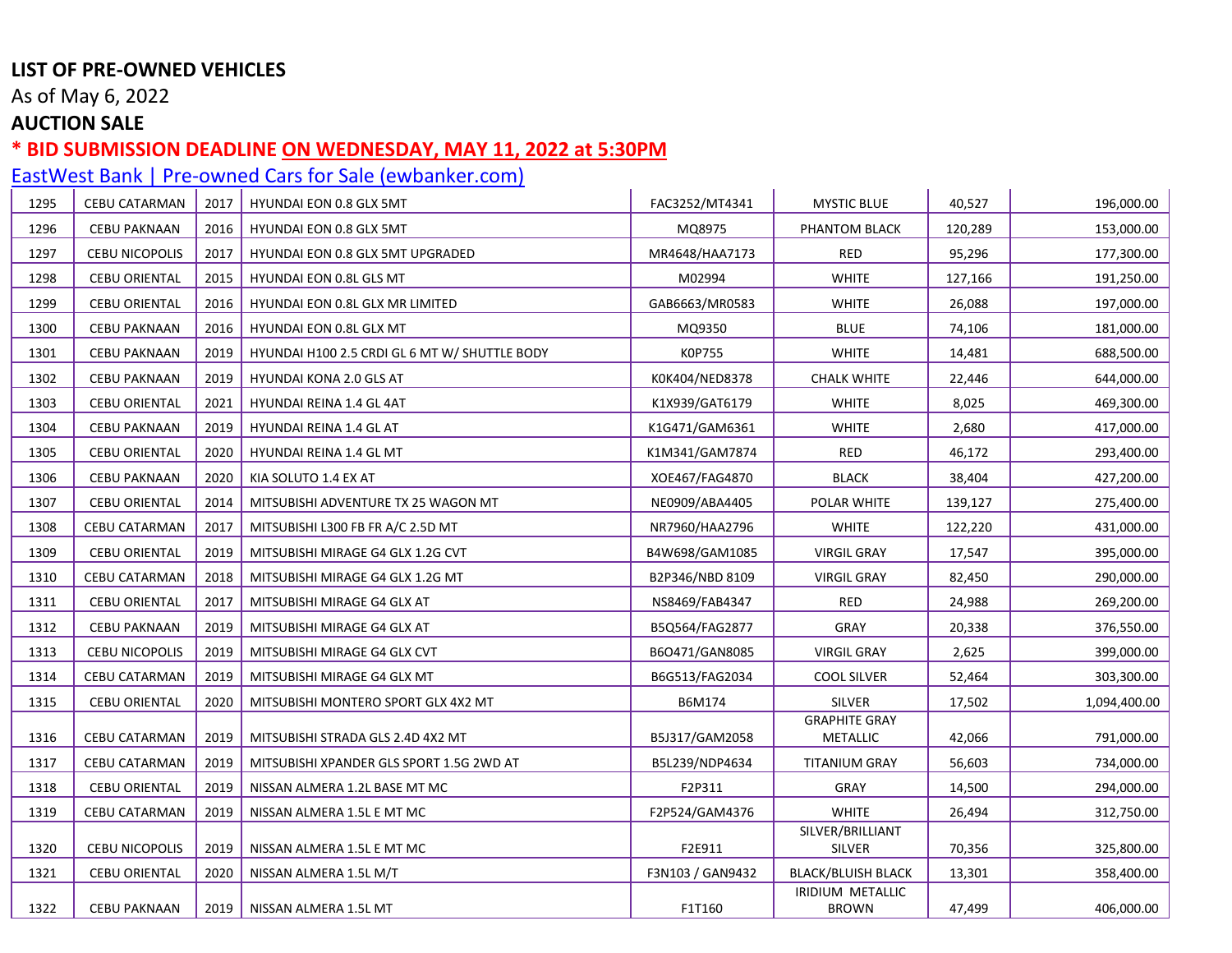As of May 6, 2022

## **AUCTION SALE**

### **\* BID SUBMISSION DEADLINE ON WEDNESDAY, MAY 11, 2022 at 5:30PM**

| 1323 | <b>CEBU ORIENTAL</b>  | 2018 | NISSAN ALMERA N17 1.2L E MT                       | FOJ078/FAD6350 | <b>TITANIUM GRAY</b>                    | 59,034       | 301,000.00   |
|------|-----------------------|------|---------------------------------------------------|----------------|-----------------------------------------|--------------|--------------|
| 1324 | <b>CEBU ORIENTAL</b>  | 2017 | NISSAN ALMERA N17 1.5L BASE AT MC                 | OY8124         | <b>TITANIUM GREY</b>                    | 38,475       | 318,000.00   |
| 1325 | <b>CEBU NICOPOLIS</b> | 2020 | NISSAN NAVARA 4X2 EL 6MT NCAP                     | F3F229/GAN9408 | <b>BRILLIANT SILVER</b>                 | 6,815        | 855,000.00   |
| 1326 | <b>CEBU CATARMAN</b>  | 2019 | NISSAN NAVARA NP300 NAVARRA 2.5L EL CALIBRE AT    | F2M709/HAB5232 | BRILLIANT SILVER                        | 107,018      | 787,000.00   |
| 1327 | <b>CEBU PAKNAAN</b>   | 2019 | NISSAN NP300 NAVARA 4X2 CALIBRE EL AT 2.5L DSL    | F2H907/FAE6717 | <b>GALAXY BLACK</b>                     | 26,592       | 885,000.00   |
| 1328 | <b>CEBU ORIENTAL</b>  | 2020 | NISSAN NV350 URVAN 2.5L STANDARD 15 SEATER MT DSL | F3E418/HAB8084 | <b>WHITE</b>                            | 26,509       | 741,750.00   |
| 1329 | CEBU CATARMAN         | 2020 | NISSAN NV350 URVAN 18STR (EURO 4)                 | F3E492/NFW5479 | <b>ALPINE WHITE</b>                     | 104,517      | 652,800.00   |
| 1330 | CEBU CATARMAN         | 2018 | NISSAN SYLPHY 1.6L MT GASOLINE                    | F0A643/FAE1346 | <b>IRISH GRAY</b>                       | 61,807       | 519,300.00   |
| 1331 | <b>CEBU NICOPOLIS</b> | 2019 | NISSAN TERRA 2.5 VE AT 4X2                        | F1D119         | <b>WHITE</b>                            | 20,463       | 1,090,600.00 |
| 1332 | <b>CEBU ORIENTAL</b>  | 2019 | Nissan Terra 2.5L VL AT 4X2                       | F1V888         | <b>METALLIC GRAY</b>                    | 28,987       | 1,117,800.00 |
| 1333 | <b>CEBU ORIENTAL</b>  | 2020 | NISSAN TERRA VL AT 4X4                            | F2X210/GAN1123 | <b>GALAXY BLACK</b>                     | $\mathsf{O}$ | 908,600.00   |
| 1334 | CEBU CATARMAN         | 2018 | NISSAN URVAN 2.5L 15 STR MT                       | F1C157         | WHITE/ALPINE WHITE                      | 79,814       | 692,100.00   |
| 1335 | <b>CEBU ORIENTAL</b>  | 2020 | NISSAN URVAN 2.5L 15-STR MT                       | F3T284/GAO8347 | <b>GUN METALLIC</b>                     |              | 894,000.00   |
| 1336 | <b>CEBU ORIENTAL</b>  | 2020 | NISSAN URVAN NV350 15 STR MT DIESEL               | F3L896/FAG7063 | <b>WHITE</b>                            | 17,228       | 851,700.00   |
| 1337 | <b>CEBU ORIENTAL</b>  | 2016 | SUZUKI CELERIO GL MT                              | UD9228/GDM9779 | <b>GRAY</b>                             | 79,920       | 202,500.00   |
| 1338 | <b>CEBU ORIENTAL</b>  | 2017 | SUZUKI CELERIO GL-MT                              | UE9458/GAA3647 | <b>WHITE</b>                            | 41,142       | 271,000.00   |
| 1339 | <b>CEBU NICOPOLIS</b> | 2017 | SUZUKI CIAZ GLX 1.4L AT                           | UE9229         | PRIME DIGNITY BROWN                     | 34,132       | 337,500.00   |
| 1340 | <b>CEBU PAKNAAN</b>   | 2019 | SUZUKI DZIRE GL AMT                               | G1Q072         | <b>BLACK</b>                            | 11,909       | 382,500.00   |
| 1341 | <b>CEBU CATARMAN</b>  | 2018 | Suzuki Ertiga GA 1.4 MT                           | GAI4646/G0T825 | <b>GRAPHITE GRAY</b><br><b>METALLIC</b> | 61,480       | 361,000.00   |
| 1342 | CEBU CATARMAN         | 2019 | SUZUKI SWIFT 1.2 GL CVT                           | G1B040/GAI4854 | <b>WHITE</b>                            | 45,452       | 384,000.00   |
| 1343 | <b>CEBU PAKNAAN</b>   | 2020 | SUZUKI SWIFT 1.2 GL CVT                           | G2D376/GAN1568 | <b>WHITE</b>                            | 25,145       | 495,000.00   |
| 1344 | <b>CEBU PAKNAAN</b>   | 2020 | TOYOTA AVANZA 1.3 E AT                            | P6M831         | <b>GREY METALLIC</b>                    | 3,890        | 646,000.00   |
| 1345 | <b>CEBU PAKNAAN</b>   | 2018 | TOYOTA AVANZA 1.3E MT 4K 005                      | A7L316/GAI2759 | <b>SILVER</b>                           | 69,832       | 459,000.00   |
| 1346 | <b>CEBU ORIENTAL</b>  | 2019 | TOYOTA AVANZA 1.3E MT-T2-007                      | P3I386/GAM6797 | CHAMPAGNE                               | 14,058       | 577,000.00   |
| 1347 | <b>CEBU ORIENTAL</b>  | 2019 | TOYOTA FORTUNER 4X2 G DSL MT 2X 015               | P2U969/NEB5163 | SILVER METALLIC                         | 56,556       | 1,128,000.00 |
| 1348 | <b>CEBU NICOPOLIS</b> | 2018 | TOYOTA FORTUNER V 2.4L AT DSL                     | A7S574         | SILVER METALLIC                         | 17,659       | 1,095,300.00 |
| 1349 | <b>CEBU ORIENTAL</b>  | 2019 | TOYOTA HIACE GL GRANDIA 3.0L DSL AT 2T NZ 022     | A8P769         | WHITE/WHITE PEARL                       | 177,669      | 910,400.00   |
| 1350 | <b>CEBU ORIENTAL</b>  | 2018 | TOYOTA HI-ACE S GRANDIA 3.0L DSL AT 1T OZ 023     | A6V908         | <b>EXTREME BLACK</b>                    | 9,642        | 1,087,000.00 |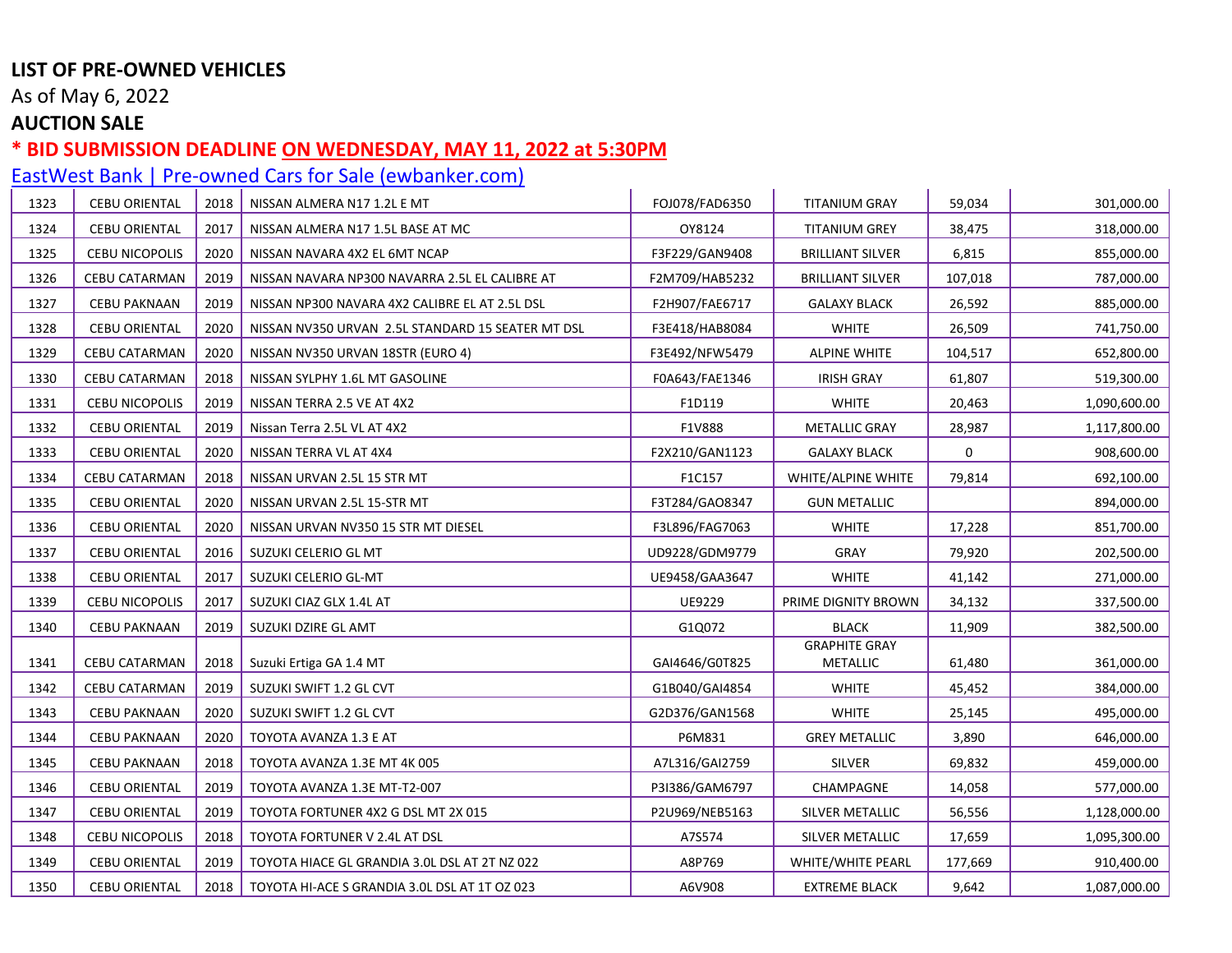As of May 6, 2022

## **AUCTION SALE**

### **\* BID SUBMISSION DEADLINE ON WEDNESDAY, MAY 11, 2022 at 5:30PM**

| 1351 | <b>CEBU PAKNAAN</b>   | 2018 | TOYOTA HILUX 2.4L 4X2 E MT             | A2P999         | <b>GRAY METALLIC</b>                        | 36354  | 824,850.00 |
|------|-----------------------|------|----------------------------------------|----------------|---------------------------------------------|--------|------------|
| 1352 | <b>CEBU ORIENTAL</b>  | 2019 | TOYOTA INNOVA 2.8 G DIESEL MT WP CA014 | P2A268/GAL1439 | <b>WHITE PEARL</b>                          | 45,952 | 852,300.00 |
| 1353 | <b>CEBU CATARMAN</b>  | 2020 | TOYOTA INNOVA 2.8 J DIESEL MT BZ 003   | P4V758/GAN1060 | RED MICA METALLIC                           | 36,977 | 790,500.00 |
| 1354 | <b>CEBU CATARMAN</b>  | 2020 | TOYOTA INNOVA 2.8E DIESEL MT CB 007    | P5Z888/GAN5794 | THERMALYTE                                  | 25,790 | 897,500.00 |
| 1355 | <b>CEBU NICOPOLIS</b> | 2019 | TOYOTA VIOS 1.3 AT CQ 001              | P1F958         | <b>BLACK</b>                                | 16,213 | 464,525.00 |
| 1356 | <b>CEBU NICOPOLIS</b> | 2019 | TOYOTA VIOS 1.3 E AT CQ 001            | P1H593/GAL2948 | <b>ALUMINA JADE</b><br><b>METALLIC</b>      | 17,929 | 522,500.00 |
| 1357 | <b>CEBU ORIENTAL</b>  | 2021 | TOYOTA VIOS 1.3 XLE CVT                | S3P076         | <b>GRAYISH BLUE MECA</b><br><b>METALLIC</b> | 650    | 550,000.00 |
| 1358 | CEBU CATARMAN         | 2018 | TOYOTA VIOS 1.3E GAS A/T CJ 014        | A4Z257         | <b>ALUMINA JADE</b><br><b>METALLIC</b>      | 37,622 | 399,000.00 |
| 1359 | <b>CEBU ORIENTAL</b>  | 2018 | TOYOTA VIOS 1.3E GAS A/T-CJ-014        | A3E228/GAE1360 | <b>ORANGE METALLIC</b>                      | 24,891 | 387,600.00 |
| 1360 | CEBU CATARMAN         | 2018 | TOYOTA VIOS 1.3E GAS AT CJ 014         | A4W020         | <b>BLACKISH RED MICA</b>                    | 37,569 | 417,000.00 |
| 1361 | <b>CEBU ORIENTAL</b>  | 2017 | TOYOTA VIOS 1.3E GAS MT CH             | VX0144/GAB8568 | THERMALYTE                                  | 75,671 | 291,600.00 |
| 1362 | <b>CEBU ORIENTAL</b>  | 2018 | TOYOTA VIOS 1.3E GAS MT-CH-015         | A2G371/GAG1170 | <b>BLACKISH RED MICA</b>                    | 53,340 | 329,400.00 |
| 1363 | <b>CEBU PAKNAAN</b>   | 2018 | TOYOTA VIOS 1.3E GAS MT-CH-015         | A1Q015/GAD1492 | <b>BLACK</b>                                | 72,211 | 381,000.00 |
| 1364 | <b>CEBU CATARMAN</b>  | 2016 | TOYOTA VIOS 1.3J GAS M/T-AV'15 IMP     | YW4948         | FREEDOM WHITE                               | 81,485 | 237,600.00 |
| 1365 | <b>CEBU PAKNAAN</b>   | 2017 | TOYOTA VIOS 1.3J GAS M/T-CF            | VR3195/GAA8467 | THERMALYTE                                  | 40,318 | 278,500.00 |
| 1366 | <b>CEBU ORIENTAL</b>  | 2017 | TOYOTA VIOS 1.3J GAS MT CF             | A0A337/GAC2399 | <b>WHITE</b>                                | 85,650 | 233,750.00 |
| 1367 | <b>CEBU CATARMAN</b>  | 2019 | TOYOTA VIOS 1.3J MT CN 003             | P3N275/GAN5608 | FREEDOM WHITE                               | 78,121 | 359,000.00 |
| 1368 | <b>CEBU CATARMAN</b>  | 2018 | TOYOTA WIGO 1.0 G AT-V7-002            | A1B055         | <b>WHITE</b>                                | 17,125 | 319,000.00 |
| 1369 | <b>CEBU NICOPOLIS</b> | 2019 | TOYOTA WIGO 1.0 G MT V6 001            | P0N064/GAL3005 | <b>RED</b>                                  | 25,945 | 313,200.00 |
| 1370 | <b>CEBU ORIENTAL</b>  | 2019 | TOYOTA WIGO 1.0 G MT V6 001            | A8T330         | <b>BLACK</b>                                | 18,519 | 309,600.00 |
| 1371 | <b>CEBU PAKNAAN</b>   | 2018 | TOYOTA WIGO 1.0 G MT V6 001            | A71955         | <b>BLACK</b>                                | 51,714 | 311,000.00 |
| 1372 | <b>CEBU CATARMAN</b>  | 2017 | TOYOTA WIGO 1.0G MT V6 001             | AOU377/GAC8974 | SILVER METALLIC                             | 93,563 | 251,000.00 |
| 1373 | <b>CEBU PAKNAAN</b>   | 2017 | VOLKSWAGEN JETTA 2.0 TDI DS AT         | VW3132/FAG8278 | <b>GRAY METALLIC</b>                        | 71,271 | 461,250.00 |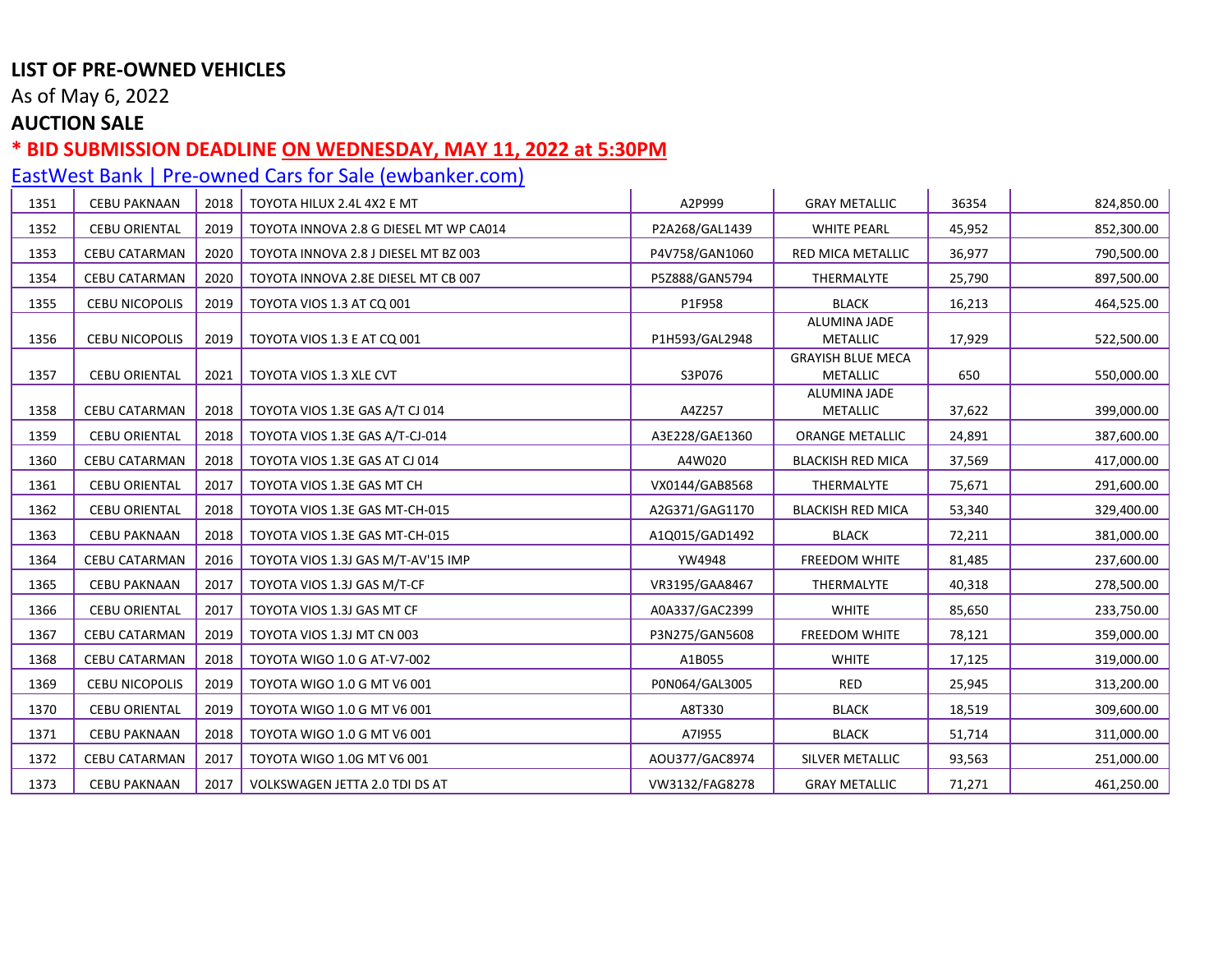As of May 6, 2022

## **AUCTION SALE**

**\* BID SUBMISSION DEADLINE ON WEDNESDAY, MAY 11, 2022 at 5:30PM** 

[EastWest Bank | Pre-owned Cars for Sale \(ewbanker.com\)](https://www.ewbanker.com/Loans/PreOwned/Cars)

# **DAVAO**

| <b>Item</b><br>No. | Location       | Year | Make / Model                                  | Plate # / Conduction<br><b>Sticker#</b> | <b>Color</b>                | <b>Mileage</b> | <b>Minimum Bid Price</b> |
|--------------------|----------------|------|-----------------------------------------------|-----------------------------------------|-----------------------------|----------------|--------------------------|
| 1374               | DAVAO DIAMOND  | 2019 | CHEVROLET SAIL 1.5L AT LT 4X2                 | W0B033/KAD2499                          | <b>BLACK</b>                | 8,734          | 357,500.00               |
| 1375               | DAVAO DIAMOND  | 2019 | CHEVROLET SAIL 1.5L AT LT 4X2 GAS             | W0B089/KAD8905                          | SILVER METALLIC             | 39,118         | 300,950.00               |
| 1376               | DAVAO DIAMOND  | 2019 | CHEVROLET SPARK 1.4L HB CVT LTZ 4X2 GAS       | WE5130/KAC8208                          | PULL ME OVER RED            | 31,003         | 392,000.00               |
| 1377               | DAVAO STARPLAS | 2019 | CHEVROLET TRAILBLAZER 2.8L 4X2 LT AT DSL      | W0B731/NED4051                          | <b>BLACK MEET KETTLE</b>    | 71,541         | 648,800.00               |
| 1378               | DAVAO DIAMOND  | 2018 | FORD ECOSPORT 1.5L 5DR A/T TREND              | C1E271/NBR3654                          | WINNING BLUE                | 16,940         | 494,000.00               |
| 1379               | DAVAO STARPLAS | 2017 | FORD ECOSPORT 1.5L TREND MT                   | C0J109/MAD3940                          | <b>RED CANDY</b>            | 66,524         | 447,000.00               |
| 1380               | DAVAO CRUZCO   | 2018 | FORD ECOSPORT 5DR TITANIUM 1.5L AT            | C0P335/KAB1020                          | <b>BRISBANE BROWN</b>       | 32,689         | 460,800.00               |
| 1381               | DAVAO CRUZCO   | 2016 | FORD ECOSPORT 5DR TITANIUM 1.5L AT            | ACX4295/IM9685                          | <b>MARS RED</b>             | 117,831        | 304,500.00               |
| 1382               | DAVAO STARPLAS | 2017 | FORD ECOSPORT TREND 1.5                       | C0D258                                  | White                       | 6,127          | 387,000.00               |
| 1383               | DAVAO CRUZCO   | 2019 | FORD ECOSPORT TREND 1.5 L 4X2 AT              | ZAB702C2B527                            | <b>RUBY RED</b>             | 46,871         | 508,500.00               |
| 1384               | DAVAO CRUZCO   | 2019 | FORD ECOSPORT TREND 1.5L AT                   | C2 D850 / JAD1357                       | <b>RUBY RED</b>             | 24,384         | 537,300.00               |
| 1385               | DAVAO DIAMOND  | 2019 | FORD ECOSPORT TREND 1.5L AT                   | C2D777/JAH7946                          | <b>CRYSTAL WHITE</b>        | 22,078         | 487,500.00               |
| 1386               | DAVAO DIAMOND  | 2019 | FORD ECOSPORT TREND 1.5L MT                   | C2D960/JAH8340                          | <b>RUBY RED</b>             | 16,363         | 546,550.00               |
| 1387               | DAVAO DIAMOND  | 2017 | FORD EVEREST 2.2L 4X2 TITANIUM AT             | C0F731/MAF1280                          | ALUMINUM<br><b>METALLIC</b> | 86,043         | 784,000.00               |
| 1388               | DAVAO STARPLAS | 2018 | FORD FIESTA 5 DR PRO HATCHBACK GAS AT         | IM0195/ZAA8186                          | <b>INGOT SILVER</b>         | 35,805         | 270,000.00               |
| 1389               | DAVAO CRUZCO   | 2019 | FORD RANGER 2.0L 4X2 WILDTRAK AT              | C1V436/LAD1316                          | SABER                       | 207,004        | 796,450.00               |
| 1390               | DAVAO STARPLAS | 2020 | FORD RANGER 2.2L 4X2 XLS MT                   | C2Q837/LAG7321                          | DIFFUSED SILVER             | 9,407          | 606,900.00               |
| 1391               | DAVAO STARPLAS | 2018 | FORD RANGER 2.2L 4X4 WILDTRAK MT WITH NAVI    | C1K144/LAC7574                          | PRIDE ORANGE                | 41,714         | 847,000.00               |
| 1392               | DAVAO DIAMOND  | 2019 | FORD RANGER 2.2L XLT 4X2 AT                   | C1X839/FAG9017                          | DIFFUSED SILVER             | 58,749         | 736,950.00               |
| 1393               | DAVAO DIAMOND  | 2017 | <b>FORD RANGER DOUBLE</b>                     | COL086                                  | <b>WHITE</b>                | 135,544        | 706,500.00               |
| 1394               | DAVAO CRUZCO   | 2016 | FORD RANGER DOUBLE HI RIDER 4X2 XLT MT        | IL4249/MCV6611                          | <b>BLACK MICA</b>           | 87,333         | 476,100.00               |
| 1395               | DAVAO DIAMOND  | 2018 | FORD RANGER DOUBLE HI RIDER WILDTRAK 4X2 AT 2 | C1D192                                  | <b>COOL WHITE</b>           | 60,754         | 883,000.00               |
| 1396               | DAVAO CRUZCO   | 2018 | FORD RANGER DOUBLE HI RIDER WILDTRAK 4X4      | C1F031                                  | <b>COOL WHITE</b>           | 40,756         | 925,650.00               |
| 1397               | DAVAO DIAMOND  | 2018 | FORD RANGER FX4 2.2L 4X2 AT                   | C1B566                                  | ABSOLUTE BLACK              | 80,640         | 758,000.00               |
| 1398               | DAVAO CRUZCO   | 2018 | FORD RANGER FX4 2.2L 4X2 MT W/O ESC           | C1Q672                                  | <b>BLACK</b>                | 65,100         | 663,000.00               |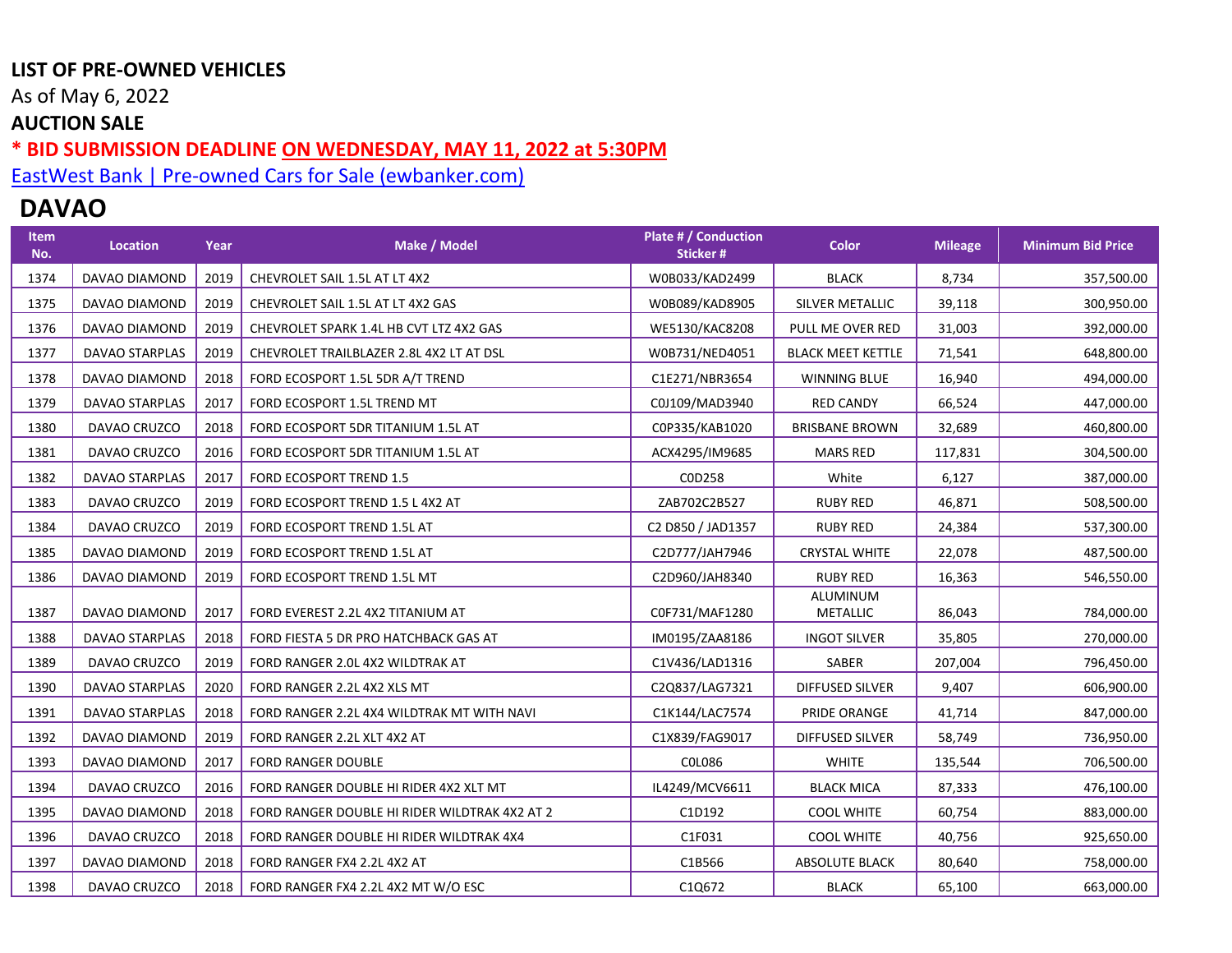As of May 6, 2022

## **AUCTION SALE**

### **\* BID SUBMISSION DEADLINE ON WEDNESDAY, MAY 11, 2022 at 5:30PM**

| 1399 | DAVAO STARPLAS        | 2019 | FORD RANGER RAPTOR 2.0L 4X4 AT             | C2I473/LAF6989   | RED                 | 43,391      | 1,474,750.00 |
|------|-----------------------|------|--------------------------------------------|------------------|---------------------|-------------|--------------|
| 1400 | DAVAO STARPLAS        | 2018 | FORD RANGER WILDTRAK 3.2L 4X4 MT           | C1R454           | <b>COOL WHITE</b>   | 27,373      | 876,000.00   |
| 1401 | DAVAO DIAMOND         | 2018 | FOTON TOPLANDER 4X2 SUV EL AT              | I0A757           | <b>BLACK</b>        | 41,509      | 436,500.00   |
| 1402 | DAVAO DIAMOND         | 2016 | FOTON TOPLANDER 4X4 MT                     | GB3611/NCT7173   | <b>WHITE</b>        | 83,842      | 483,000.00   |
| 1403 | DAVAO STARPLAS        | 2019 | HYUNDAI ACCENT 1.4 GL CVT                  | K0G877/LAC8416   | RED                 | 44,912      | 362,250.00   |
| 1404 | DAVAO DIAMOND         | 2018 | HYUNDAI ACCENT 1.4 GL MT                   | K0B026           | RED                 | 135,078     | 226,950.00   |
| 1405 | DAVAO DIAMOND         | 2018 | HYUNDAI ACCENT 1.4 GL MT                   | K0B632/LAC5415   | <b>VELVET DUNE</b>  | 85,378      | 292,000.00   |
| 1406 | DAVAO DIAMOND         | 2020 | HYUNDAI ACCENT 1.4 GL W/ SRS MT            | K1E703/LAG6220   | <b>GRAY</b>         | 23,711      | 259,800.00   |
| 1407 | DAVAO DIAMOND         | 2020 | HYUNDAI ACCENT 1.4 GL W/O SRS MT           | K1K879/LAI5962   | STERLING SILVER     | 24,004      | 386,750.00   |
| 1408 | DAVAO CRUZCO          | 2020 | HYUNDAI ACCENT 1.6 CRDI GL (DSL) MT        | K1S248/LAI6879   | <b>FIERY RED</b>    | 37,356      | 538,000.00   |
| 1409 | DAVAO CRUZCO          | 2017 | HYUNDAI ELANTRA 1.6 GL 6MT                 | MR6359/MAC1922   | <b>RED</b>          | 47,595      | 353,600.00   |
| 1410 | DAVAO STARPLAS        | 2018 | HYUNDAI ELANTRA 1.6 GL A/T                 | MV4622/LAC2957   | RED                 | 24,284      | 472,000.00   |
| 1411 | DAVAO CRUZCO          | 2017 | HYUNDAI ELANTRA 1.6 GL AT                  | MS4914           | PLATINUM SILVER     | 38,264      | 316,200.00   |
| 1412 | DAVAO DIAMOND         | 2016 | HYUNDAI EON 0.8 GLX MT UG                  | MQ3100 / ZAA2336 | <b>SLEEK SILVER</b> | 36,600      | 226,950.00   |
| 1413 | DAVAO STARPLAS        | 2018 | HYUNDAI EON 0.8L GLX MT                    | MU7124           | PRISTINE BLUE       | 0           | 69,700.00    |
| 1414 | DAVAO STARPLAS        | 2018 | HYUNDAI H100 2.6L SHUTTLE VAN MT W DUAL AC | MU6594/LAD7515   | <b>CREAMY WHITE</b> | 43,075      | 508,900.00   |
| 1415 | DAVAO GOBROS          | 2012 | HYUNDAI H-100 SHUTTLE MT                   | UIR369/MI5300    | Creamy White        | $\mathbf 0$ | 379,950.00   |
| 1416 | DAVAO CRUZCO          | 2019 | HYUNDAI KONA 2.0 GLS 6AT 4X2               | K0Z757/NDK1198   | GREEN               | 33,323      | 549,600.00   |
| 1417 | DAVAO CRUZCO          | 2019 | HYUNDAI KONA 2.0 GLS AT                    | K0L12DAL4681     | <b>DARK GRAY</b>    | 28,338      | 589,000.00   |
| 1418 | <b>DAVAO STARPLAS</b> | 2019 | HYUNDAI KONA 2.0 GLS AT                    | K1G282/LAG3484   | RED                 | 47,222      | 381,750.00   |
| 1419 | DAVAO STARPLAS        | 2019 | HYUNDAI REINA 1.4 GL MT                    | K1K570/LAG1563   | SILVER              | 15,920      | 329,000.00   |
| 1420 | DAVAO CRUZCO          | 2020 | HYUNDAI TUCSON 2.0 GL 6AT 2WD FL           | K1G363/NFW9272   | <b>PURE WHITE</b>   | 21,219      | 840,000.00   |
| 1421 | DAVAO CRUZCO          | 2017 | ISUZU CROSSWIND XT MT                      | CQ7359/ADP4968   | SPLASH WHITE        | 75,234      | 513,400.00   |
| 1422 | DAVAO STARPLAS        | 2016 | KIA RIO 1.4 EX MT SEDAN                    | EG2822           | SIGNAL RED          | 71,396      | 277,200.00   |
| 1423 | DAVAO CRUZCO          | 2019 | KIA SOLUTO 1.4 LX MT                       | X0A468/GAM2886   | <b>SILVER</b>       | 40,309      | 371,200.00   |
| 1424 | DAVAO CRUZCO          | 2019 | MITSUBISHI L200 STRADA GLS 2.4D 4WD MT     | B5C639/LAF7279   | GRAY                | 116,790     | 870,000.00   |
| 1425 | DAVAO CRUZCO          | 2015 | MITSUBISHI L300 FB VAN DELUXE 2.5L DSL MT  | NI8167           | POLAR WHITE         | 0           | 198,900.00   |
| 1426 | DAVAO DIAMOND         | 2019 | MITSUBISHI MIRAGE G4 GLS 1.2G CVT          | B5T059           | SUNDANCE ORANGE     | 25,399      | 368,550.00   |
| 1427 | DAVAO DIAMOND         | 2016 | MITSUBISHI MIRAGE G4 GLX 1.2G CVT          | NN1536/NDY7885   | <b>AURORA WHITE</b> | 82,588      | 312,000.00   |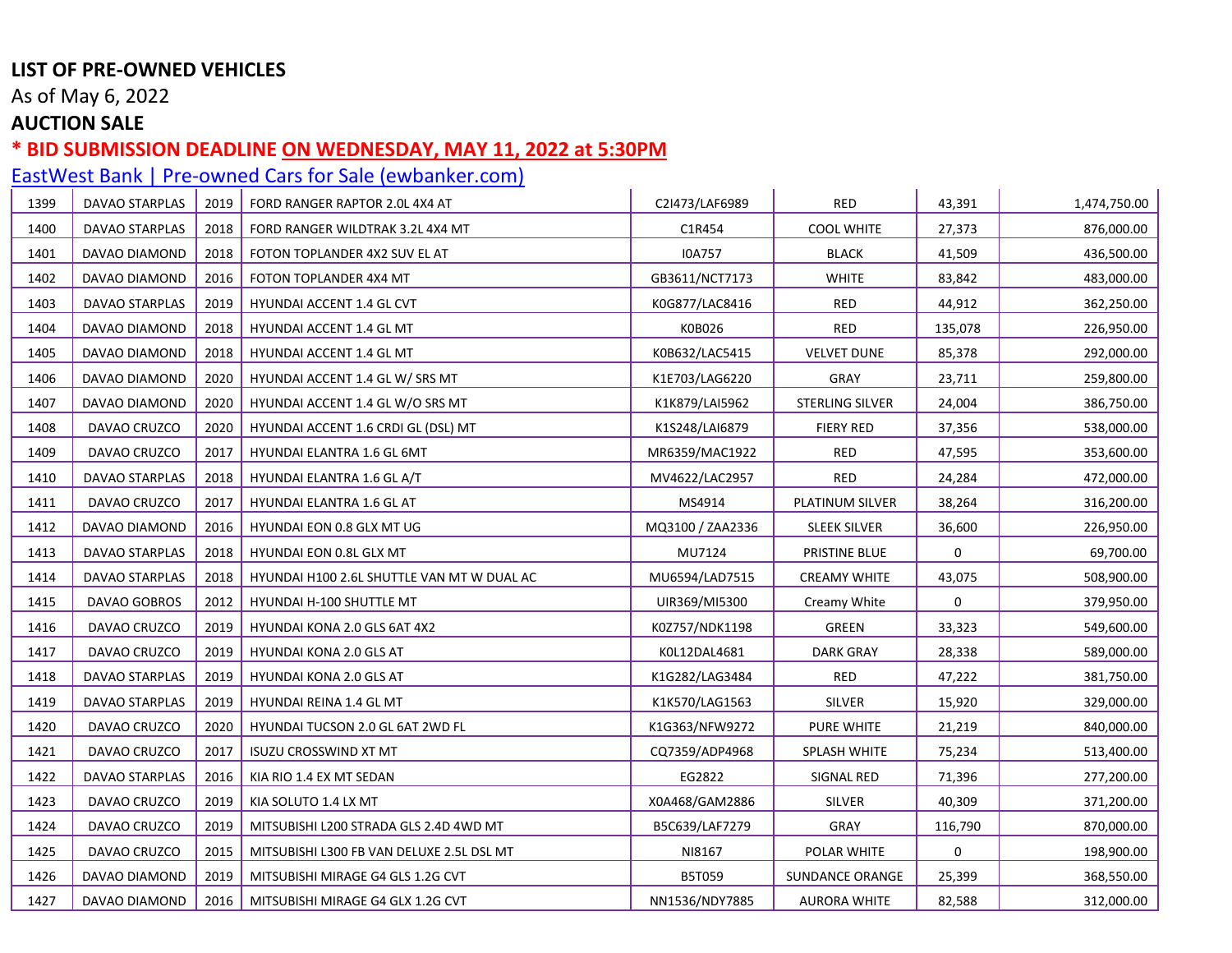As of May 6, 2022

#### **AUCTION SALE**

#### **\* BID SUBMISSION DEADLINE ON WEDNESDAY, MAY 11, 2022 at 5:30PM**

1452 DAVAO STARPLAS 2019 NISSAN ALMERA 1.5L E M/T MC F2Q854/LAG3371

[EastWest Bank | Pre-owned Cars for Sale \(ewbanker.com\)](https://www.ewbanker.com/Loans/PreOwned/Cars) 1428 DAVAO DIAMOND 2019 MITSUBISHI MIRAGE G4 GLX 1.2G CVT - 19MY B6L561/KAD6672 MAJESTIC RED 74,803 354,000.00 1429 DAVAO DIAMOND 2018 MITSUBISHI MIRAGE GLS 1.2G CVT B2R279 VIRGIL GRAY 24,323 400,000.00 1430 DAVAO STARPLAS 2018 MITSUBISHI MONTERO SPT GLS PR 2.4 D 2WD AT B2F461/ NCR7657 VIRGIL GRAY 24,939 1,041,000.00 1431 DAVAO DIAMOND 2020 MITSUBISHI MONTERO SPT GLX 2.4D 2WD MT STERLING SILVER METALLIC | 28.231 | 1.050.000.00 1432 DAVAO STARPLAS 2014 MITSUBISHI MONTERO SPT GLX 2.5D 2WD MT NE2697/AIA3742 SAVANNA WHITE 194,743 500,000.00 1433 DAVAO DIAMOND 2021 MITSUBISHI STRADA GLS 2.4D 2WD MT B8W362 RED SOLID CLEAR 4,426 999,900.00 1434 DAVAO STARPLAS 2019 NEW FORD RANGER 2.0L 4X2 WILDTRAK AT C2E452/LAF6544 ARCTIC WHITE 45,217 927,000.00 1435 DAVAO CRUZCO 2019 NEW FORD RANGER 2.0L 4X4 WILDTRAK AT C2I765/LAF8544 ALUMINUM METALLIC | 88.500 | 1.042.000.00 1436 DAVAO DIAMOND 2020 NISSAN ALMERA 1.5-LE AT MC FEMILE RESOLUTION RESOLUTION AND FEMILE RESOLUTION AND RESOLU SAPPHIRE METALLIC BLUE 14.334 442,800.00 1437 DAVAO DIAMOND 2017 NISSAN ALMERA 1.5L AT OX0681 TITANIUM GREY 41,714 267,400.00 1438 DAVAO CRUZCO | 2019 | NISSAN ALMERA 1.5L BASE MT MC **FALSO FALSO | FEL307/NED1344** BLUE/SAPPHIRE METALLIC BLUE 31,668 327,600.00 1439 | DAVAO CRUZCO | 2020 | NISSAN ALMERA 1.5L E AT MC **ALPINE 1999 | SALPINE WHITE | 45,834 | 1996,900.00** 1440 DAVAO CRUZCO 2019 NISSAN ALMERA 1.5L E AT MC F1P514 BLUISH BLACK 48,862 358,200.00 1441 DAVAO CRUZCO 2018 NISSAN ALMERA 1.5L E AT MC LAC6024 ALPINE WHITE 21,486 354,000.00 1442 DAVAO DIAMOND 2021 NISSAN ALMERA 1.5L E AT MC F4C342 METALLIC BROWN 23,304 460,700.00 1443 DAVAO GOBROS 2020 NISSAN ALMERA 1.5-L E AT MC F3H306/LAG6750 GRAY 24,392 405,900.00 1444 DAVAO STARPLAS | 2020 | NISSAN ALMERA 1.5-L E AT MC F2Z317 | E2Z317 | F2Z317 | LAG5220 LUNAR METALLIC GREY | 12,853 | 488,000.00 1445 DAVAO STARPLAS 1 2021 NISSAN ALMERA 1.5-L E AT MC FALL FALL FOR THE F4I271/LAH5755 SILVER/BRILLIANT SILVER 18.621 456.450.00 1446 | DAVAO CRUZCO | 2020 | NISSAN ALMERA 1.5L E GAS MT SEDAN FANSICO | F3H600/LAG7094 LUNAR METALLIC GRAY 20,250 352,800.00 1447 | DAVAO CRUZCO | 2020 | NISSAN ALMERA 1.5L E M/T MC **FALLLE FOR ALPINE ALPINE WHITE | 48,005 | 369,000.00** 1448 | DAVAO CRUZCO | 2020 | NISSAN ALMERA 1.5L E M/T MC | TRIMAGO | F3D594/LAG6152 IRIDIUM METALLIC BROWN 31,683 360,400.00 1449 DAVAO CRUZCO 2020 NISSAN ALMERA 1.5L E M/T MC F3D700/LAG6770 GRAY 25,691 427,500.00 1450 | DAVAO DIAMOND | 2018 | NISSAN ALMERA 1.5L E M/T MC **FOPDES/LACTIGS | TITTANIUM GREY | 50,266** | 283,200.00 1451 DAVAO STARPLAS 2019 NISSAN ALMERA 1.5L E M/T MC F2P552/LAG2339 TITANIUM GREY 31,860 338,400.00 SAPPHIRE METALLIC

BLUE | 68,875 | 305,150.00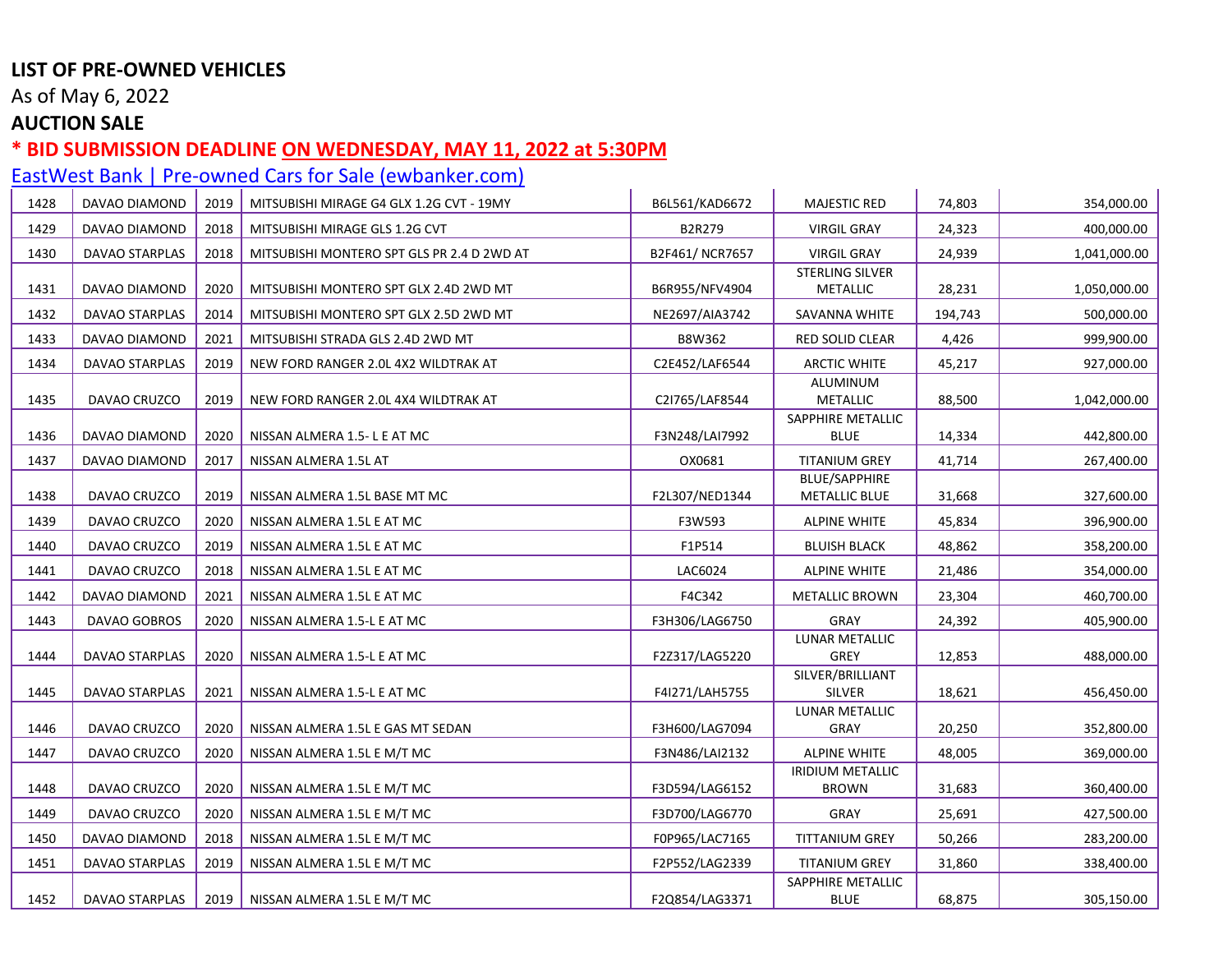As of May 6, 2022

## **AUCTION SALE**

### **\* BID SUBMISSION DEADLINE ON WEDNESDAY, MAY 11, 2022 at 5:30PM**

| 1453 | <b>DAVAO STARPLAS</b> | 2020 | NISSAN ALMERA 1.5L E M/T MC                   | LAI1921/F3N016 | <b>ALPINE WHITE</b>                     | 6,945  | 460,000.00 |
|------|-----------------------|------|-----------------------------------------------|----------------|-----------------------------------------|--------|------------|
| 1454 | DAVAO CRUZCO          | 2018 | NISSAN ALMERA 1.5L E MT MC                    | F0S294         | <b>TITANIUM GREY</b>                    | 53,717 | 252,900.00 |
| 1455 | DAVAO CRUZCO          | 2020 | NISSAN ALMERA 1.5L E MT MC                    | F3S502/LAI6810 | <b>ALPHINE WHITE</b>                    | 49,763 | 389,700.00 |
| 1456 | DAVAO CRUZCO          | 2019 | NISSAN ALMERA 1.5L E MT MC                    | F2L339/GAM2836 | <b>IRIDIUM METALLIC</b><br><b>BROWN</b> | 40,645 | 306,750.00 |
| 1457 |                       | 2019 | NISSAN ALMERA 1.5L E MT MC                    | F2B814/LAF5185 | <b>ALPHINE WHITE</b>                    | 65,538 | 395,000.00 |
|      | DAVAO DIAMOND         |      |                                               |                |                                         |        |            |
| 1458 | DAVAO STARPLAS        | 2019 | NISSAN ALMERA 1.5L E MT MC                    | F1L347         | <b>BLACK/BLUISH BLACK</b>               | 64,121 | 330,650.00 |
| 1459 | DAVAO STARPLAS        | 2019 | NISSAN ALMERA 1.5L E MT MC                    | F2H215/LAF9456 | <b>BRILLIANT SILVER</b>                 | 40,535 | 370,500.00 |
| 1460 | DAVAO CRUZCO          | 2018 | NISSAN ALMERA 1.5L MT                         | F0P203         | <b>ALPHINE WHITE</b>                    | 94,708 | 261,000.00 |
| 1461 | DAVAO DIAMOND         | 2019 | NISSAN ALMERA 1.5L MT                         | F1L490         | <b>IRIDIUM METALLIC</b><br><b>BROWN</b> | 31,403 | 323,200.00 |
|      |                       |      |                                               |                | SAPPHIRE METALLIC                       |        |            |
| 1462 | DAVAO DIAMOND         | 2020 | NISSAN ALMERA 1.5-L N SPORT E AT              | F2Z410/LAG7196 | <b>BLUE</b><br>SAPPHIRE METALLIC        | 26,931 | 412,250.00 |
| 1463 | DAVAO CRUZCO          | 2019 | NISSAN ALMERA 1.5L NN SPORT E AT              | F2A678/LAF7479 | <b>BLUE</b>                             | 67,715 | 377,400.00 |
| 1464 | DAVAO CRUZCO          | 2019 | NISSAN ALMERA 1.5-L N-SPORT E AT              | F2X821/LAG3079 | <b>BLUISH BLACK</b>                     | 67,082 | 360,900.00 |
| 1465 | DAVAO CRUZCO          | 2019 | NISSAN ALMERA 1.5-L N-SPORT E AT              | F2A730/LAI2471 | <b>BLUISH BLACK</b>                     | 44,154 | 359,550.00 |
| 1466 | DAVAO CRUZCO          | 2020 | NISSAN ALMERA 1.5-L-E A MC                    | F3H610/LAI2363 | LUNAR METALLIC<br>GRAY                  | 9,824  | 385,500.00 |
| 1467 | DAVAO STARPLAS        | 2018 | NISSAN ALMERA 2018 NISSAN ALME                | F0U653/GAI1299 | <b>TITANIUM GREY</b>                    | 29,864 | 316,800.00 |
| 1468 | DAVAO DIAMOND         | 2020 | NISSAN ALMERA N17 1.2 BASE MT                 | F3N225/LAI3905 | <b>BLUISH BLACK</b>                     | 98,390 | 313,000.00 |
| 1469 | DAVAO DIAMOND         | 2020 | NISSAN ALMERA N17 1.5L 1.5L BASE A/T MC       | F3M921/LAI3886 | <b>ALPINE WHITE</b>                     | 22,942 | 441,000.00 |
| 1470 | DAVAO DIAMOND         | 2018 | NISSAN ALMERA N17 1.5L BASE MT MC             | LAB7078        | <b>TITANIUM GRAY</b>                    | 33,529 | 322,000.00 |
| 1471 | DAVAO CRUZCO          | 2018 | NISSAN ALMERA1.2L MT                          | F0K301         | <b>BLUISH BLACK</b>                     | 55,826 | 269,000.00 |
| 1472 | DAVAO STARPLAS        | 2018 | NISSAN JUKE 1.6 CVT                           | <b>KAC2951</b> | YELLOW                                  | 13,039 | 496,000.00 |
| 1473 | DAVAO DIAMOND         | 2017 | NISSAN JUKE 1.6L CVT AT                       | OX2722         | RED                                     | 66,936 | 411,750.00 |
| 1474 | DAVAO STARPLAS        | 2018 | NISSAN JUKE 1.6L STANDARD CVT 4X2 (EURO 4)    | F0Y323/LAD3006 | <b>COSMIC BLUE</b>                      | 74,040 | 486,400.00 |
| 1475 | DAVAO DIAMOND         | 2019 | NISSAN JUKE N SPORT 1.6L STANDARD CVT 4X2 EUR | F1G273         | PEARL WHITE                             | 19,529 | 637,500.00 |
| 1476 | DAVAO STARPLAS        | 2020 | NISSAN NAVARA 2.5L 4X2 EL 6MT CALIBRE         | F3C731         | <b>WHITE</b>                            | 9,831  | 855,000.00 |
| 1477 | DAVAO STARPLAS        | 2020 | NISSAN NAVARA 2.5L 4X2 EL 7AT CALIBRE NCAP    | F3H716         | <b>BLACK</b>                            | 27,542 | 799,000.00 |
| 1478 | DAVAO CRUZCO          | 2020 | NISSAN NAVARA 2.5L 4X2 EL MT CALIBRE          | F3S734/GAO2874 | <b>WHITE</b>                            | 22,745 | 900,000.00 |
| 1479 | DAVAO STARPLAS        | 2019 | NISSAN NAVARA 2.5L EL CALIBRE AT 4X2          | F2S493/GAN1025 | SAVANNA ORANGE                          | 73,314 | 861,000.00 |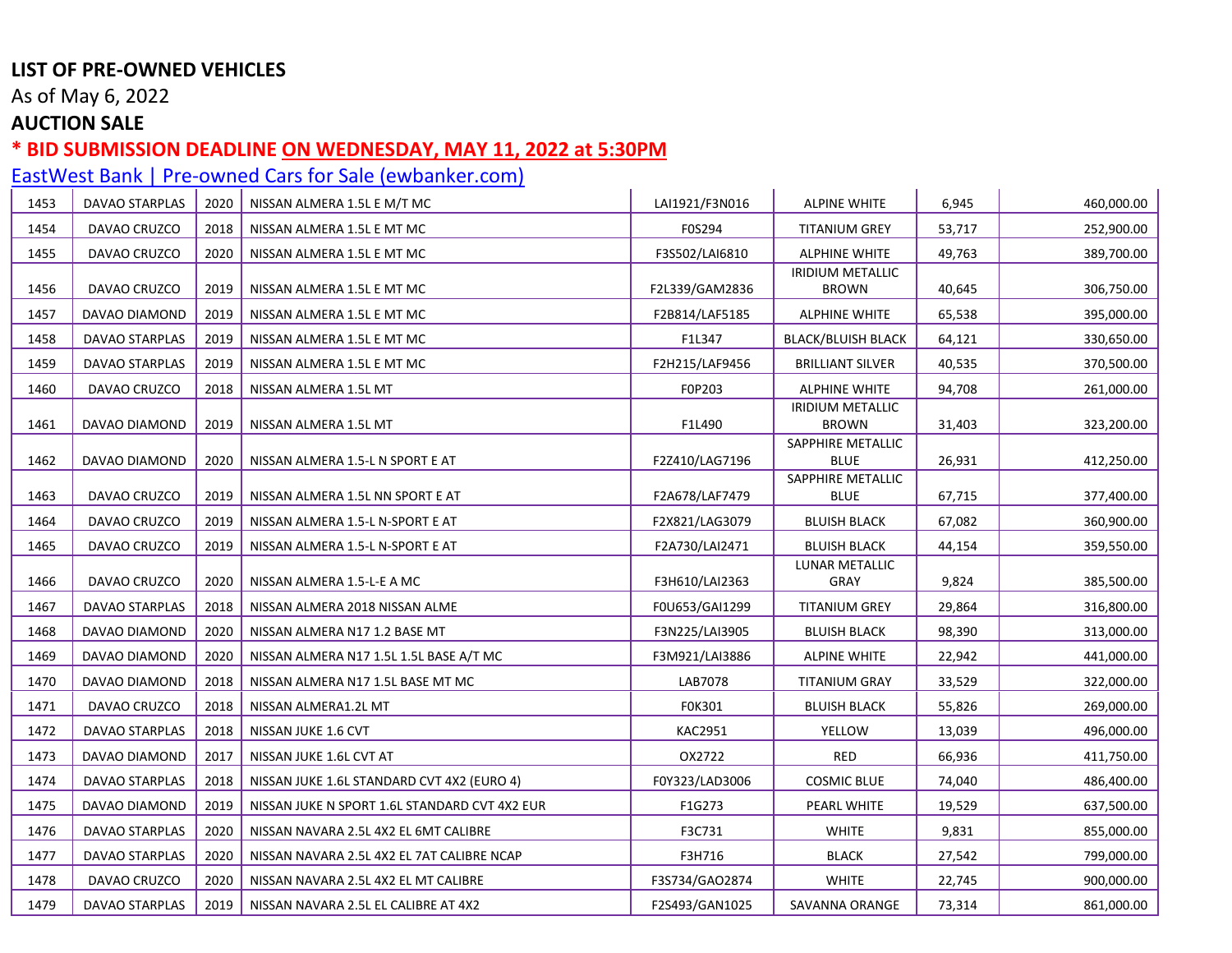As of May 6, 2022

## **AUCTION SALE**

### **\* BID SUBMISSION DEADLINE ON WEDNESDAY, MAY 11, 2022 at 5:30PM**

| 1480 | DAVAO STARPLAS | 2019 | NISSAN NAVARA 4X2 EL MT                          | F1P356             | <b>GALAXY BLACK</b>     | 133,321 | 755,000.00   |
|------|----------------|------|--------------------------------------------------|--------------------|-------------------------|---------|--------------|
| 1481 | DAVAO CRUZCO   | 2019 | NISSAN NAVARA 4X2 EL MT CALIBRE                  | F1V498             | <b>ALPINE WHITE</b>     | 82,308  | 681,300.00   |
| 1482 | DAVAO DIAMOND  | 2019 | NISSAN NAVARA 4X2 EL MT CALIBRE                  | F1O286             | <b>ALPINE WHITE</b>     | 35,617  | 710,100.00   |
| 1483 | DAVAO STARPLAS | 2019 | NISSAN NAVARA 4X2 EL MT CALIBRE                  | F1N221             | BLACK/GALAXY<br>BLACK   | 38,068  | 748,800.00   |
| 1484 | DAVAO DIAMOND  | 2019 | NISSAN NAVARA 4X4 VL A/T                         | F1V789             | SAVANA WHITE            | 36,295  | 654,500.00   |
| 1485 | DAVAO DIAMOND  | 2019 | NISSAN NAVARA EL CALIBRE AT 4X2                  | F2K779/GAM2858     | <b>EARTH BROWN</b>      | 29,804  | 684,000.00   |
| 1486 | DAVAO STARPLAS | 2020 | NISSAN NP300 NAVARA 2.5L 4X2 EL 6MT CALIBRE NCAP | F3U926/LAI8867     | <b>BRILLIANT SILVER</b> | 47,338  | 829,000.00   |
| 1487 | DAVAO DIAMOND  | 2020 | NISSAN NP300 NAVARA 2.5L 4X2 EL 7AT CALIBRE NCAP | F3Q959/LAI4246     | <b>BRILLIANT SILVER</b> | 94,327  | 863,000.00   |
| 1488 | DAVAO STARPLAS | 2020 | NISSAN NP300 NAVARA 2.5L 4X2 EL CALIBRE AT       | GAU2059 / F3Z247   | <b>ALPINE WHITE</b>     | 35,099  | 803,700.00   |
| 1489 | DAVAO DIAMOND  | 2019 | NISSAN NP300 NAVARA 2.5L E CALIBRE AT 4X2 19MY   | F2T066/LAG4795     | <b>BRILLIANT SILVER</b> | 86,863  | 802,000.00   |
| 1490 | DAVAO STARPLAS | 2021 | NISSAN NP300 NAVARA 2.5-L VL AT 4X4              | F4B260/LAH2241     | ALPINE WHITE            | 20,629  | 1,090,600.00 |
| 1491 | DAVAO CRUZCO   | 2020 | NISSAN NP300 NAVARA 2.5L VL AT 4X4 20MY          | F2V352/LAG5530     | <b>EARTH BROWN</b>      | 31,151  | 1,039,000.00 |
| 1492 | DAVAO CRUZCO   | 2019 | NISSAN NP300 NAVARA 2.5L VL MT 4X4 19MY          | F3R238/LAG3730     | <b>BRILLIANT SILVER</b> | 35,198  | 820,800.00   |
| 1493 | DAVAO CRUZCO   | 2019 | NISSAN NP300 NAVARA 2.5-L VL MT 4X4 19MY         | F2O486/LAF9271     | <b>BRILLIANT SILVER</b> | 43,374  | 939,000.00   |
| 1494 | DAVAO CRUZCO   | 2021 | NISSAN NP300 NAVARA 4X2 EL A/T CALIBRE           | F4G486             | SAVANNA ORANGE          | 18,928  | 863,100.00   |
| 1495 | DAVAO CRUZCO   | 2019 | NISSAN NP300 NAVARA 4X2 EL AT CALIBRE            | F2D492/LAF4103     | <b>GALAXY BLACK</b>     | 68,264  | 739,500.00   |
| 1496 | DAVAO STARPLAS | 2019 | NISSAN NP300 NAVARA 4X2 EL AT CALIBRE            | F2E223/LAF4610     | <b>ALPHINE WHITE</b>    | 58,588  | 717,400.00   |
| 1497 | DAVAO CRUZCO   | 2019 | NISSAN NP300 NAVARA 4X2 EL MT CALIBRE            | F2C 700 / LAF 5215 | <b>GALAXY BLACK</b>     | 50,698  | 710,100.00   |
| 1498 | DAVAO DIAMOND  | 2019 | NISSAN NP300 NAVARA2.5-L EL CALIBRE AT 4X2 19MY  | F2L956/LAG3791     | <b>BRILLIANT SILVER</b> | 23,392  | 857,000.00   |
| 1499 | DAVAO DIAMOND  | 2020 | NISSAN NP300 NAVARA2.5L EL CALIBRE MT 4X2 20M    | F2V936/LAG4730     | <b>ALPINE WHITE</b>     | 61,490  | 856,000.00   |
| 1500 | DAVAO CRUZCO   | 2017 | NISSAN NV350 URVAN 15 SEATER                     | GAD2806            | <b>WHITE</b>            | 134,179 | 607,500.00   |
| 1501 | DAVAO DIAMOND  | 2019 | NISSAN NV350 URVAN 2.5L PREMIUM MT               | F1R418/LAF4322     | PEARL WHITE             | 354,130 | 607,600.00   |
| 1502 | DAVAO CRUZCO   | 2019 | NISSAN NV350 URVAN 2.5L STANDARD 15 SEATER MT    | FL1877             | ALPINE WHITE            | 166,931 | 578,400.00   |
| 1503 | DAVAO CRUZCO   | 2018 | NISSAN NV350 URVAN 2.5L STANDARD 15 STR MT       | F0W408             | <b>ALPINE WHITE</b>     | 276,992 | 497,600.00   |
| 1504 | DAVAO CRUZCO   | 2020 | NISSAN NV350 URVAN 2.5L STANDARD 15 STR MT       | F3E395/LAG4629     | <b>ALPINE WHITE</b>     | 53,979  | 677,600.00   |
| 1505 | DAVAO DIAMOND  | 2020 | NISSAN NV350 URVAN 2.5L STANDARD 15 STR MT       | F3T396/LAI6091     | <b>ALPINE WHITE</b>     | 85,075  | 897,000.00   |
| 1506 | DAVAO DIAMOND  | 2020 | NISSAN NV350 URVAN 2.5L STANDARD 15-SEATER MT    | F2X683/LAG4041     | SILVER                  | 34,905  | 601,300.00   |
| 1507 | DAVAO CRUZCO   | 2020 | NISSAN TERRA 2.5 EL AT 4X2 20MY                  | F3L433/LAI2066     | <b>GALAXY BLACK</b>     | 27,609  | 974,100.00   |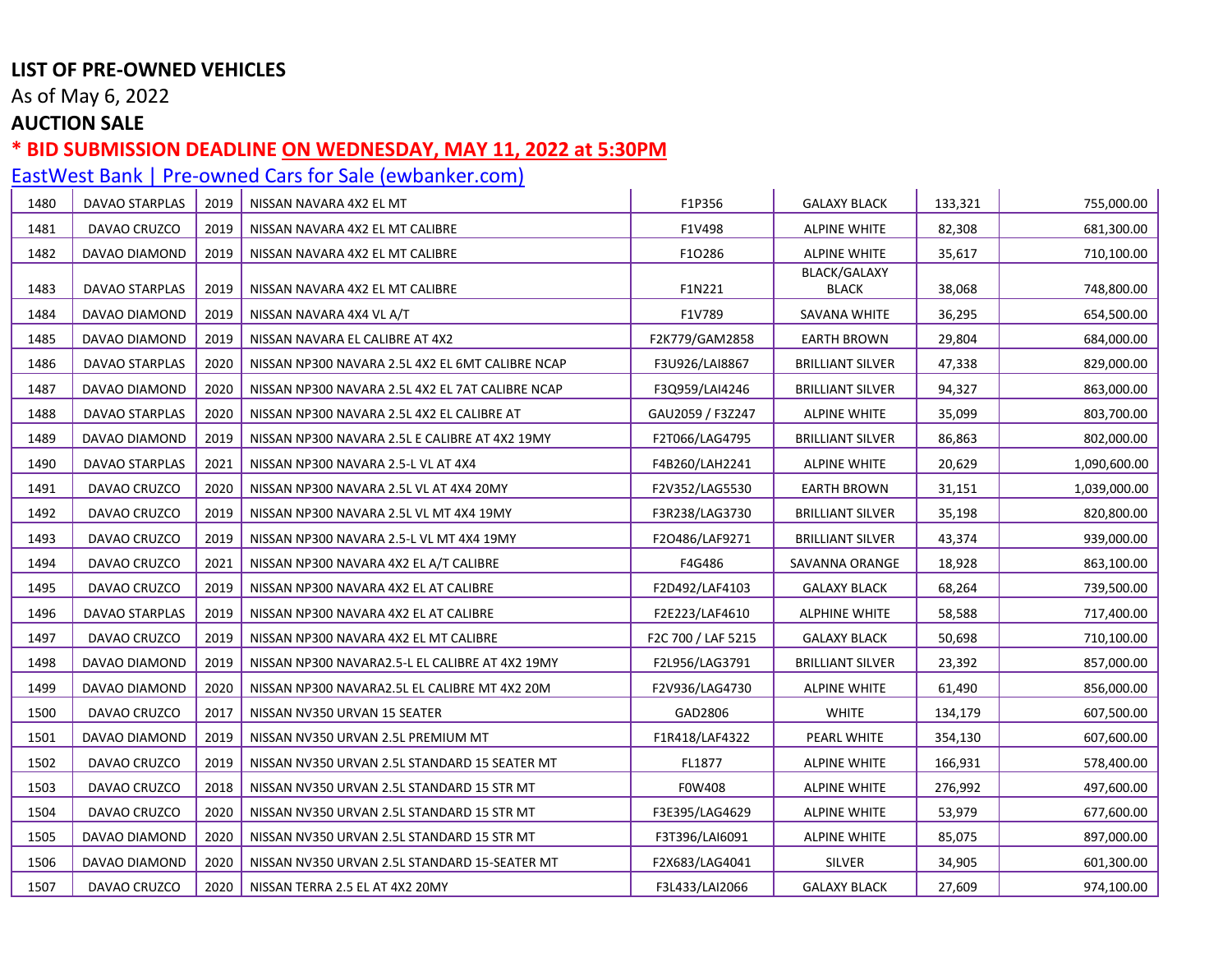As of May 6, 2022

## **AUCTION SALE**

### **\* BID SUBMISSION DEADLINE ON WEDNESDAY, MAY 11, 2022 at 5:30PM**

| 1508 | DAVAO CRUZCO          | 2019 | NISSAN TERRA 2.5 EL MT 4X2                    | F1X718/LAF6653     | <b>BLACK GALAXY</b>        | 23,653      | 832,000.00   |
|------|-----------------------|------|-----------------------------------------------|--------------------|----------------------------|-------------|--------------|
| 1509 | DAVAO CRUZCO          | 2019 | NISSAN TERRA 2.5 EL MT 4X2                    | LAF9715            | <b>CREAMY WHITE</b>        | 7,851       | 950,000.00   |
| 1510 | DAVAO STARPLAS        | 2019 | NISSAN TERRA 2.5 EL MT 4X2                    | F2N597/LAF9538     | SILVER/BRILLIANT<br>SILVER | 0           | 367,500.00   |
|      |                       |      |                                               |                    |                            |             |              |
| 1511 | DAVAO DIAMOND         | 2019 | NISSAN TERRA 2.5 VL AT 4X2                    | F1X516/LAF3650     | <b>EARTH BROWN</b>         | 40,328      | 1,294,000.00 |
| 1512 | DAVAO DIAMOND         | 2019 | NISSAN TERRA 2.5L VE AT 4X2                   | F1S356/LAF3448     | <b>BRILLIANT SILVER</b>    | 7,568       | 1,140,000.00 |
| 1513 | DAVAO CRUZCO          | 2019 | NISSAN TERRA 2.5L VL AT 4X4                   | F1T514/MAJ3903     | <b>ASPEN PEARL WHITE</b>   | 56,666      | 1,248,300.00 |
| 1514 | DAVAO CRUZCO          | 2019 | NISSAN URVAN 2.5L 15 SEATER MT                | F1K542             | <b>ALPINE WHITE</b>        | 191,884     | 739,000.00   |
| 1515 | DAVAO CRUZCO          | 2019 | NISSAN URVAN 2.5L 15 STR MT                   | F1K457             | <b>ALPINE WHITE</b>        | 148,403     | 681,000.00   |
| 1516 | DAVAO DIAMOND         | 2019 | NISSAN URVAN 2.5L 18 SEATER MT                | F2R662/GAM2847     | <b>ALPINE WHITE</b>        | 30,818      | 686,250.00   |
| 1517 | <b>DAVAO STARPLAS</b> | 2018 | NISSAN URVAN 2.5L PREMIUM MT                  | F0Y819             | <b>GRAY/GUN METALLIC</b>   | 183,557     | 629,850.00   |
| 1518 | DAVAO DIAMOND         | 2020 | NISSAN URVAN NV350 2.5 L 15 STR CRDI          | F30969/GAO7325     | <b>ALPINE WHITE</b>        | 50,322      | 865,000.00   |
| 1519 | DAVAO CRUZCO          | 2019 | NISSAN URVAN NV350 2.5L 15STR CRDI            | F2R491/GAN4231     | <b>ALPHINE WHITE</b>       | 123,616     | 460,800.00   |
| 1520 | DAVAO STARPLAS        | 2020 | NISSAN URVAN NV350 2.5L STANDARD 15 STR MT    | F3L759/LA13224     | <b>WHITE</b>               | 11,981      | 855,000.00   |
| 1521 | DAVAO CRUZCO          | 2019 | SUZUKI CIAZ GL MT                             | G0W473/MAK9895     | <b>GRAY</b>                | $\mathbf 0$ | 234,000.00   |
| 1522 | DAVAO STARPLAS        | 2019 | SUZUKI CIAZ GL MT                             | G1D589             | <b>WHITE</b>               | 39,196      | 337,600.00   |
| 1523 | DAVAO STARPLAS        | 2020 | SUZUKI DZIRE 1.2GL MT                         | G2D549/MAM2287     | <b>BLACK</b>               | 5,485       | 322,500.00   |
| 1524 | DAVAO DIAMOND         | 2020 | SUZUKI ERTIGA GL 1.5 M/T                      | G2B252/KAD6834     | <b>BROWN</b>               | 12,513      | 636,500.00   |
| 1525 | DAVAO DIAMOND         | 2018 | SUZUKI ERTIGA GL MT                           | G0J738/MAF5971     | <b>SILVER</b>              | 91,361      | 433,000.00   |
| 1526 | DAVAO DIAMOND         | 2018 | SUZUKI SUPER CARRY UV                         | G0Q125/LAC9665     | WHITE                      | 16,605      | 350,000.00   |
| 1527 | <b>DAVAO STARPLAS</b> | 2021 | SUZUKI SWIFT GL 1.2L CVT                      | G3A615/MAN6238     | <b>GRAY</b>                | 6,423       | 567,150.00   |
| 1528 | DAVAO CRUZCO          | 2019 | SUZUKI VITARA GL P/AT                         | G10392/ZAB7726     | <b>SILVER</b>              | 53,383      | 549,900.00   |
| 1529 | DAVAO CRUZCO          | 2019 | SUZUKI VITARA GLX AT                          | G1F958/MAK7170     | <b>BLUE/BLACK</b>          | 25,986      | 630,000.00   |
| 1530 | DAVAO DIAMOND         | 2020 | SUZUKI VITARA GLX AT                          | G1V191/MAT2088     | BLUE/BLACK                 | 27,413      | 673,200.00   |
| 1531 | DAVAO DIAMOND         | 2019 | SUZUKI VITARA GLX AT                          | G10824/MAK8824     | <b>BLUE</b>                | 14,797      | 632,000.00   |
| 1532 | DAVAO GOBROS          | 2016 | TOYOTA AVANZA 1.3J M/T 5 SEATER-U5            | YS8828/ABQ7797     | <b>GRAY METALLIC</b>       | 36,887      | 426,700.00   |
| 1533 | DAVAO CRUZCO          | 2012 | TOYOTA FORTUNER 4x2g DSL A/T BMC              | TN1046/UIS961      | <b>WHITE</b>               | 149,735     | 556,000.00   |
| 1534 | DAVAO DIAMOND         | 2019 | TOYOTA HI-ACE COMMUTER 3.0L DSL MT JZ 008     | P1G470/NDI9023     | <b>WHITE</b>               | 203,852     | 779,000.00   |
| 1535 | DAVAO CRUZCO          | 2020 | TOYOTA HI-ACE GL GRANDIA 2.8L DSL MT - ZD-003 | P6 F186 / NFN 4344 | <b>EXTREME BLACK</b>       | 72,904      | 1,403,100.00 |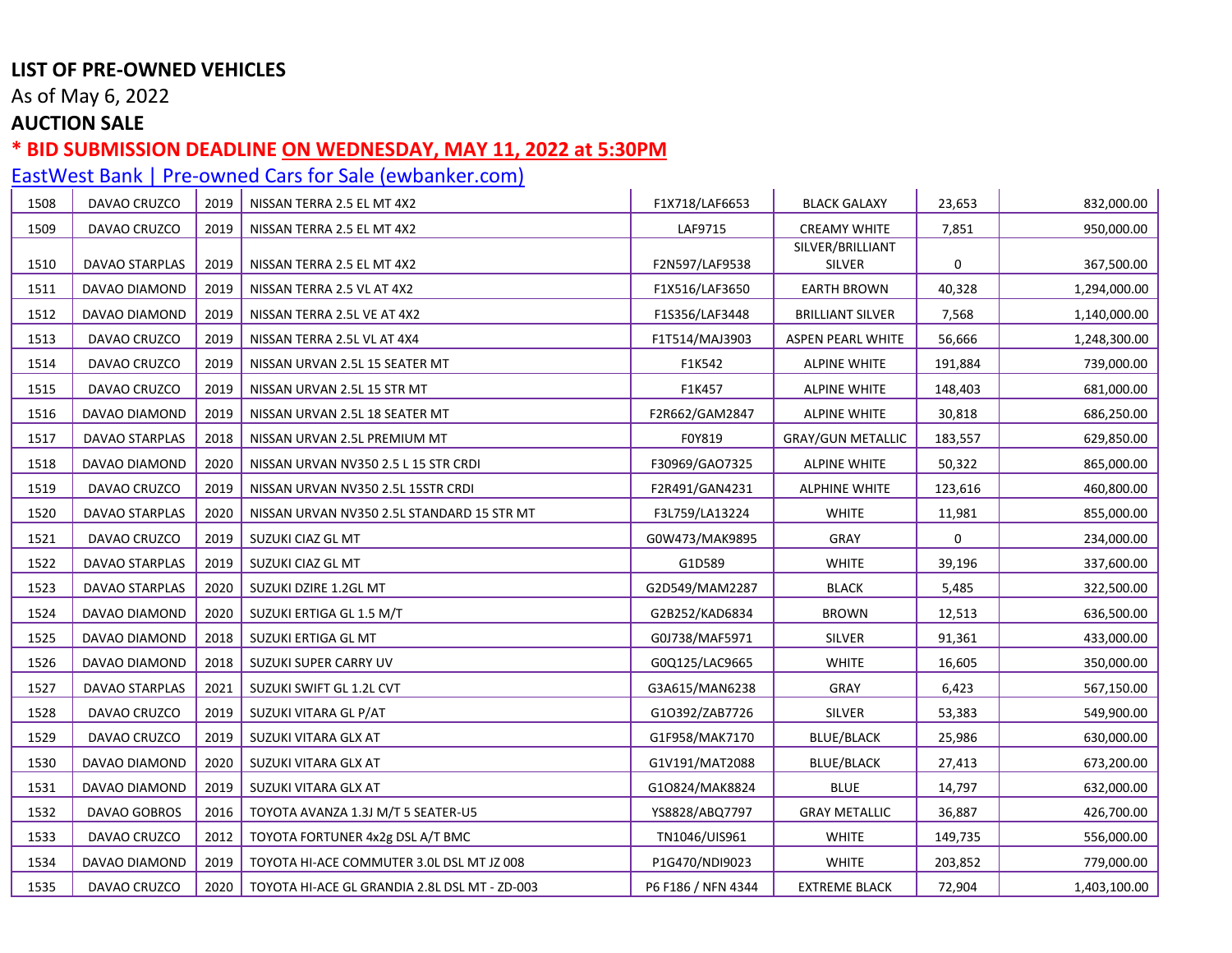As of May 6, 2022

## **AUCTION SALE**

### **\* BID SUBMISSION DEADLINE ON WEDNESDAY, MAY 11, 2022 at 5:30PM**

| 1536 | DAVAO CRUZCO          | 2019 | TOYOTA HI-ACE GL GRANDIA TOURER 2.8L DSL MT | P1J024/LAF3801   | SILVER METALLIC          | 23,734  | 1,581,850.00 |
|------|-----------------------|------|---------------------------------------------|------------------|--------------------------|---------|--------------|
|      |                       |      |                                             |                  | <b>NEBULA BLUE</b>       |         |              |
| 1537 | DAVAO DIAMOND         | 2019 | TOYOTA HILUX 2.8L 4X4 CONQUEST AT           | A8X402           | METALLIC                 | 184,636 | 1,078,000.00 |
|      |                       |      |                                             |                  | <b>NEBULA BLUE</b>       |         |              |
| 1538 | DAVAO STARPLAS        | 2019 | TOYOTA HILUX 2.8L 4X4 CONQUEST MT R6 008    | P2H949/NEN2503   | METALLIC                 | 37,306  | 1,092,000.00 |
| 1539 | DAVAO CRUZCO          | 2020 | TOYOTA INNOVA 2.8 E DIESEL MT CB 007        | GAN1903 / P5T410 | <b>BLACK</b>             | 49,692  | 792,000.00   |
| 1540 | DAVAO DIAMOND         | 2020 | TOYOTA INNOVA 2.8 J DIESEL M/T-BZ-003       | P6L392/GAO1215   | THERMALYTE               | 21,594  | 800,850.00   |
| 1541 | <b>DAVAO STARPLAS</b> | 2020 | TOYOTA VIOS 1.3 XE CVT EG 005               | P6A488           | <b>JADE METALLIC</b>     | 22,938  | 480,250.00   |
| 1542 | DAVAO DIAMOND         | 2019 | TOYOTA VIOS 1.3E MT CP 002                  | P3W7940          | <b>BLACKISH RED MICA</b> | 58,240  | 428,000.00   |
|      |                       |      |                                             |                  | ALUMINA JADE             |         |              |
| 1543 | DAVAO STARPLAS        | 2019 | TOYOTA VIOS 1.3J M/T-CN-003                 | P3O323/GAM4408   | METALLIC                 | 116,239 | 370,000.00   |
| 1544 | DAVAO CRUZCO          | 2020 | TOYOTA WIGO 1.0 G AT-V7-002                 | P4H013/GAM4294   | <b>RED</b>               | 40,417  | 413,250.00   |
|      |                       |      |                                             |                  | GRAY/GRAY                |         |              |
| 1545 | DAVAO DIAMOND         | 2020 | TOYOTA WIGO 1.0 G AT-V7-002                 | P6F766/GAN5172   | METALLIC                 | 12,414  | 453,150.00   |
| 1546 | DAVAO CRUZCO          | 2016 | TOYOTA WIGO 1.0G AT                         | YV5051           | <b>GRAY METALLIC</b>     | 67,101  | 267,750.00   |

| <b>Contact Details:</b> |                              |
|-------------------------|------------------------------|
| Email:                  | ROPASales@eastwestbanker.com |
| Contact Nos.            | 0998-8462551 / 0999-8857507  |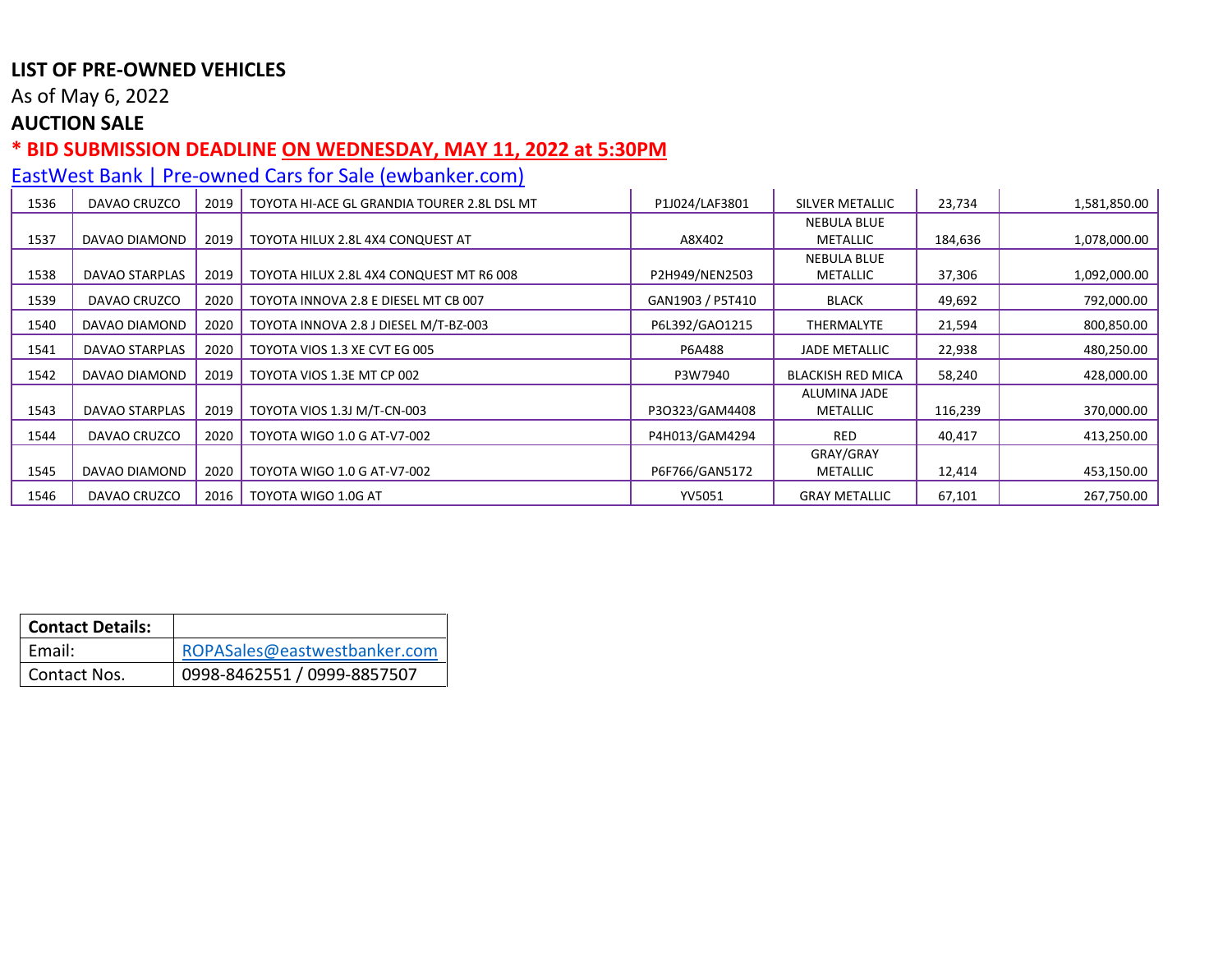As of May 6, 2022

### **AUCTION SALE**

**\* BID SUBMISSION DEADLINE ON WEDNESDAY, MAY 11, 2022 at 5:30PM** 

[EastWest Bank | Pre-owned Cars for Sale \(ewbanker.com\)](https://www.ewbanker.com/Loans/PreOwned/Cars)

## **WAREHOUSE ADDRESSES AND VIEWING / RELEASING SCHEDULE**

# **METRO MANILA / LUZON**

| <b>WAREHOUSE ADDRESSES</b>                     |                                             | <b>VIEWING AND RELEASE SCHEDULE</b>         | <b>CONTACT PERSON</b>                |
|------------------------------------------------|---------------------------------------------|---------------------------------------------|--------------------------------------|
| <b>SANFORD:</b>                                |                                             |                                             |                                      |
| Warehouse No. 6 Sanford Compound, Km. 14       | https://goo.gl/maps/dncb3bVvx5SJWBsW7       |                                             |                                      |
| Edison Avenue, Parañaque                       |                                             |                                             |                                      |
|                                                |                                             |                                             | Ferdie Martinez and Jovy delos Reyes |
| CERVANTES: Km. 47, LDC Compound, Cervantes     |                                             |                                             |                                      |
| St., West Service Road, Marcelo Green,         | https://goo.gl/maps/v2raAAhuvryidj4d6       |                                             |                                      |
| Paranaque                                      |                                             | <b>MONDAY - FRIDAY:</b>                     |                                      |
|                                                |                                             | 9AM TO 5PM                                  |                                      |
| <b>BALINTAWAK: 1238 TM Victoneta, EDSA</b>     | https://www.google.com/maps/@14.6593395,    |                                             |                                      |
| Balintawak, Quezon City                        | 121.0140465,3a,75y,100.11h,80.31t/data=!3m6 | NO VIEWING AND RELEASING ON                 | <b>Elmer Cenita</b>                  |
|                                                | !1e1!3m4!1seBEIy8PnnOXmKtr9D037MA!2e0!7     |                                             |                                      |
|                                                | i13312!8i6656                               | May 9, 2022 (HOLIDAY)                       |                                      |
| Ayala Mall Manila Bay:                         |                                             |                                             |                                      |
| B2 Diosdado Macapagal Blvd., cor Aseana Ave.,  | https://g.co/kgs/JeynQn                     |                                             | Nhianne Hona                         |
| Paranaque City                                 |                                             |                                             |                                      |
| Bulacan: T12 POLO Land Inc., Ilang Ilang St.,  | https://maps.app.goo.gl/2EoKkERmLVPVH8t89   |                                             | Mark Perez and Jay Espidillon        |
| Brgy. Tabang, Guiguinto, Bulacan               |                                             |                                             |                                      |
|                                                |                                             |                                             |                                      |
| Cabuyao: 255 RFM Road, Tasco Compound,         | https://goo.gl/maps/RZmYupxKNEriVpAL8       |                                             | <b>Mel Bryan Sistona</b>             |
| Brgy. Banay-Banay, Cabuyao City, Laguna        |                                             |                                             |                                      |
|                                                | https://goo.gl/maps/zpkBQHn7NXiRHgpcA and   |                                             |                                      |
| Cavite: Warehouse Nos. 5 and 11, Welborne      |                                             |                                             |                                      |
| Industrial Park, Brgy. Bancal, Carmona, Cavite | https://goo.gl/maps/zpkBQHn7NXiRHgpcA       |                                             |                                      |
|                                                |                                             | FOR CARMONA, CAVITE WAREHOUSE - Subject     | Nhianne Hona                         |
|                                                |                                             | to availability of units for viewing due to |                                      |
|                                                |                                             | ongoing transfer. Please coordinate with    |                                      |
|                                                |                                             | Nhianne Hona.                               |                                      |
|                                                |                                             |                                             |                                      |